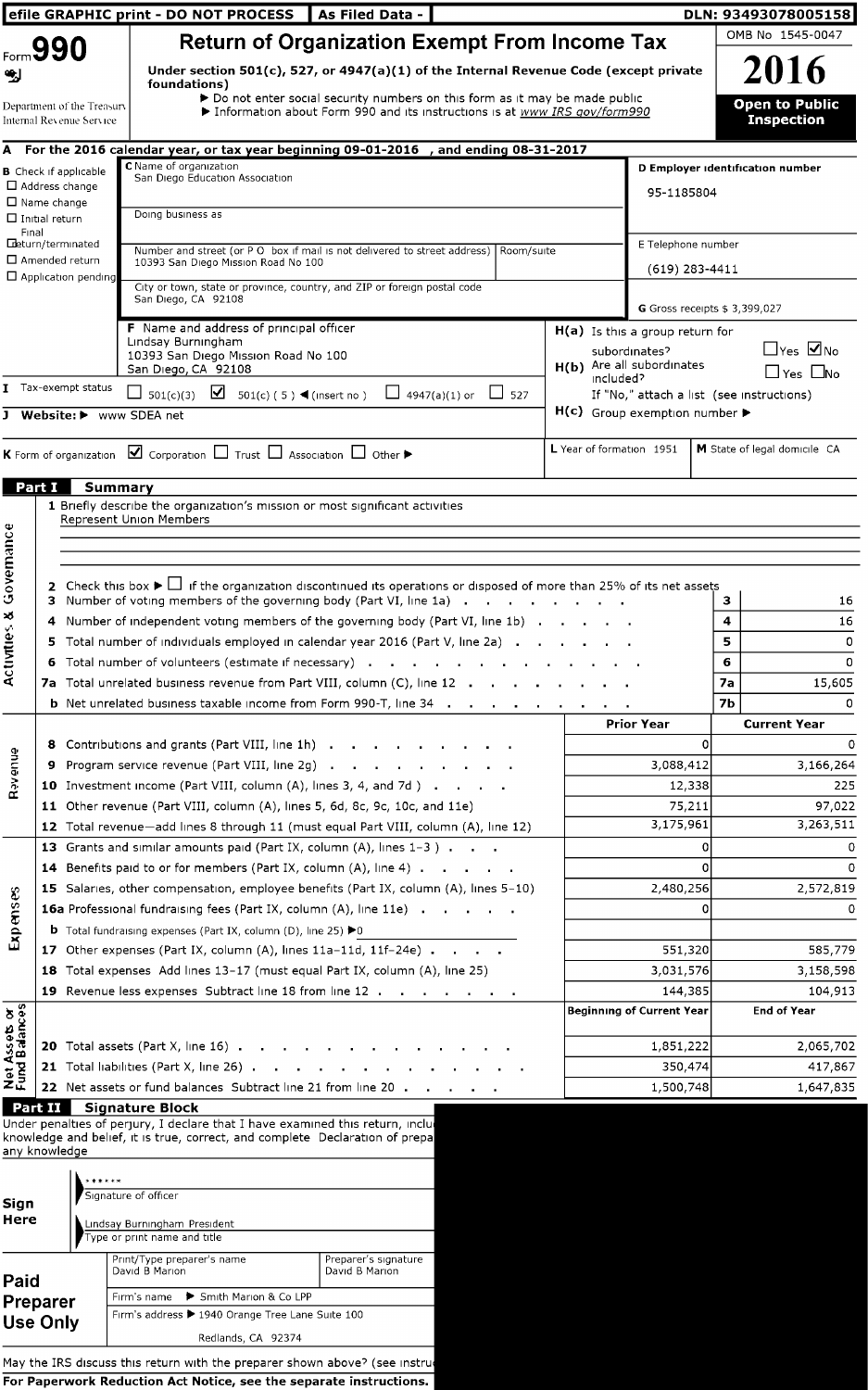|                | Form 990 (2016)          |                                                                                                          |                        |                        |                                                                                                                                                                                                                                                                                                    | Page 2               |
|----------------|--------------------------|----------------------------------------------------------------------------------------------------------|------------------------|------------------------|----------------------------------------------------------------------------------------------------------------------------------------------------------------------------------------------------------------------------------------------------------------------------------------------------|----------------------|
|                | Part III                 | <b>Statement of Program Service Accomplishments</b>                                                      |                        |                        |                                                                                                                                                                                                                                                                                                    |                      |
|                |                          |                                                                                                          |                        |                        | Check if Schedule O contains a response or note to any line in this Part III                                                                                                                                                                                                                       | ⊻                    |
| $\mathbf{1}$   |                          | Briefly describe the organization's mission                                                              |                        |                        |                                                                                                                                                                                                                                                                                                    |                      |
|                | conditions of employment |                                                                                                          |                        |                        | To represent members in relations with their employer, and to seek to be the exclusive representative of appropriate units of school employees in all<br>matters relating to employment conditions and employer-employee relations, including but not limited to, wages, hours and other terms and |                      |
| $\overline{2}$ |                          | Did the organization undertake any significant program services during the year which were not listed on |                        |                        |                                                                                                                                                                                                                                                                                                    |                      |
|                |                          |                                                                                                          |                        |                        |                                                                                                                                                                                                                                                                                                    | $\Box$ Yes $\Box$ No |
|                |                          | If "Yes," describe these new services on Schedule O                                                      |                        |                        |                                                                                                                                                                                                                                                                                                    |                      |
| 3              |                          | Did the organization cease conducting, or make significant changes in how it conducts, any program       |                        |                        |                                                                                                                                                                                                                                                                                                    |                      |
|                |                          | services <sup>2</sup><br>If "Yes," describe these changes on Schedule O                                  |                        |                        |                                                                                                                                                                                                                                                                                                    | $\Box$ Yes $\Box$ No |
| 4              |                          | expenses, and revenue, if any, for each program service reported                                         |                        |                        | Describe the organization's program service accomplishments for each of its three largest program services, as measured by expenses<br>Section $501(c)(3)$ and $501(c)(4)$ organizations are required to report the amount of grants and allocations to others, the total                          |                      |
| 4a             | (Code                    | ) (Expenses \$                                                                                           | 2,832,938              | including grants of \$ | ) (Revenue \$                                                                                                                                                                                                                                                                                      | 3,166,264)           |
|                | See Additional Data      |                                                                                                          |                        |                        |                                                                                                                                                                                                                                                                                                    |                      |
|                |                          |                                                                                                          |                        |                        |                                                                                                                                                                                                                                                                                                    |                      |
| 4b             | (Code                    | ) (Expenses \$                                                                                           |                        | including grants of \$ | ) (Revenue \$                                                                                                                                                                                                                                                                                      | $\mathcal{L}$        |
|                |                          |                                                                                                          |                        |                        |                                                                                                                                                                                                                                                                                                    |                      |
|                |                          |                                                                                                          |                        |                        |                                                                                                                                                                                                                                                                                                    |                      |
|                |                          |                                                                                                          |                        |                        |                                                                                                                                                                                                                                                                                                    |                      |
|                |                          |                                                                                                          |                        |                        |                                                                                                                                                                                                                                                                                                    |                      |
|                |                          |                                                                                                          |                        |                        |                                                                                                                                                                                                                                                                                                    |                      |
| 4с             | (Code                    | ) (Expenses \$                                                                                           |                        | including grants of \$ | ) (Revenue \$                                                                                                                                                                                                                                                                                      | $\lambda$            |
|                |                          |                                                                                                          |                        |                        |                                                                                                                                                                                                                                                                                                    |                      |
|                |                          |                                                                                                          |                        |                        |                                                                                                                                                                                                                                                                                                    |                      |
|                |                          |                                                                                                          |                        |                        |                                                                                                                                                                                                                                                                                                    |                      |
|                |                          |                                                                                                          |                        |                        |                                                                                                                                                                                                                                                                                                    |                      |
| 4d             |                          | Other program services (Describe in Schedule O)                                                          |                        |                        |                                                                                                                                                                                                                                                                                                    |                      |
|                | (Expenses \$             |                                                                                                          | including grants of \$ |                        | ) (Revenue \$                                                                                                                                                                                                                                                                                      |                      |
| 4e             |                          | Total program service expenses ▶                                                                         | 2,832,938              |                        |                                                                                                                                                                                                                                                                                                    |                      |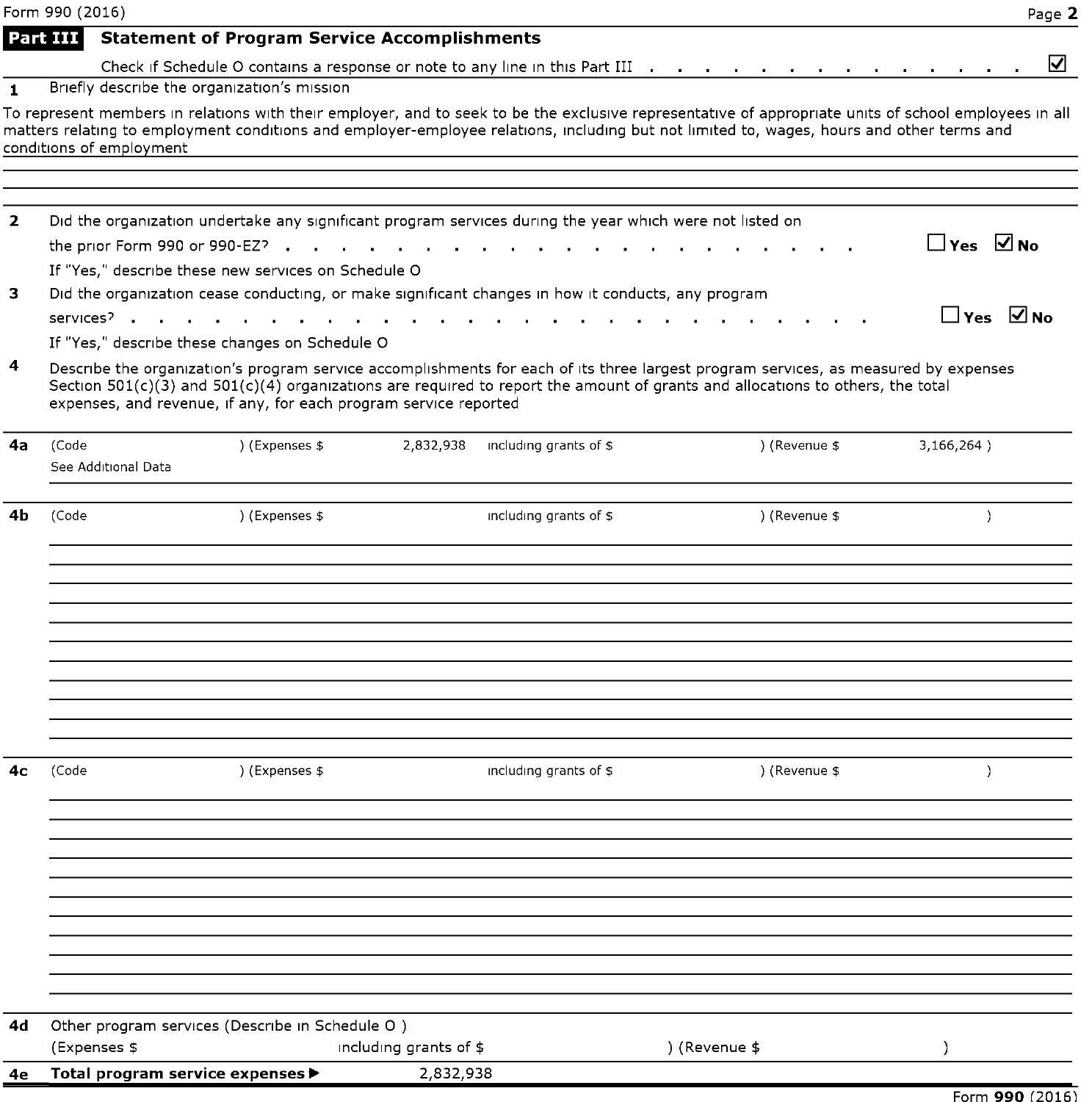Form 990 (2016) Page 3

| <b>Part IV</b> | <b>Checklist of Required Schedules</b>                                                                                                                                                                                                                                                                                                                  |                 |            |                 |
|----------------|---------------------------------------------------------------------------------------------------------------------------------------------------------------------------------------------------------------------------------------------------------------------------------------------------------------------------------------------------------|-----------------|------------|-----------------|
|                |                                                                                                                                                                                                                                                                                                                                                         |                 | Yes        | No              |
|                | 1 Is the organization described in section $501(c)(3)$ or $4947(a)(1)$ (other than a private foundation)? If "Yes," complete<br>Schedule A                                                                                                                                                                                                              | 1.              |            | No              |
| 2              | Is the organization required to complete Schedule B, Schedule of Contributors (see instructions)?                                                                                                                                                                                                                                                       | $\overline{2}$  |            | No              |
| з              | Did the organization engage in direct or indirect political campaign activities on behalf of or in opposition to candidates<br>for public office? If "Yes," complete Schedule C, Part I $\bullet$ .                                                                                                                                                     | 3               | <b>Yes</b> |                 |
|                | 4 Section 501(c)(3) organizations.<br>Did the organization engage in lobbying activities, or have a section 501(h) election in effect during the tax year?<br>If "Yes," complete Schedule C, Part II $\cdots$ , $\cdots$ , $\cdots$ , $\cdots$ , $\cdots$                                                                                               | 4               |            |                 |
| 5.             | Is the organization a section $501(c)(4)$ , $501(c)(5)$ , or $501(c)(6)$ organization that receives membership dues,<br>assessments, or similar amounts as defined in Revenue Procedure 98-19?<br>If "Yes," complete Schedule C, Part III                                                                                                               | 5.              | Yes        |                 |
| 6.             | Did the organization maintain any donor advised funds or any similar funds or accounts for which donors have the right<br>to provide advice on the distribution or investment of amounts in such funds or accounts?<br>If "Yes," complete Schedule D, Part $I^{\bullet}$ .<br>the company of the company of the company of                              | 6               |            | No              |
| 7              | Did the organization receive or hold a conservation easement, including easements to preserve open space,<br>the environment, historic land areas, or historic structures? If "Yes," complete Schedule D, Part II $\bullet$ .                                                                                                                           | 7               |            | No              |
| 8              | Did the organization maintain collections of works of art, historical treasures, or other similar assets?<br>If "Yes," complete Schedule D, Part III $\mathbf{\mathcal{L}}$ .                                                                                                                                                                           | 8               |            | No              |
| 9              | Did the organization report an amount in Part X, line 21 for escrow or custodial account liability, serve as a custodian<br>for amounts not listed in Part X, or provide credit counseling, debt management, credit repair, or debt negotiation<br>services?If "Yes," complete Schedule D, Part IV                                                      | 9               |            | No              |
| 10             | Did the organization, directly or through a related organization, hold assets in temporarily restricted endowments,<br>permanent endowments, or quasi-endowments? If "Yes," complete Schedule D, Part V $\bullet$ .                                                                                                                                     | 10              |            | No              |
|                | 11 If the organization's answer to any of the following questions is "Yes," then complete Schedule D, Parts VI, VII, VIII, IX,<br>or X as applicable                                                                                                                                                                                                    |                 |            |                 |
|                | a Did the organization report an amount for land, buildings, and equipment in Part X, line 10?<br>If "Yes," complete Schedule D, Part VI $\ddot{\ddot{\mathbf{Z}}}$                                                                                                                                                                                     | 11a             | Yes        |                 |
|                | <b>b</b> Did the organization report an amount for investments-other securities in Part X, line 12 that is 5% or more of its total<br>assets reported in Part X, line 16? If "Yes," complete Schedule D, Part VII $\mathcal{Z}$                                                                                                                         | 11 <sub>b</sub> |            | No              |
|                | c Did the organization report an amount for investments-program related in Part X, line 13 that is 5% or more of its<br>total assets reported in Part X, line 16? If "Yes," complete Schedule D, Part VIII 2 .                                                                                                                                          | 11c             |            | No              |
|                | d Did the organization report an amount for other assets in Part X, line 15 that is 5% or more of its total assets reported<br>in Part X, line 16? If "Yes," complete Schedule D, Part IX $\bullet$ .<br>the contract of the contract of the contract of the contract of the contract of the contract of the contract of                                | 11d             |            | No              |
|                | <b>e</b> Did the organization report an amount for other liabilities in Part X, line 25? If "Yes," complete Schedule D, Part X                                                                                                                                                                                                                          | 11e             | Yes        |                 |
|                | f Did the organization's separate or consolidated financial statements for the tax year include a footnote that addresses<br>the organization's liability for uncertain tax positions under FIN 48 (ASC 740)? If "Yes," complete Schedule D, Part X                                                                                                     | 11f             | Yes        |                 |
|                | 12a Did the organization obtain separate, independent audited financial statements for the tax year?<br>If "Yes," complete Schedule D, Parts XI and XII $\ddot{\ddot{\mathbf{u}}}$                                                                                                                                                                      | 12a             | Yes        |                 |
|                | b Was the organization included in consolidated, independent audited financial statements for the tax year?<br>If "Yes," and if the organization answered "No" to line 12a, then completing Schedule D, Parts XI and XII is optional $\ddot{\ddot{\Sigma}}$                                                                                             | 12b             |            | No              |
|                | 13 Is the organization a school described in section $170(b)(1)(A)(n)^5$ If "Yes," complete Schedule E                                                                                                                                                                                                                                                  | 13              |            | No              |
|                | 14a Did the organization maintain an office, employees, or agents outside of the United States?                                                                                                                                                                                                                                                         | 14a             |            | No              |
|                | b Did the organization have aggregate revenues or expenses of more than \$10,000 from grantmaking, fundraising,<br>business, investment, and program service activities outside the United States, or aggregate foreign investments<br>valued at \$100,000 or more? If "Yes," complete Schedule F, Parts I and IV .<br>and a straightful control of the | 14b             |            | No              |
| 15             | Did the organization report on Part IX, column (A), line 3, more than \$5,000 of grants or other assistance to or for any<br>foreign organization? If "Yes," complete Schedule F, Parts II and IV                                                                                                                                                       | 15              |            | No              |
| 16             | Did the organization report on Part IX, column (A), line 3, more than \$5,000 of aggregate grants or other assistance to<br>or for foreign individuals? If "Yes," complete Schedule F, Parts III and IV                                                                                                                                                 | 16              |            | No              |
| 17             | Did the organization report a total of more than \$15,000 of expenses for professional fundraising services on Part IX,<br>column (A), lines 6 and 11e? If "Yes," complete Schedule G, Part I (see instructions)                                                                                                                                        | 17              |            | No              |
| 18             | Did the organization report more than \$15,000 total of fundraising event gross income and contributions on Part VIII,<br>lines 1c and 8a? If "Yes," complete Schedule G, Part II                                                                                                                                                                       | 18              |            | No              |
| 19             | Did the organization report more than \$15,000 of gross income from gaming activities on Part VIII, line 9a? If "Yes,"<br>complete Schedule G, Part III and a complete Schedule G, Part III and a complete schedule G, Part III                                                                                                                         | 19              |            | No              |
|                |                                                                                                                                                                                                                                                                                                                                                         |                 |            | Form 990 (2016) |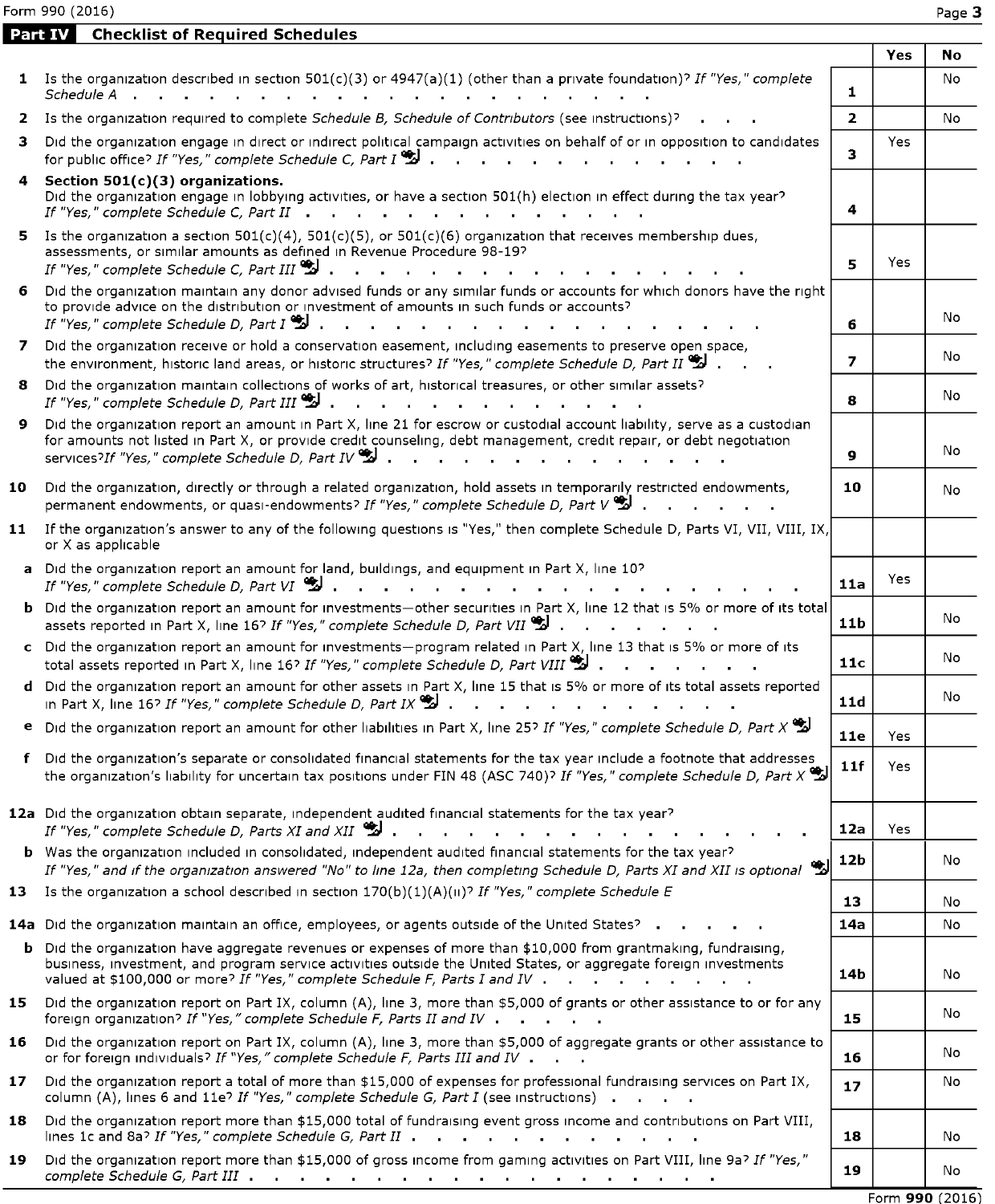Form 990 (2016) Page 4

Part IV Checklist of Required Schedules (continued)

|     |                                                                                                                                                                                                                                                                                                                                              |            | Yes | <b>No</b>       |
|-----|----------------------------------------------------------------------------------------------------------------------------------------------------------------------------------------------------------------------------------------------------------------------------------------------------------------------------------------------|------------|-----|-----------------|
|     | 20a Did the organization operate one or more hospital facilities? If "Yes," complete Schedule H                                                                                                                                                                                                                                              | 20a        |     | No              |
|     | <b>b</b> If "Yes" to line 20a, did the organization attach a copy of its audited financial statements to this return?                                                                                                                                                                                                                        | 20b        |     |                 |
|     | 21 Did the organization report more than \$5,000 of grants or other assistance to any domestic organization or domestic<br>government on Part IX, column (A), line 1? If "Yes," complete Schedule I, Parts I and II                                                                                                                          | 21         |     | No              |
|     | 22 Did the organization report more than \$5,000 of grants or other assistance to or for domestic individuals on Part IX,<br>column (A), line 2? If "Yes," complete Schedule I, Parts I and III                                                                                                                                              | 22         |     | No              |
| 23. | Did the organization answer "Yes" to Part VII, Section A, line 3, 4, or 5 about compensation of the organization's<br>current and former officers, directors, trustees, key employees, and highest compensated employees? If "Yes,'                                                                                                          | 23         | Yes |                 |
|     | 24a Did the organization have a tax-exempt bond issue with an outstanding principal amount of more than \$100,000 as of<br>the last day of the year, that was issued after December 31, 2002? If "Yes," answer lines 24b through 24d and<br>complete Schedule K If "No," go to line 25a $\ldots$ , $\ldots$ , $\ldots$ , $\ldots$ , $\ldots$ | 24a        |     | No              |
|     | <b>b</b> Did the organization invest any proceeds of tax-exempt bonds beyond a temporary period exception?                                                                                                                                                                                                                                   | 24b        |     |                 |
|     | c Did the organization maintain an escrow account other than a refunding escrow at any time during the year<br>to defease any tax-exempt bonds?                                                                                                                                                                                              | 24с        |     |                 |
|     | d Did the organization act as an "on behalf of" issuer for bonds outstanding at any time during the year?                                                                                                                                                                                                                                    | 24d        |     |                 |
|     | 25a Section 501(c)(3), 501(c)(4), and 501(c)(29) organizations.<br>Did the organization engage in an excess benefit transaction with a disqualified person during the year? If "Yes,"<br>complete Schedule L, Part I                                                                                                                         | 25a        |     |                 |
|     | <b>b</b> Is the organization aware that it engaged in an excess benefit transaction with a disqualified person in a prior year, and<br>that the transaction has not been reported on any of the organization's prior Forms 990 or 990-EZ?                                                                                                    | 25b        |     |                 |
|     | 26 Did the organization report any amount on Part X, line 5, 6, or 22 for receivables from or payables to any current or<br>former officers, directors, trustees, key employees, highest compensated employees, or disqualified persons?                                                                                                     | 26         |     | No              |
|     | 27 Did the organization provide a grant or other assistance to an officer, director, trustee, key employee, substantial<br>contributor or employee thereof, a grant selection committee member, or to a 35% controlled entity or family member<br>of any of these persons? If "Yes," complete Schedule L, Part III                           | 27         |     | No              |
| 28  | Was the organization a party to a business transaction with one of the following parties (see Schedule L, Part IV<br>instructions for applicable filing thresholds, conditions, and exceptions)                                                                                                                                              |            |     |                 |
|     | a A current or former officer, director, trustee, or key employee? If "Yes," complete Schedule L,<br>Part IV .                                                                                                                                                                                                                               | 28a        |     | No              |
|     | <b>b</b> A family member of a current or former officer, director, trustee, or key employee? If "Yes," complete Schedule L, Part                                                                                                                                                                                                             |            |     |                 |
|     | IV.                                                                                                                                                                                                                                                                                                                                          | <b>28b</b> |     | No              |
|     | c An entity of which a current or former officer, director, trustee, or key employee (or a family member thereof) was an<br>officer, director, trustee, or direct or indirect owner? If "Yes," complete Schedule L, Part IV                                                                                                                  | 28c        |     | No              |
| 29  | Did the organization receive more than \$25,000 in non-cash contributions? If "Yes," complete Schedule M                                                                                                                                                                                                                                     | 29         |     | No              |
| 30  | Did the organization receive contributions of art, historical treasures, or other similar assets, or qualified conservation<br>contributions? If "Yes," complete Schedule M                                                                                                                                                                  | 30         |     | No              |
| 31  | Did the organization liquidate, terminate, or dissolve and cease operations? If "Yes," complete Schedule N, Part I.                                                                                                                                                                                                                          | 31         |     | No              |
| 32  | Did the organization sell, exchange, dispose of, or transfer more than 25% of its net assets?<br>If "Yes," complete Schedule N, Part II                                                                                                                                                                                                      | 32         |     | No              |
| 33. | Did the organization own 100% of an entity disregarded as separate from the organization under Regulations sections                                                                                                                                                                                                                          | 33         |     | No              |
| 34  | Was the organization related to any tax-exempt or taxable entity? If "Yes," complete Schedule R, Part II, III, or IV, and<br>₩                                                                                                                                                                                                               | 34         | Yes |                 |
|     | 35a Did the organization have a controlled entity within the meaning of section $512(b)(13)^5$                                                                                                                                                                                                                                               | 35a        |     | No              |
|     | <b>b</b> If 'Yes' to line 35a, did the organization receive any payment from or engage in any transaction with a controlled entity<br>within the meaning of section 512(b)(13)? If "Yes," complete Schedule R, Part V, line 2 $\ldots$                                                                                                       | 35b        |     |                 |
| 36  | Section 501(c)(3) organizations. Did the organization make any transfers to an exempt non-charitable related<br>₩<br>organization? If "Yes," complete Schedule R, Part V, line 2                                                                                                                                                             | 36         | Yes |                 |
| 37  | Did the organization conduct more than 5% of its activities through an entity that is not a related organization and that<br>is treated as a partnership for federal income tax purposes? If "Yes," complete Schedule R, Part VI                                                                                                             | 37         |     | No              |
| 38  | Did the organization complete Schedule O and provide explanations in Schedule O for Part VI, lines 11b and 19? Note.<br>All Form 990 filers are required to complete Schedule O Alleman Alleman Alleman Alleman Alleman Alleman Alleman                                                                                                      | 38         | Yes |                 |
|     |                                                                                                                                                                                                                                                                                                                                              |            |     | Form 990 (2016) |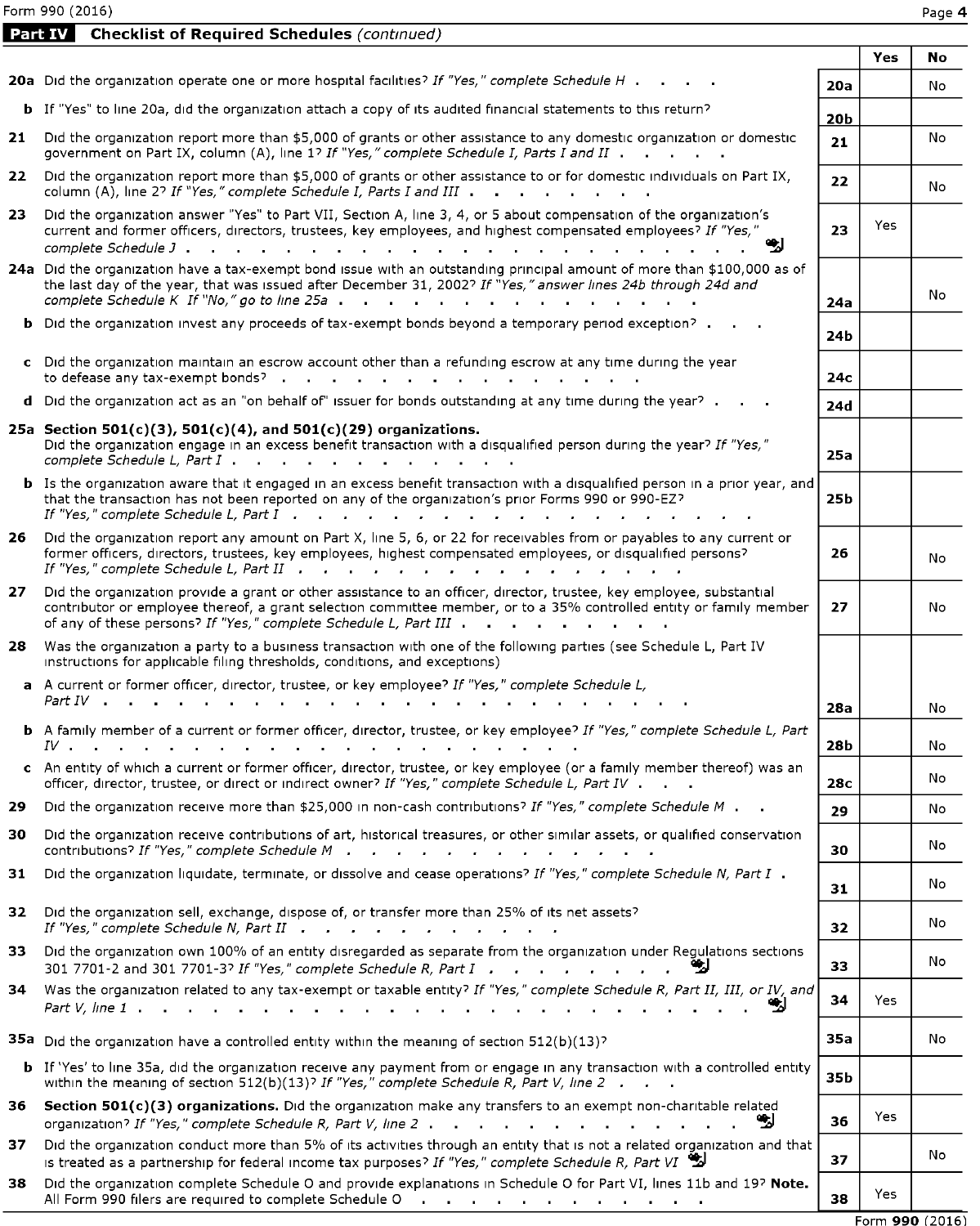|        | Form 990 (2016)                                                                                                                                                                                                                                  |           |     | Page 5    |
|--------|--------------------------------------------------------------------------------------------------------------------------------------------------------------------------------------------------------------------------------------------------|-----------|-----|-----------|
| Part V | <b>Statements Regarding Other IRS Filings and Tax Compliance</b>                                                                                                                                                                                 |           |     |           |
|        | Check if Schedule O contains a response or note to any line in this Part V $\cdot \cdot \cdot$                                                                                                                                                   |           |     |           |
|        |                                                                                                                                                                                                                                                  |           | Yes | <b>No</b> |
|        | <b>1a</b> Enter the number reported in Box 3 of Form 1096 Enter -0- if not applicable .<br>1a<br>0                                                                                                                                               |           |     |           |
|        | 1 <sub>b</sub><br><b>b</b> Enter the number of Forms W-2G included in line 1a <i>Enter -0-</i> if not applicable<br>$\Omega$                                                                                                                     |           |     |           |
|        | c Did the organization comply with backup withholding rules for reportable payments to vendors and reportable gaming                                                                                                                             | 1c        |     |           |
|        | 2a Enter the number of employees reported on Form W-3, Transmittal of Wage and<br>Tax Statements, filed for the calendar year ending with or within the year covered by                                                                          |           |     |           |
|        | this return<br>2a                                                                                                                                                                                                                                |           |     |           |
|        | <b>b</b> If at least one is reported on line 2a, did the organization file all required federal employment tax returns?<br>Note. If the sum of lines 1a and 2a is greater than 250, you may be required to e-file (see instructions)             | 2b        |     |           |
|        | 3a Did the organization have unrelated business gross income of \$1,000 or more during the year?                                                                                                                                                 | За        | Yes |           |
|        | b If "Yes," has it filed a Form 990-T for this year?If "No" to line 3b, provide an explanation in Schedule O.                                                                                                                                    | зь        | Yes |           |
|        | 4a At any time during the calendar year, did the organization have an interest in, or a signature or other authority over, a<br>financial account in a foreign country (such as a bank account, securities account, or other financial account)? | 4a        |     | No        |
|        |                                                                                                                                                                                                                                                  |           |     |           |
|        | <b>b</b> If "Yes," enter the name of the foreign country $\blacktriangleright$<br>See instructions for filing requirements for FinCEN Form 114, Report of Foreign Bank and Financial Accounts (FBAR)                                             |           |     |           |
|        | 5a Was the organization a party to a prohibited tax shelter transaction at any time during the tax year?                                                                                                                                         | 5a        |     | No        |
|        | <b>b</b> Did any taxable party notify the organization that it was or is a party to a prohibited tax shelter transaction?                                                                                                                        | <b>5b</b> |     | No        |
|        |                                                                                                                                                                                                                                                  |           |     |           |
|        | c If "Yes," to line 5a or 5b, did the organization file Form 8886-T?                                                                                                                                                                             | 5с        |     |           |
|        | 6a Does the organization have annual gross receipts that are normally greater than \$100,000, and did the organization<br>solicit any contributions that were not tax deductible as charitable contributions?                                    | 6a        |     | No        |
|        | <b>b</b> If "Yes," did the organization include with every solicitation an express statement that such contributions or gifts were<br>not tax deductible? .                                                                                      | 6b        |     |           |
| 7      | Organizations that may receive deductible contributions under section 170(c).                                                                                                                                                                    |           |     |           |
|        | a Did the organization receive a payment in excess of \$75 made partly as a contribution and partly for goods and services<br>provided to the payor? $\cdots$                                                                                    | 7а        |     | No        |
|        | <b>b</b> If "Yes," did the organization notify the donor of the value of the goods or services provided?                                                                                                                                         | <b>7b</b> |     |           |
|        | c Did the organization sell, exchange, or otherwise dispose of tangible personal property for which it was required to file<br>Form 8282?<br>$\cdots$<br>$\sim$                                                                                  | 7с        |     | No        |
|        | 7d<br>d If "Yes," indicate the number of Forms 8282 filed during the year                                                                                                                                                                        |           |     |           |
|        | e Did the organization receive any funds, directly or indirectly, to pay premiums on a personal benefit contract?                                                                                                                                | 7е        |     |           |
|        | f Did the organization, during the year, pay premiums, directly or indirectly, on a personal benefit contract? $\blacksquare$                                                                                                                    | 7f        |     |           |
|        | g If the organization received a contribution of qualified intellectual property, did the organization file Form 8899 as<br>reguired?                                                                                                            | 7g        |     |           |
|        | h If the organization received a contribution of cars, boats, airplanes, or other vehicles, did the organization file a Form<br>1098-C?                                                                                                          | 7h        |     |           |
|        | 8 Sponsoring organizations maintaining donor advised funds.<br>Did a donor advised fund maintained by the sponsoring organization have excess business holdings at any time during<br>the year?                                                  | 8         |     |           |
|        | 9a Did the sponsoring organization make any taxable distributions under section 4966?                                                                                                                                                            | <b>9a</b> |     |           |
|        | <b>b</b> Did the sponsoring organization make a distribution to a donor, donor advisor, or related person? .                                                                                                                                     | 9b        |     |           |
| 10     | Section 501(c)(7) organizations. Enter                                                                                                                                                                                                           |           |     |           |
|        | a Initiation fees and capital contributions included on Part VIII, line 12<br>10a                                                                                                                                                                |           |     |           |
|        | <b>b</b> Gross receipts, included on Form 990, Part VIII, line 12, for public use of club facilities<br>10 <sub>b</sub>                                                                                                                          |           |     |           |
| 11     | Section 501(c)(12) organizations. Enter                                                                                                                                                                                                          |           |     |           |
|        | a Gross income from members or shareholders<br>11a                                                                                                                                                                                               |           |     |           |
|        | <b>b</b> Gross income from other sources (Do not net amounts due or paid to other sources<br>against amounts due or received from them ).<br>11b<br>$\mathbf{r}$ , $\mathbf{r}$ , $\mathbf{r}$ , $\mathbf{r}$ , $\mathbf{r}$                     |           |     |           |
|        | 12a Section 4947(a)(1) non-exempt charitable trusts. Is the organization filing Form 990 in lieu of Form 1041?                                                                                                                                   | 12a       |     |           |
|        | <b>b</b> If "Yes," enter the amount of tax-exempt interest received or accrued during the year<br>12b                                                                                                                                            |           |     |           |
| 13     | Section 501(c)(29) qualified nonprofit health insurance issuers.                                                                                                                                                                                 |           |     |           |
|        | a Is the organization licensed to issue qualified health plans in more than one state?Note. See the instructions for<br>additional information the organization must report on Schedule O                                                        | 13a       |     |           |
|        | <b>b</b> Enter the amount of reserves the organization is required to maintain by the states in<br>13b<br>which the organization is licensed to issue qualified health plans .                                                                   |           |     |           |
|        | c Enter the amount of reserves on hand.<br>13с                                                                                                                                                                                                   |           |     |           |
|        | 14a Did the organization receive any payments for indoor tanning services during the tax year?                                                                                                                                                   | 14a       |     | No        |
|        | <b>b</b> If "Yes," has it filed a Form 720 to report these payments?If "No," provide an explanation in Schedule O .                                                                                                                              | 14b       |     |           |
|        |                                                                                                                                                                                                                                                  |           |     |           |

Form 990 (2016)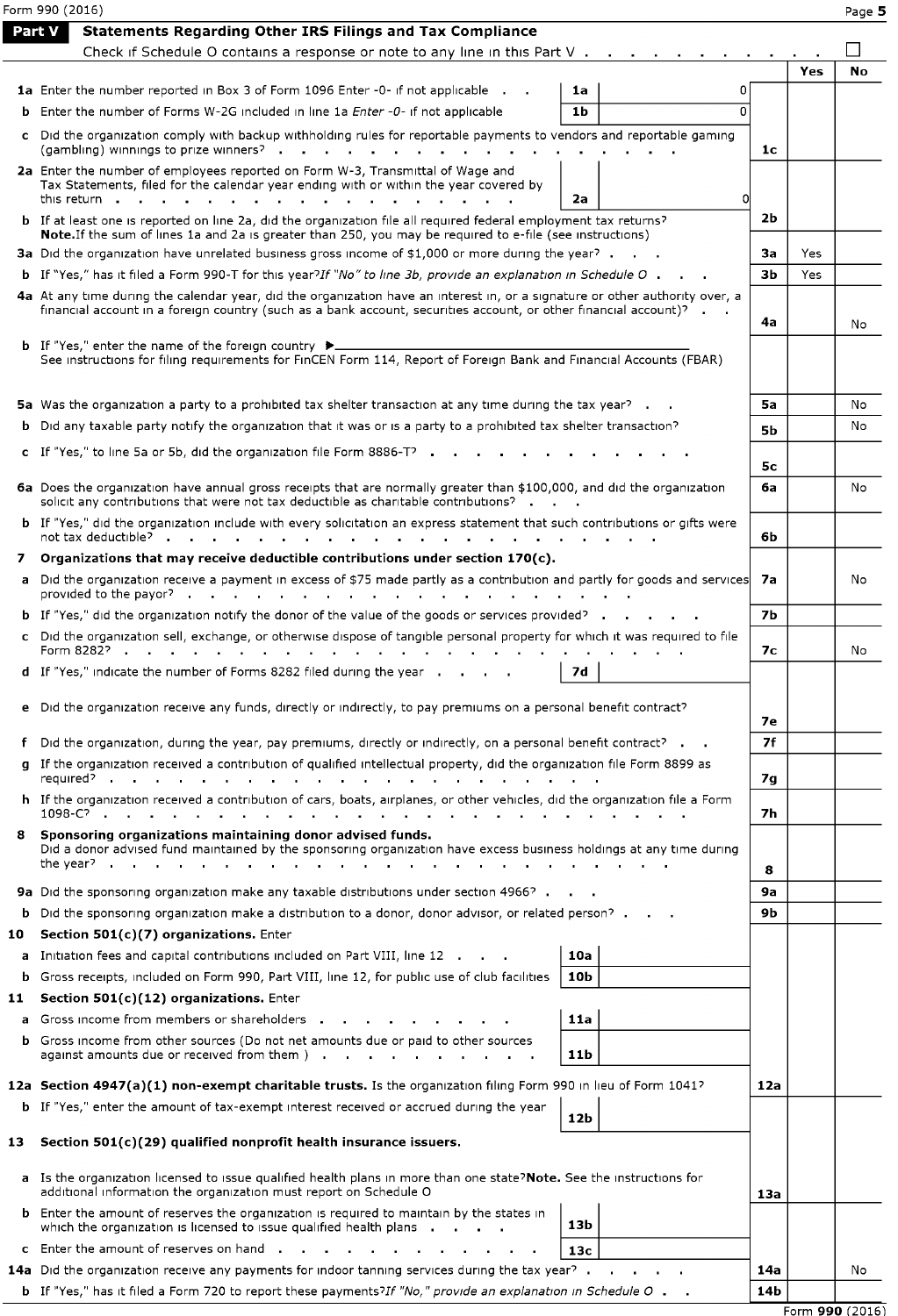|         | Form 990 (2016)                                                                                                                                                                                                                                                                                      |                 |      | Page 6 |
|---------|------------------------------------------------------------------------------------------------------------------------------------------------------------------------------------------------------------------------------------------------------------------------------------------------------|-----------------|------|--------|
| Part VI | Governance, Management, and DisclosureFor each "Yes" response to lines 2 through 7b below, and for a "No" response to lines<br>8a, 8b, or 10b below, describe the circumstances, processes, or changes in Schedule O See instructions                                                                |                 |      |        |
|         | Check if Schedule O contains a response or note to any line in this Part VI $\cdots$ , $\cdots$ , $\cdots$                                                                                                                                                                                           |                 |      | ☑      |
|         | <b>Section A. Governing Body and Management</b>                                                                                                                                                                                                                                                      |                 |      |        |
|         | 1a Enter the number of voting members of the governing body at the end of the tax year<br>1a<br>16                                                                                                                                                                                                   |                 | Yes  | No     |
|         | If there are material differences in voting rights among members of the governing<br>body, or if the governing body delegated broad authority to an executive committee or<br>similar committee, explain in Schedule O                                                                               |                 |      |        |
|         | <b>b</b> Enter the number of voting members included in line 1a, above, who are independent<br>1 <sub>b</sub><br>16                                                                                                                                                                                  |                 |      |        |
| 2       | Did any officer, director, trustee, or key employee have a family relationship or a business relationship with any other<br>officer, director, trustee, or key employee?                                                                                                                             | $\mathbf{2}$    |      | No     |
|         | Did the organization delegate control over management duties customarily performed by or under the direct supervision<br>of officers, directors or trustees, or key employees to a management company or other person? .                                                                             | 3.              |      | No     |
| 4       | Did the organization make any significant changes to its governing documents since the prior Form 990 was filed?                                                                                                                                                                                     | 4               |      | No     |
| 5       | Did the organization become aware during the year of a significant diversion of the organization's assets? .                                                                                                                                                                                         | 5               |      | No     |
| 6       | Did the organization have members or stockholders? .                                                                                                                                                                                                                                                 | 6               | Yes  |        |
|         | 7a Did the organization have members, stockholders, or other persons who had the power to elect or appoint one or more                                                                                                                                                                               |                 |      |        |
|         | members of the governing body?                                                                                                                                                                                                                                                                       | 7а              | Yes  |        |
|         | <b>b</b> Are any governance decisions of the organization reserved to (or subject to approval by) members, stockholders, or                                                                                                                                                                          | <b>7b</b>       | Yes  |        |
| 8       | Did the organization contemporaneously document the meetings held or written actions undertaken during the year by<br>the following                                                                                                                                                                  |                 |      |        |
|         | a The governing body?                                                                                                                                                                                                                                                                                | 8а              | Yes  |        |
|         | <b>b</b> Each committee with authority to act on behalf of the governing body? $\cdot \cdot \cdot \cdot$ $\cdot \cdot \cdot$                                                                                                                                                                         | 8Ь              | Yes  |        |
| 9       | Is there any officer, director, trustee, or key employee listed in Part VII, Section A, who cannot be reached at the<br>organization's mailing address? If "Yes," provide the names and addresses in Schedule O                                                                                      | 9               |      | No     |
|         | Section B. Policies (This Section B requests information about policies not required by the Internal Revenue Code.)                                                                                                                                                                                  |                 |      |        |
|         |                                                                                                                                                                                                                                                                                                      |                 | Yes  | No     |
|         | <b>10a</b> Did the organization have local chapters, branches, or affiliates?                                                                                                                                                                                                                        | 10a             |      | No     |
|         | <b>b</b> If "Yes," did the organization have written policies and procedures governing the activities of such chapters, affiliates,<br>and branches to ensure their operations are consistent with the organization's exempt purposes?                                                               | 10b             |      |        |
|         | 11a Has the organization provided a complete copy of this Form 990 to all members of its governing body before filing the<br>form?                                                                                                                                                                   | 11a             | Yes. |        |
|         | <b>b</b> Describe in Schedule O the process, if any, used by the organization to review this Form 990                                                                                                                                                                                                |                 |      |        |
|         | 12a Did the organization have a written conflict of interest policy? If "No," go to line 13                                                                                                                                                                                                          | 12a             | Yes  |        |
|         | <b>b</b> Were officers, directors, or trustees, and key emplovees required to disclose annually interests that could give rise to<br>conflicts?.                                                                                                                                                     | 12b             | Yes  |        |
|         | c Did the organization regularly and consistently monitor and enforce compliance with the policy? If "Yes," describe in                                                                                                                                                                              | 12c             | Yes  |        |
| 13.     | Did the organization have a written whistleblower policy?                                                                                                                                                                                                                                            | 13              | Yes. |        |
| 14      | Did the organization have a written document retention and destruction policy? $\cdots$ $\cdots$ $\cdots$                                                                                                                                                                                            | 14              | Yes. |        |
| 15.     | Did the process for determining compensation of the following persons include a review and approval by independent<br>persons, comparability data, and contemporaneous substantiation of the deliberation and decision?                                                                              |                 |      |        |
|         | a The organization's CEO, Executive Director, or top management official and an analyzed and an analyzed and the organization's CEO, Executive Director, or top management official                                                                                                                  | 15a             |      | No     |
|         | <b>b</b> Other officers or key employees of the organization                                                                                                                                                                                                                                         | 15b             |      | No     |
|         | If "Yes" to line 15a or 15b, describe the process in Schedule O (see instructions)                                                                                                                                                                                                                   |                 |      |        |
|         | 16a Did the organization invest in, contribute assets to, or participate in a joint venture or similar arrangement with a<br><b>Contract Contract</b>                                                                                                                                                | 16a             |      | No     |
|         | b If "Yes," did the organization follow a written policy or procedure requiring the organization to evaluate its participation<br>in joint venture arrangements under applicable federal tax law, and take steps to safeguard the organization's exempt<br>status with respect to such arrangements? | 16 <sub>b</sub> |      |        |
|         | <b>Section C. Disclosure</b>                                                                                                                                                                                                                                                                         |                 |      |        |
| 17      | List the States with which a copy of this Form 990 is required to be filed><br>CA                                                                                                                                                                                                                    |                 |      |        |
| 18      | Section 6104 requires an organization to make its Form 1023 (or 1024 if applicable), 990, and 990-T (501(c)(3)s only)<br>available for public inspection Indicate how you made these available Check all that apply                                                                                  |                 |      |        |
|         | Own website $\Box$ Another's website $\Box$ Upon request $\Box$ Other (explain in Schedule O)                                                                                                                                                                                                        |                 |      |        |
| 19      | Describe in Schedule O whether (and if so, how) the organization made its governing documents, conflict of interest<br>policy, and financial statements available to the public during the tax year                                                                                                  |                 |      |        |

**20** State the name, address, and telephone number of the person who possesses the organization's books and records Timko 10393 San Diego Mission Road San Diego, CA 92108 (619) 283-4411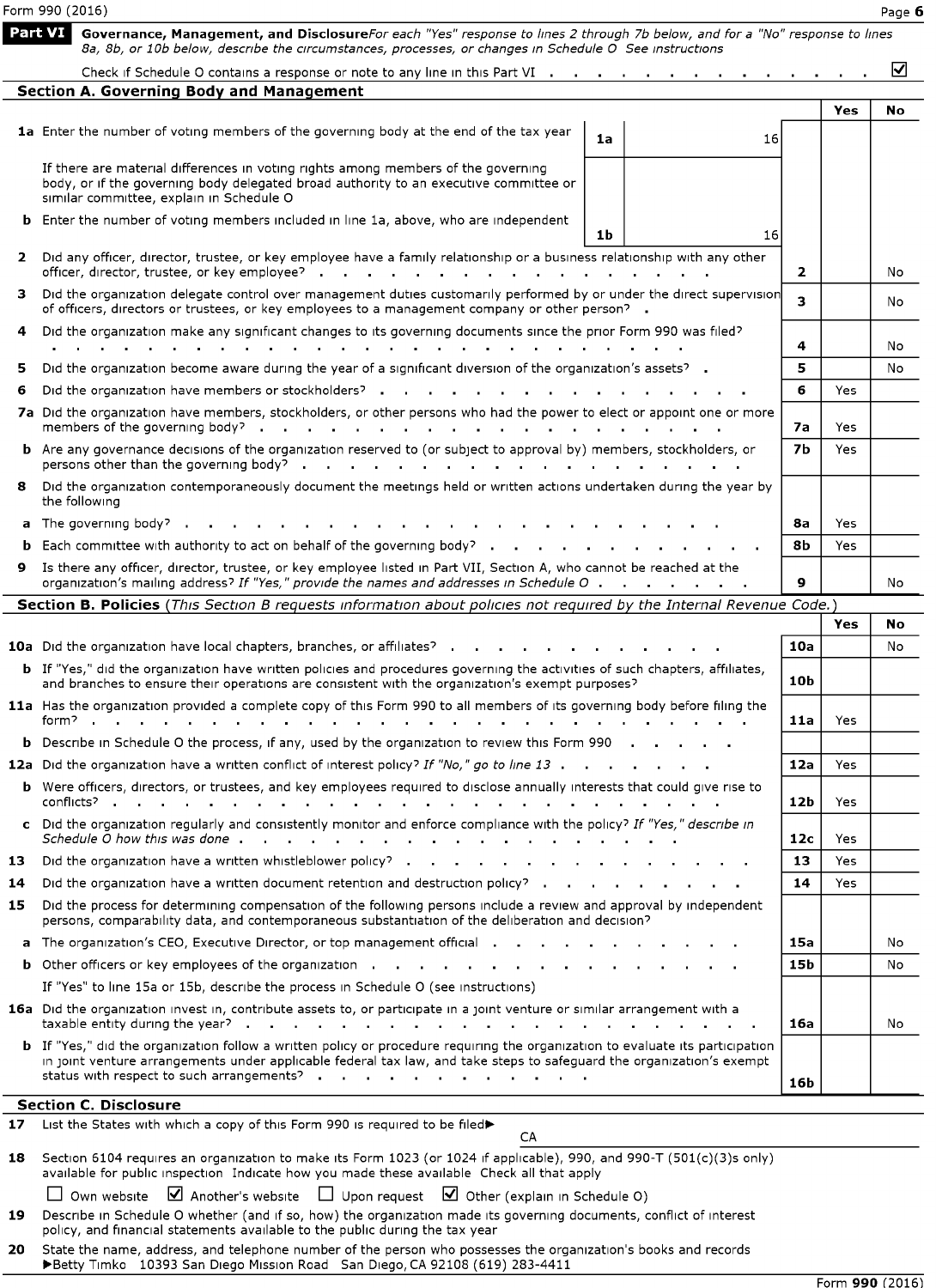# Form 990 (2016) Page 7

#### Compensation of Officers, Directors, Trustees, Key Employees, Highest Compensated Employees, **Part VII** and Independent Contractors

Check if Schedule O contains a response or note to any line in this Part VII  $\ldots$ , . . . . . . . . . . . . .  $\Box$ 

Section A. Officers, Directors, Trustees, Key Employees, and Highest Compensated Employees

1a Complete this table for all persons required to be listed Report compensation for the calendar year ending with or within the organization's tax year

· List all of the organization's current officers, directors, trustees (whether individuals or organizations), regardless of amount of compensation Enter -0- in columns (D), (E), and (F) if no compensation was paid

• List all of the organization's current key employees, if any See instructions for definition of "key employee"

• List the organization's five current highest compensated employees (other than an officer, director, trustee or key employee) who received reportable compensation (Box <sup>5</sup> of Form W-2 and/or Box <sup>7</sup> of Form 1099-MISC) of more than \$100,000 from the organization and any related organizations

• List all of the organization's former officers, key employees, or highest compensated employees who received more than \$100,000 of reportable compensation from the organization and any related organizations

• List all of the organization 's former directors or trustees that received, in the capacity as <sup>a</sup> former director or trustee of the organization, more than \$10,000 of reportable compensation from the organization and any related organizations

List persons in the following order individual trustees or directors, institutional trustees, officers, key employees, highest compensated employees, and former such persons

 $\Box$  Check this box if neither the organization nor any related organization compensated any current officer, director, or trustee

| (A)<br>Name and Title                          | (B)<br>Average<br>hours per<br>week (list<br>any hours<br>for related<br>organizations<br>below dotted<br>line) | Position (do not check more<br>Individual trustee<br>or director | Institutional<br>Truster<br>Æ | (C)<br><b>Officer</b> | ey employee | than one box, unless<br>person is both an officer<br>and a director/trustee)<br>Highest compensated<br><u>emplovee</u><br>Highest | Former | (D)<br>Reportable<br>compensation<br>from the<br>organization<br>(W-2/1099-<br>MISC) | (E)<br>Reportable<br>compensation<br>from related<br>organizations<br>(W-2/1099-<br>MISC) | (F)<br>Estimated<br>amount of other<br>compensation<br>from the<br>organization and<br>related<br>organizations |
|------------------------------------------------|-----------------------------------------------------------------------------------------------------------------|------------------------------------------------------------------|-------------------------------|-----------------------|-------------|-----------------------------------------------------------------------------------------------------------------------------------|--------|--------------------------------------------------------------------------------------|-------------------------------------------------------------------------------------------|-----------------------------------------------------------------------------------------------------------------|
| (1) Lindsay Burningham<br>President            | 40 00<br>                                                                                                       | Х                                                                |                               | Χ                     |             |                                                                                                                                   |        | 5,624                                                                                | 0                                                                                         | 0                                                                                                               |
| (2) Kisha Borden<br>Vice President             | 10 00<br>                                                                                                       | Х                                                                |                               | Х                     |             |                                                                                                                                   |        | 2,233                                                                                | 0                                                                                         | 0                                                                                                               |
| (3) R Scott Mullin<br>Secretary                | 5 0 0<br>                                                                                                       | Χ                                                                |                               | Х                     |             |                                                                                                                                   |        | 3,004                                                                                | 0                                                                                         | 0                                                                                                               |
| (4) Julia Knoff<br>Treasurer                   | 5 0 0<br>                                                                                                       | X                                                                |                               | Χ                     |             |                                                                                                                                   |        | 0                                                                                    | 0                                                                                         | 0                                                                                                               |
| (5) Adam Goldstein<br>Director                 | 2 0 0<br>,,,,,,,,,,,,,,,,,                                                                                      | Х                                                                |                               |                       |             |                                                                                                                                   |        | 5,627                                                                                | 0                                                                                         | 0                                                                                                               |
| (6) Dave Erving<br>Director                    | 2 0 0<br>                                                                                                       | Х                                                                |                               |                       |             |                                                                                                                                   |        | 0                                                                                    | O                                                                                         | $\mathbf 0$                                                                                                     |
| (7) Heather Poland<br>Director                 | 2 0 0<br>                                                                                                       | Х                                                                |                               |                       |             |                                                                                                                                   |        | 0                                                                                    | 0                                                                                         | $\mathbf 0$                                                                                                     |
| (8) Jennett Rivera<br>Director                 | 2 0 0<br>,,,,,,,,,,,,,,,,                                                                                       | Χ                                                                |                               |                       |             |                                                                                                                                   |        | 0                                                                                    | 0                                                                                         | $\mathbf 0$                                                                                                     |
| (9) Kristin Brown<br><br>Director              | 2 0 0<br>                                                                                                       | Х                                                                |                               |                       |             |                                                                                                                                   |        | 0                                                                                    | 0                                                                                         | $\mathbf 0$                                                                                                     |
| (10) Monique Anderson<br>Director              | 2 0 0<br>.                                                                                                      | Х                                                                |                               |                       |             |                                                                                                                                   |        | 1,781                                                                                | 0                                                                                         | $\mathbf 0$                                                                                                     |
| (11) Nicholas Cincotta<br>Director             | 2 0 0<br>                                                                                                       | Х                                                                |                               |                       |             |                                                                                                                                   |        | 0                                                                                    | $\overline{0}$                                                                            | $\mathbf 0$                                                                                                     |
| (12) Norma Reyes<br>Director                   | 2 0 0<br>                                                                                                       | Х                                                                |                               |                       |             |                                                                                                                                   |        | 0                                                                                    | 0                                                                                         | 0                                                                                                               |
| (13) R Gregory Nunn<br>Director                | 2 0 0<br>                                                                                                       | Х                                                                |                               |                       |             |                                                                                                                                   |        | 0                                                                                    | 0                                                                                         | 0                                                                                                               |
| (14) Ramon Espinal                             | 2 0 0<br>                                                                                                       | Х                                                                |                               |                       |             |                                                                                                                                   |        | 1,804                                                                                | 0                                                                                         | 0                                                                                                               |
| Director                                       | 2 0 0                                                                                                           |                                                                  |                               |                       |             |                                                                                                                                   |        |                                                                                      |                                                                                           |                                                                                                                 |
| (15) Samantha Brown<br>Director                |                                                                                                                 | Χ                                                                |                               |                       |             |                                                                                                                                   |        | 1,804                                                                                | 0                                                                                         | $\mathbf 0$                                                                                                     |
| (16) Juan Sebastian Ulloa<br>Director          | 2 0 0<br>                                                                                                       | Х                                                                |                               |                       |             |                                                                                                                                   |        | 0                                                                                    | 0                                                                                         | 0                                                                                                               |
| (17) Carlos Mejia<br><b>Executive Director</b> | 40 00<br>.                                                                                                      | Х                                                                |                               | Х                     |             |                                                                                                                                   |        | 0                                                                                    | 0                                                                                         | 0                                                                                                               |
|                                                |                                                                                                                 |                                                                  |                               |                       |             |                                                                                                                                   |        |                                                                                      |                                                                                           | $Form$ 000 (2016)                                                                                               |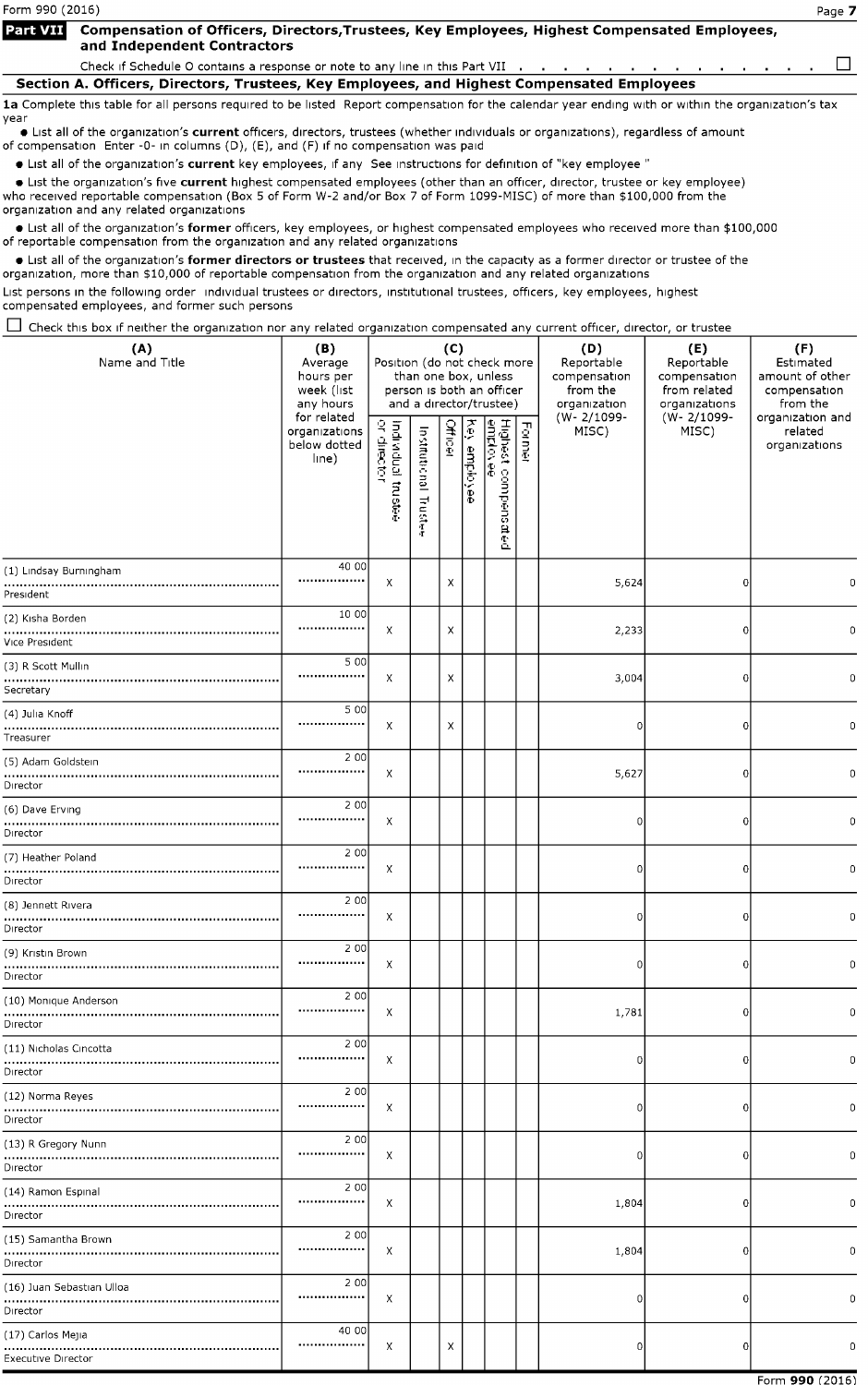|              | Section A. Officers, Directors, Trustees, Key Employees, and Highest Compensated Employees (continued)<br>Part VII                                                                                                                                   |                                                        |                                                                                                                                                                                         |                       |         |                     |                                                                    |        |                                                                 |                                |          |                                              |           |
|--------------|------------------------------------------------------------------------------------------------------------------------------------------------------------------------------------------------------------------------------------------------------|--------------------------------------------------------|-----------------------------------------------------------------------------------------------------------------------------------------------------------------------------------------|-----------------------|---------|---------------------|--------------------------------------------------------------------|--------|-----------------------------------------------------------------|--------------------------------|----------|----------------------------------------------|-----------|
|              | (A)<br>Name and Title                                                                                                                                                                                                                                | (B)<br>Average<br>hours per<br>week (list<br>any hours | (C)<br>(D)<br>Position (do not check more<br>Reportable<br>than one box, unless person<br>compensation<br>is both an officer and a<br>from the<br>director/trustee)<br>organization (W- |                       |         |                     | (E)<br>Reportable<br>compensation<br>from related<br>organizations |        | (F)<br>Estimated<br>amount of other<br>compensation<br>from the |                                |          |                                              |           |
|              |                                                                                                                                                                                                                                                      | for related<br>organizations<br>below dotted<br>line)  | Individual trustee<br>or director                                                                                                                                                       | Institutional Trustee | Officer | <b>Xex employee</b> | Highest compens<br>emplovee<br>$\ddot{H}$<br>Ê                     | Former | 2/1099-MISC)                                                    | (W-2/1099-<br>MISC)            |          | organization and<br>related<br>organizations |           |
|              | (18) Abdırahman Sayıd                                                                                                                                                                                                                                | 40 00                                                  |                                                                                                                                                                                         |                       |         | Х                   |                                                                    |        | 152,548                                                         |                                | $\Omega$ |                                              | 0         |
| UFO<br>UFO   | (19) Jonathon Mello                                                                                                                                                                                                                                  |                                                        |                                                                                                                                                                                         |                       |         | Х                   |                                                                    |        | 150,919                                                         |                                | $\Omega$ |                                              | 0         |
| UFO          | (20) Morgan Thornberry                                                                                                                                                                                                                               |                                                        |                                                                                                                                                                                         |                       |         | X                   |                                                                    |        | 151,156                                                         |                                |          |                                              | 0         |
|              |                                                                                                                                                                                                                                                      |                                                        |                                                                                                                                                                                         |                       |         |                     |                                                                    |        |                                                                 |                                |          |                                              |           |
|              |                                                                                                                                                                                                                                                      |                                                        |                                                                                                                                                                                         |                       |         |                     |                                                                    |        |                                                                 |                                |          |                                              |           |
|              |                                                                                                                                                                                                                                                      |                                                        |                                                                                                                                                                                         |                       |         |                     |                                                                    |        |                                                                 |                                |          |                                              |           |
|              |                                                                                                                                                                                                                                                      |                                                        |                                                                                                                                                                                         |                       |         |                     |                                                                    |        |                                                                 |                                |          |                                              |           |
|              | 1b Sub-Total<br>c Total from continuation sheets to Part VII, Section A<br>d Total (add lines 1b and 1c) $\cdots$ $\cdots$ $\cdots$ $\cdots$ $\cdots$ $\cdots$                                                                                       |                                                        |                                                                                                                                                                                         |                       |         | ▶<br>▶<br>▶         |                                                                    |        | 476,500                                                         | $\overline{0}$                 |          |                                              | $\Omega$  |
| $\mathbf{2}$ | Total number of individuals (including but not limited to those listed above) who received more than \$100,000<br>of reportable compensation from the organization > 3                                                                               |                                                        |                                                                                                                                                                                         |                       |         |                     |                                                                    |        |                                                                 |                                |          |                                              |           |
| з            | Did the organization list any former officer, director or trustee, key employee, or highest compensated employee on                                                                                                                                  |                                                        |                                                                                                                                                                                         |                       |         |                     |                                                                    |        |                                                                 |                                |          | Yes                                          | <b>No</b> |
| 4            | line 1a? If "Yes," complete Schedule J for such individual<br>For any individual listed on line 1a, is the sum of reportable compensation and other compensation from the                                                                            |                                                        |                                                                                                                                                                                         |                       |         |                     |                                                                    |        |                                                                 |                                | 3        |                                              | No        |
|              | organization and related organizations greater than \$150,000? If "Yes," complete Schedule J for such                                                                                                                                                |                                                        |                                                                                                                                                                                         |                       |         |                     |                                                                    |        |                                                                 |                                | 4        | Yes                                          |           |
| 5            | Did any person listed on line 1a receive or accrue compensation from any unrelated organization or individual for<br>services rendered to the organization?If "Yes," complete Schedule J for such person.                                            |                                                        |                                                                                                                                                                                         |                       |         |                     |                                                                    |        |                                                                 |                                | 5        |                                              | No        |
|              | <b>Section B. Independent Contractors</b>                                                                                                                                                                                                            |                                                        |                                                                                                                                                                                         |                       |         |                     |                                                                    |        |                                                                 |                                |          |                                              |           |
| 1            | Complete this table for your five highest compensated independent contractors that received more than \$100,000 of compensation<br>from the organization Report compensation for the calendar year ending with or within the organization's tax year |                                                        |                                                                                                                                                                                         |                       |         |                     |                                                                    |        |                                                                 |                                |          |                                              |           |
|              |                                                                                                                                                                                                                                                      | (A)<br>Name and business address                       |                                                                                                                                                                                         |                       |         |                     |                                                                    |        |                                                                 | (B)<br>Description of services |          | (C)<br>Compensation                          |           |
|              |                                                                                                                                                                                                                                                      |                                                        |                                                                                                                                                                                         |                       |         |                     |                                                                    |        |                                                                 |                                |          |                                              |           |
|              |                                                                                                                                                                                                                                                      |                                                        |                                                                                                                                                                                         |                       |         |                     |                                                                    |        |                                                                 |                                |          |                                              |           |
|              |                                                                                                                                                                                                                                                      |                                                        |                                                                                                                                                                                         |                       |         |                     |                                                                    |        |                                                                 |                                |          |                                              |           |

2 Total number of independent contractors (including but not limited to those listed above) who received more than \$100,000 of compensation from the organization ► <sup>0</sup>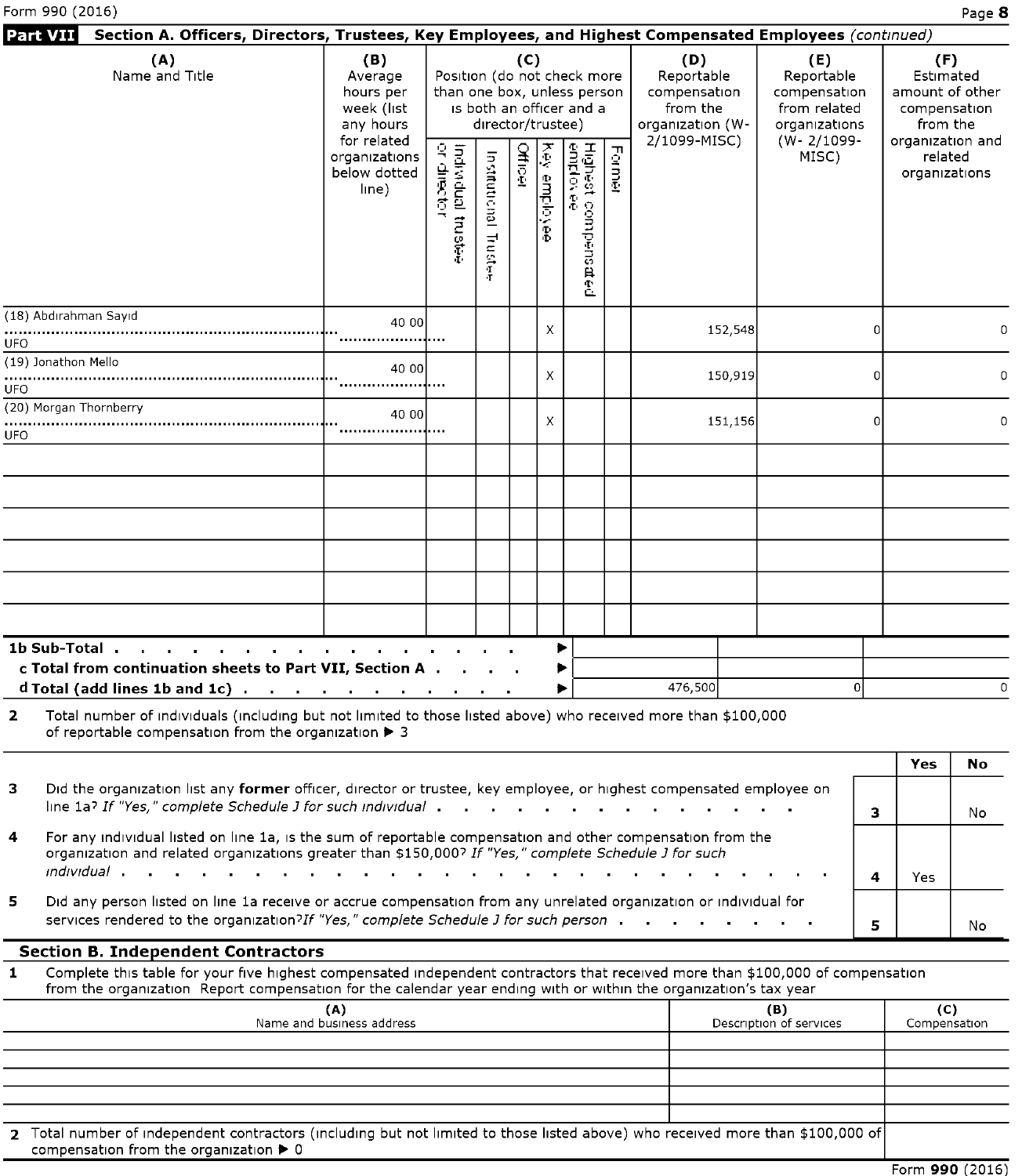| Form 990 (2016) | Page |
|-----------------|------|
|                 |      |

|--|

|                                       |                                                                                    | Check if Schedule O contains a response or note to any line in this Part VIII |                      | (A)<br>Total revenue |           | (B)<br>Related or<br>exempt<br>function<br>revenue | (C)<br>Unrelated<br>business<br>revenue | (D)<br>Revenue<br>excluded from<br>tax under sections<br>512-514 |
|---------------------------------------|------------------------------------------------------------------------------------|-------------------------------------------------------------------------------|----------------------|----------------------|-----------|----------------------------------------------------|-----------------------------------------|------------------------------------------------------------------|
|                                       | 1a Federated campaigns                                                             | 1a                                                                            |                      |                      |           |                                                    |                                         |                                                                  |
| Similar Amounts                       | <b>b</b> Membership dues                                                           | 1 <sub>b</sub>                                                                |                      |                      |           |                                                    |                                         |                                                                  |
|                                       | c Fundraising events                                                               | 1 <sub>c</sub>                                                                |                      |                      |           |                                                    |                                         |                                                                  |
|                                       | d Related organizations                                                            | 1d                                                                            |                      |                      |           |                                                    |                                         |                                                                  |
|                                       | e Government grants (contributions)                                                | 1e                                                                            |                      |                      |           |                                                    |                                         |                                                                  |
|                                       | f All other contributions, gifts, grants,<br>and similar amounts not included      |                                                                               |                      |                      |           |                                                    |                                         |                                                                  |
| Contributions, Gifts, Grants<br>Other | above<br>g Noncash contributions included<br>in lines 1a-1f $$$                    | 1f                                                                            |                      |                      |           |                                                    |                                         |                                                                  |
| and                                   | h Total Add lines 1a-1f                                                            |                                                                               | ▶                    |                      |           |                                                    |                                         |                                                                  |
|                                       |                                                                                    |                                                                               | <b>Business Code</b> |                      |           |                                                    |                                         |                                                                  |
|                                       | 2a Project funds - affili                                                          |                                                                               |                      | 900099               | 1,591,568 | 1,591,568                                          |                                         |                                                                  |
|                                       | <b>b</b> Membership dues & asse                                                    |                                                                               |                      | 900099               | 1,574,696 | 1,574,696                                          |                                         |                                                                  |
|                                       | с                                                                                  |                                                                               |                      |                      |           |                                                    |                                         |                                                                  |
|                                       |                                                                                    | the control of the control of the control of                                  |                      |                      |           |                                                    |                                         |                                                                  |
|                                       |                                                                                    | the control of the control of the control of                                  |                      |                      |           |                                                    |                                         |                                                                  |
| Program Service Revenue               | f All other program service revenue                                                |                                                                               |                      | 3,166,264            |           |                                                    |                                         |                                                                  |
|                                       | g Total. Add lines 2a-2f                                                           |                                                                               |                      |                      |           |                                                    |                                         |                                                                  |
|                                       | 3 Investment income (including dividends, interest, and other<br>similar amounts). | the company of the com-                                                       |                      | ▶                    | 225       |                                                    |                                         | 225                                                              |
|                                       | 4 Income from investment of tax-exempt bond proceeds                               |                                                                               |                      | ▶                    |           |                                                    |                                         |                                                                  |
|                                       | 5 Royalties                                                                        |                                                                               |                      | ▶                    |           |                                                    |                                         |                                                                  |
|                                       |                                                                                    | $(i)$ Real                                                                    | (II) Personal        |                      |           |                                                    |                                         |                                                                  |
|                                       | 6a Gross rents                                                                     |                                                                               |                      |                      |           |                                                    |                                         |                                                                  |
|                                       | <b>b</b> Less rental expenses                                                      | 162,904<br>135,516                                                            |                      |                      |           |                                                    |                                         |                                                                  |
|                                       |                                                                                    |                                                                               |                      |                      |           |                                                    |                                         |                                                                  |
|                                       | c Rental income or<br>(loss)                                                       | 27,388                                                                        |                      |                      |           |                                                    |                                         |                                                                  |
|                                       | d Net rental income or (loss)                                                      |                                                                               |                      |                      | 27,388    | 27,388                                             |                                         |                                                                  |
|                                       |                                                                                    | (i) Securities                                                                | ٠<br>(ii) Other      |                      |           |                                                    |                                         |                                                                  |
|                                       | <b>7a</b> Gross amount<br>from sales of                                            |                                                                               |                      |                      |           |                                                    |                                         |                                                                  |
|                                       | assets other                                                                       |                                                                               |                      |                      |           |                                                    |                                         |                                                                  |
|                                       | than inventory                                                                     |                                                                               |                      |                      |           |                                                    |                                         |                                                                  |
|                                       | <b>b</b> Less cost or<br>other basis and                                           |                                                                               |                      |                      |           |                                                    |                                         |                                                                  |
|                                       | sales expenses                                                                     |                                                                               |                      |                      |           |                                                    |                                         |                                                                  |
|                                       | C Gain or (loss)<br>d Net gain or (loss)                                           |                                                                               | ۰                    |                      |           |                                                    |                                         |                                                                  |
|                                       | 8a Gross income from fundraising events                                            |                                                                               |                      |                      |           |                                                    |                                         |                                                                  |
|                                       | (not including \$                                                                  | of                                                                            |                      |                      |           |                                                    |                                         |                                                                  |
|                                       | contributions reported on line 1c)<br>See Part IV, line 18                         | a                                                                             |                      |                      |           |                                                    |                                         |                                                                  |
|                                       | <b>b</b> Less direct expenses                                                      | b                                                                             |                      |                      |           |                                                    |                                         |                                                                  |
|                                       | c Net income or (loss) from fundraising events.                                    |                                                                               | ٠                    |                      |           |                                                    |                                         |                                                                  |
| Other Revenue                         | 9a Gross income from gaming activities<br>See Part IV, line 19                     |                                                                               |                      |                      |           |                                                    |                                         |                                                                  |
|                                       |                                                                                    | a                                                                             |                      |                      |           |                                                    |                                         |                                                                  |
|                                       | <b>b</b> Less direct expenses                                                      | b                                                                             |                      |                      |           |                                                    |                                         |                                                                  |
|                                       | c Net income or (loss) from gaming activities                                      |                                                                               | ▶                    |                      |           |                                                    |                                         |                                                                  |
|                                       | 10aGross sales of inventory, less                                                  |                                                                               |                      |                      |           |                                                    |                                         |                                                                  |
|                                       | returns and allowances                                                             | a                                                                             |                      |                      |           |                                                    |                                         |                                                                  |
|                                       | <b>b</b> Less cost of goods sold                                                   | $\mathbf b$                                                                   |                      |                      |           |                                                    |                                         |                                                                  |
|                                       | <b>c</b> Net income or (loss) from sales of inventory                              |                                                                               | ▶                    |                      |           |                                                    |                                         |                                                                  |
|                                       | Miscellaneous Revenue                                                              |                                                                               | <b>Business Code</b> |                      |           |                                                    |                                         |                                                                  |
|                                       | 11aMiscellaneous                                                                   |                                                                               | 900099               |                      | 54,029    | 54,029                                             |                                         |                                                                  |
|                                       |                                                                                    |                                                                               |                      |                      |           |                                                    |                                         |                                                                  |
|                                       | <b>b</b> Advertising                                                               |                                                                               | 900099               |                      | 15,605    |                                                    | 15,605                                  |                                                                  |
|                                       |                                                                                    |                                                                               |                      |                      |           |                                                    |                                         |                                                                  |
|                                       | c                                                                                  |                                                                               |                      |                      |           |                                                    |                                         |                                                                  |
|                                       |                                                                                    |                                                                               |                      |                      |           |                                                    |                                         |                                                                  |
|                                       | d All other revenue                                                                |                                                                               |                      |                      |           |                                                    |                                         |                                                                  |
|                                       | e Total. Add lines 11a-11d .                                                       |                                                                               | ▶                    |                      |           |                                                    |                                         |                                                                  |
|                                       | 12 Total revenue. See Instructions.                                                |                                                                               |                      |                      | 69,634    |                                                    |                                         |                                                                  |
|                                       |                                                                                    |                                                                               |                      |                      | 3,263,511 | 3,247,681                                          | 15,605                                  | 225                                                              |

Form 990 (2016)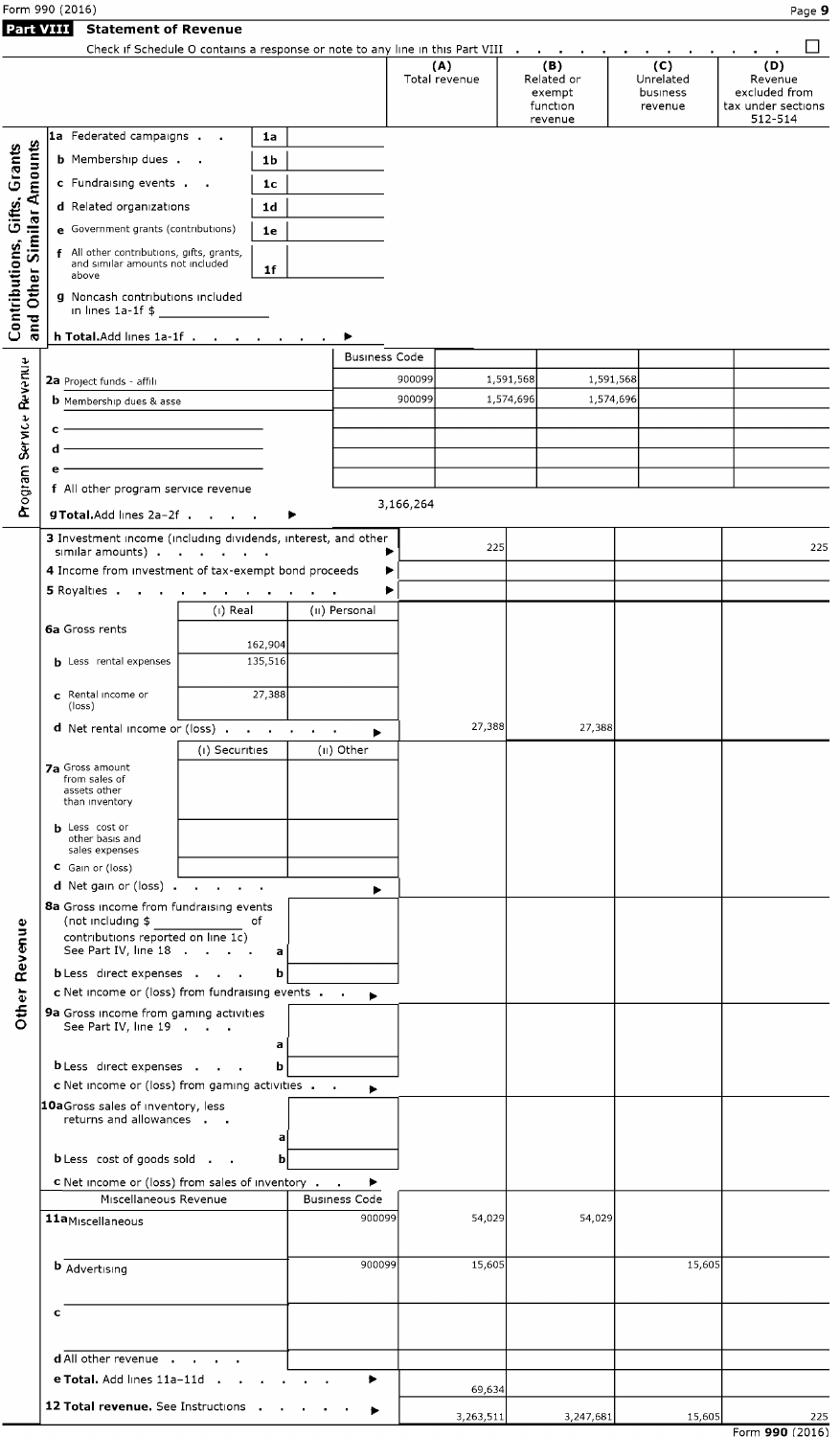| Form 990 (2016) |                                                                                       |  |
|-----------------|---------------------------------------------------------------------------------------|--|
|                 | <b>Part IX</b> Statement of Functional Expenses                                       |  |
|                 | Section $501(c)(3)$ and $501(c)(4)$ organizations must complete all columns All other |  |

 $S(c)(3)$  and  $501(c)(4)$  organizations must complete all columns All other organizations must complete column (A) Check if Schedule O contains a response or note to any line in this Part IX  $\; \ldots \; \ldots \; \ldots \; \ldots \; \ldots \; \ldots \; \ldots \; \square$ . . .

| Check if Schedule O contains a response or note to any line in this Part IX.                                                                                                                                                                          |                       |                                    |                                           | $\sim$                     |
|-------------------------------------------------------------------------------------------------------------------------------------------------------------------------------------------------------------------------------------------------------|-----------------------|------------------------------------|-------------------------------------------|----------------------------|
| Do not include amounts reported on lines 6b,<br>7b, 8b, 9b, and 10b of Part VIII.                                                                                                                                                                     | (A)<br>Total expenses | (B)<br>Program service<br>expenses | (C)<br>Management and<br>general expenses | (D)<br>Fundraisingexpenses |
| 1 Grants and other assistance to domestic organizations and<br>domestic governments See Part IV, line 21                                                                                                                                              |                       |                                    |                                           |                            |
| 2 Grants and other assistance to domestic individuals See Part<br>IV, line 22                                                                                                                                                                         |                       |                                    |                                           |                            |
| 3 Grants and other assistance to foreign organizations, foreign<br>governments, and foreign individuals See Part IV, line 15<br>and $16$                                                                                                              |                       |                                    |                                           |                            |
| 4 Benefits paid to or for members                                                                                                                                                                                                                     |                       |                                    |                                           |                            |
| 5 Compensation of current officers, directors, trustees, and<br>key employees                                                                                                                                                                         | 476,500               |                                    |                                           |                            |
| 6 Compensation not included above, to disqualified persons (as<br>defined under section $4958(f)(1)$ ) and persons described in<br>section $4958(c)(3)(B)$                                                                                            |                       |                                    |                                           |                            |
| 7 Other salaries and wages                                                                                                                                                                                                                            | 886,942               |                                    |                                           |                            |
| 8 Pension plan accruals and contributions (include section 401<br>$(k)$ and 403(b) employer contributions) $\blacksquare$                                                                                                                             |                       |                                    |                                           |                            |
| 9 Other employee benefits                                                                                                                                                                                                                             | 1,090,977             |                                    |                                           |                            |
| 10 Payroll taxes                                                                                                                                                                                                                                      | 118,400               |                                    |                                           |                            |
| 11 Fees for services (non-employees)                                                                                                                                                                                                                  |                       |                                    |                                           |                            |
| a Management                                                                                                                                                                                                                                          |                       |                                    |                                           |                            |
| b Legal                                                                                                                                                                                                                                               | 2,521                 |                                    |                                           |                            |
| c Accounting                                                                                                                                                                                                                                          | 14,421                |                                    |                                           |                            |
| d Lobbying                                                                                                                                                                                                                                            |                       |                                    |                                           |                            |
| e Professional fundraising services See Part IV, line 17                                                                                                                                                                                              |                       |                                    |                                           |                            |
| f Investment management fees                                                                                                                                                                                                                          |                       |                                    |                                           |                            |
| g Other (If line 11g amount exceeds 10% of line 25, column<br>(A) amount, list line 11g expenses on Schedule O)                                                                                                                                       | 13,050                |                                    |                                           |                            |
| 12 Advertising and promotion                                                                                                                                                                                                                          | 2,578                 |                                    |                                           |                            |
| 13 Office expenses and a control of the control of the control of the control of the control of the control of                                                                                                                                        | 51,992                |                                    |                                           |                            |
| 14 Information technology                                                                                                                                                                                                                             | 749                   |                                    |                                           |                            |
| 15 Royalties                                                                                                                                                                                                                                          |                       |                                    |                                           |                            |
| 16 Occupancy                                                                                                                                                                                                                                          |                       |                                    |                                           |                            |
| 17 Travel                                                                                                                                                                                                                                             | 74,664                |                                    |                                           |                            |
| 18 Payments of travel or entertainment expenses for any<br>federal, state, or local public officials                                                                                                                                                  |                       |                                    |                                           |                            |
| 19 Conferences, conventions, and meetings                                                                                                                                                                                                             | 76,153                |                                    |                                           |                            |
| 20 Interest                                                                                                                                                                                                                                           | 3,298                 |                                    |                                           |                            |
| 21 Payments to affiliates .                                                                                                                                                                                                                           |                       |                                    |                                           |                            |
| 22 Depreciation, depletion, and amortization.                                                                                                                                                                                                         | 69,056                |                                    |                                           |                            |
| 23 Insurance                                                                                                                                                                                                                                          | 79,576                |                                    |                                           |                            |
| 24 Other expenses Itemize expenses not covered above (List<br>miscellaneous expenses in line 24e If line 24e amount<br>exceeds 10% of line 25, column (A) amount, list line 24e<br>expenses on Schedule O )                                           |                       |                                    |                                           |                            |
| a Organizational relation                                                                                                                                                                                                                             | 78,246                |                                    |                                           |                            |
| <b>b</b> Committee expenses                                                                                                                                                                                                                           | 66,654                |                                    |                                           |                            |
| c Governance expenses                                                                                                                                                                                                                                 | 22,623                |                                    |                                           |                            |
| d Bank fees                                                                                                                                                                                                                                           | 11,138                |                                    |                                           |                            |
| e All other expenses                                                                                                                                                                                                                                  | 19,060                |                                    |                                           |                            |
| 25 Total functional expenses. Add lines 1 through 24e                                                                                                                                                                                                 | 3,158,598             |                                    |                                           |                            |
| 26 Joint costs. Complete this line only if the organization<br>reported in column (B) joint costs from a combined<br>educational campaign and fundraising solicitation<br>Check here $\blacktriangleright$ $\Box$ if following SOP 98-2 (ASC 958-720) |                       |                                    |                                           |                            |
|                                                                                                                                                                                                                                                       |                       |                                    |                                           |                            |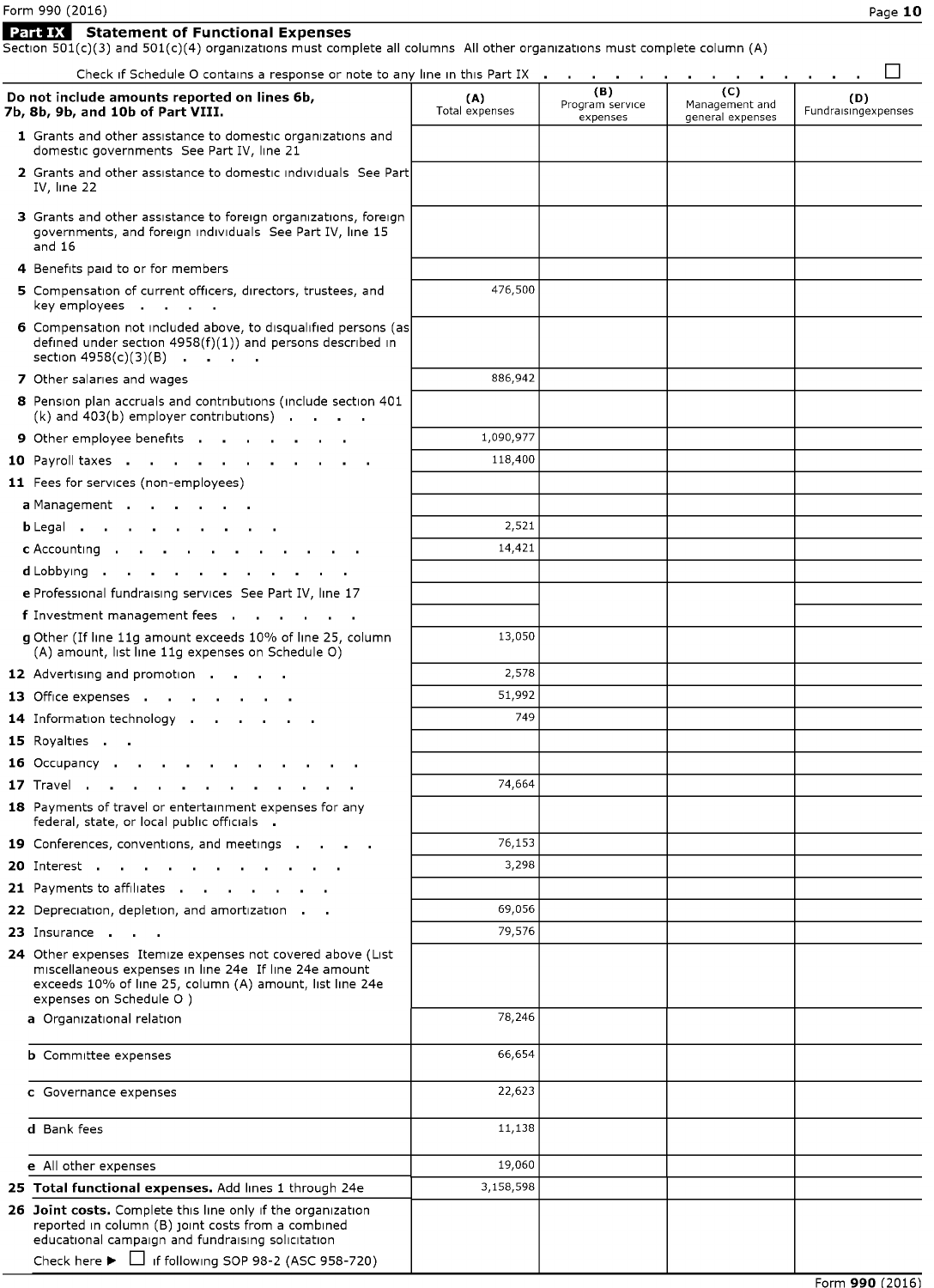Form 990 (2016)

 $\overline{\phantom{0}}$ 

**Part X** Balance Sheet

|                    |        | Check if Schedule O contains a response or note to any line in this Part IX                                                                                                                                                                                                                        |         |                |                          |                     | П                  |
|--------------------|--------|----------------------------------------------------------------------------------------------------------------------------------------------------------------------------------------------------------------------------------------------------------------------------------------------------|---------|----------------|--------------------------|---------------------|--------------------|
|                    |        |                                                                                                                                                                                                                                                                                                    |         |                | (A)<br>Beginning of year |                     | (B)<br>End of year |
|                    | 1      | Cash-non-interest-bearing                                                                                                                                                                                                                                                                          |         |                | 2,746                    | 1.                  | 100                |
|                    | 2      | Savings and temporary cash investments                                                                                                                                                                                                                                                             | 547,984 | $\overline{2}$ | 988,090                  |                     |                    |
|                    | з      | Pledges and grants receivable, net                                                                                                                                                                                                                                                                 |         |                |                          | 3                   |                    |
|                    | 4      | Accounts receivable, net                                                                                                                                                                                                                                                                           |         |                | 41,099                   | 4                   | 49,806             |
|                    | 5<br>6 | Loans and other receivables from current and former officers, directors,<br>trustees, key employees, and highest compensated employees Complete Part<br>II of Schedule L<br>Loans and other receivables from other disqualified persons (as defined under                                          |         |                |                          | 5                   |                    |
|                    | 7      | section $4958(f)(1)$ ), persons described in section $4958(c)(3)(B)$ , and<br>contributing employers and sponsoring organizations of section $501(c)(9)$<br>voluntary employees' beneficiary organizations (see instructions) Complete<br>Part II of Schedule L<br>Notes and loans receivable, net |         |                |                          | 6<br>$\overline{ }$ |                    |
| Assets             | 8      | Inventories for sale or use the contract of the contract of the contract of the contract of the contract of the contract of the contract of the contract of the contract of the contract of the contract of the contract of th                                                                     |         |                |                          | 8                   |                    |
|                    | 9      | Prepaid expenses and deferred charges                                                                                                                                                                                                                                                              |         |                | 35,834                   | 9                   | 57,228             |
|                    |        | 10a Land, buildings, and equipment cost or other                                                                                                                                                                                                                                                   |         |                |                          |                     |                    |
|                    |        | basis Complete Part VI of Schedule D                                                                                                                                                                                                                                                               | 10a     | 1,651,978      |                          |                     |                    |
|                    |        | <b>b</b> Less accumulated depreciation                                                                                                                                                                                                                                                             | 10b     | 1,122,118      | 584,239                  | 10 <sub>c</sub>     | 529,860            |
|                    | 11     | Investments-publicly traded securities .                                                                                                                                                                                                                                                           |         |                | 639,320                  | 11                  | 440,618            |
|                    | 12     | Investments-other securities See Part IV, line 11                                                                                                                                                                                                                                                  |         |                |                          | 12                  |                    |
|                    | 13     | Investments-program-related See Part IV, line 11                                                                                                                                                                                                                                                   |         |                | 13                       |                     |                    |
|                    | 14     | Intangible assets                                                                                                                                                                                                                                                                                  |         |                | 14                       |                     |                    |
|                    | 15     | Other assets See Part IV, line 11 (b) in the case of the control of the control of the control of the control of the control of the control of the control of the control of the control of the control of the control of the                                                                      |         |                |                          | 15                  |                    |
|                    | 16     | Total assets. Add lines 1 through 15 (must equal line 34)                                                                                                                                                                                                                                          |         |                | 1,851,222                | 16                  | 2,065,702          |
|                    | 17     | Accounts payable and accrued expenses                                                                                                                                                                                                                                                              |         |                | 176,991                  | 17                  | 249,162            |
|                    | 18     |                                                                                                                                                                                                                                                                                                    |         |                |                          | 18                  |                    |
|                    | 19     | Deferred revenue                                                                                                                                                                                                                                                                                   |         | 102.254        | 19                       | 137,884             |                    |
|                    | 20     | Tax-exempt bond liabilities and a series are a series of the series of the series of the series of the series                                                                                                                                                                                      |         |                |                          | 20                  |                    |
|                    | 21     | Escrow or custodial account liability Complete Part IV of Schedule D                                                                                                                                                                                                                               |         |                |                          | 21                  |                    |
| Liabilities        | 22     | Loans and other payables to current and former officers, directors, trustees,<br>key employees, highest compensated employees, and disqualified                                                                                                                                                    |         |                |                          |                     |                    |
|                    |        | persons Complete Part II of Schedule L                                                                                                                                                                                                                                                             |         |                |                          | 22                  |                    |
|                    | 23     | Secured mortgages and notes payable to unrelated third parties                                                                                                                                                                                                                                     |         |                | 58,656                   | 23                  | 18,022             |
|                    | 24     | Unsecured notes and loans payable to unrelated third parties                                                                                                                                                                                                                                       |         |                |                          | 24                  |                    |
|                    | 25     | Other liabilities (including federal income tax, payables to related third parties,<br>and other liabilities not included on lines 17-24)<br>Complete Part X of Schedule D                                                                                                                         |         |                | 12,573                   | 25                  | 12.799             |
|                    | 26     | Total liabilities. Add lines 17 through 25                                                                                                                                                                                                                                                         |         |                | 350.474                  | 26                  | 417,867            |
| <b>Balances</b>    | 27     | Organizations that follow SFAS 117 (ASC 958), check here $\blacktriangleright \ \ \blacksquare$ and<br>complete lines 27 through 29, and lines 33 and 34.<br>Unrestricted net assets                                                                                                               |         |                | 1,500,748                | 27                  | 1,647,835          |
|                    | 28     | Temporarily restricted net assets .                                                                                                                                                                                                                                                                |         |                |                          | 28                  |                    |
|                    | 29     | Permanently restricted net assets                                                                                                                                                                                                                                                                  |         |                |                          | 29                  |                    |
| Fund               |        | Organizations that do not follow SFAS 117 (ASC 958),                                                                                                                                                                                                                                               |         |                |                          |                     |                    |
| $\overline{\circ}$ | 30     | check here $\blacktriangleright$ $\Box$ and complete lines 30 through 34.<br>Capital stock or trust principal, or current funds                                                                                                                                                                    |         |                |                          | 30                  |                    |
|                    | 31     | Paid-in or capital surplus, or land, building or equipment fund                                                                                                                                                                                                                                    |         |                |                          | 31                  |                    |
| Assets             | 32     | Retained earnings, endowment, accumulated income, or other funds                                                                                                                                                                                                                                   |         |                |                          | 32                  |                    |
|                    | 33     | Total net assets or fund balances                                                                                                                                                                                                                                                                  |         |                | 1,500,748                | 33                  | 1,647,835          |
| <b>Det</b>         | 34     | Total liabilities and net assets/fund balances                                                                                                                                                                                                                                                     |         |                | 1,851,222                | 34                  | 2,065,702          |
|                    |        |                                                                                                                                                                                                                                                                                                    |         |                |                          |                     |                    |

Form 990 (2016)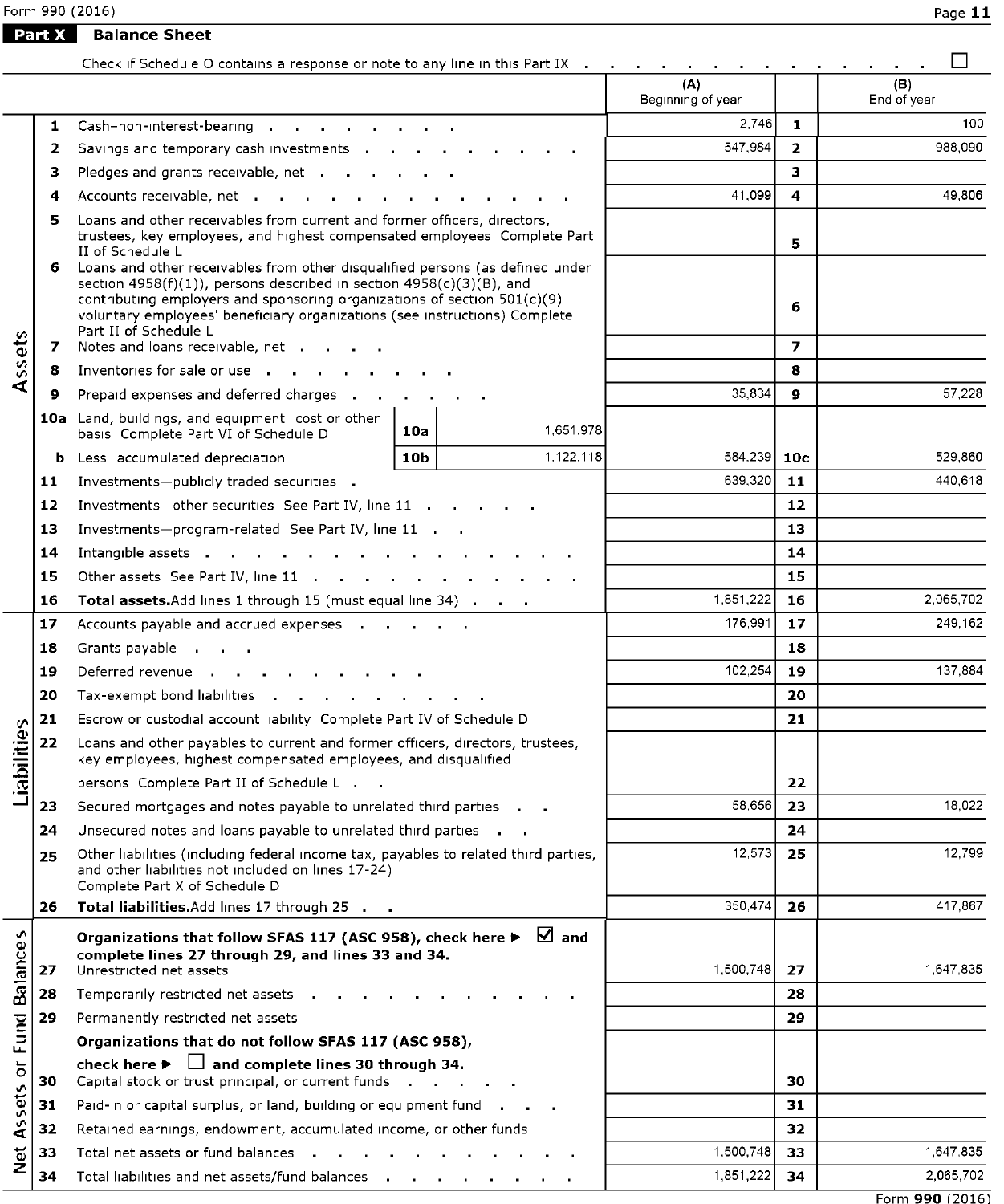|   | Form 990 (2016)                                                                                                                                                                                                                  |                |                |     | Page 12   |
|---|----------------------------------------------------------------------------------------------------------------------------------------------------------------------------------------------------------------------------------|----------------|----------------|-----|-----------|
|   | <b>Reconcilliation of Net Assets</b><br>Part XI                                                                                                                                                                                  |                |                |     |           |
|   | Check if Schedule O contains a response or note to any line in this Part XI                                                                                                                                                      |                |                |     |           |
| 1 | Total revenue (must equal Part VIII, column (A), line 12)                                                                                                                                                                        | 1              |                |     | 3,263,511 |
| 2 | Total expenses (must equal Part IX, column (A), line 25)                                                                                                                                                                         | $\mathbf{z}$   |                |     | 3,158,598 |
| з | Revenue less expenses Subtract line 2 from line 1                                                                                                                                                                                | 3.             |                |     | 104,913   |
| 4 | Net assets or fund balances at beginning of year (must equal Part X, line 33, column (A)).                                                                                                                                       | 4              |                |     | 1,500,748 |
| 5 | Net unrealized gains (losses) on investments and a set of the state of the state of the state of the state of the state of the state of the state of the state of the state of the state of the state of the state of the stat   | 5              |                |     | 42,174    |
| 6 | Donated services and use of facilities<br>the contract of the contract of the contract of the contract of the contract of the contract of the contract of                                                                        | 6              |                |     |           |
| 7 | Investment expenses<br><b>Contract Contract</b><br>the contract of the contract of the con-                                                                                                                                      | $\overline{ }$ |                |     |           |
| 8 | Prior period adjustments and a control of the control of the control of the control of the control of the control of the control of the control of the control of the control of the control of the control of the control of    | 8              |                |     |           |
| 9 | Other changes in net assets or fund balances (explain in Schedule O)                                                                                                                                                             | $\mathbf{Q}$   |                |     | $\Omega$  |
|   | 10 Net assets or fund balances at end of year Combine lines 3 through 9 (must equal Part X, line 33, column (B))                                                                                                                 | 10             |                |     | 1,647,835 |
|   | <b>Financial Statements and Reporting</b><br>Part XII                                                                                                                                                                            |                |                |     |           |
|   | Check if Schedule O contains a response or note to any line in this Part XII                                                                                                                                                     |                |                |     | ☑         |
|   |                                                                                                                                                                                                                                  |                |                | Yes | No        |
|   | $\Box$ Cash $\Box$ Accrual<br>$\Box$ Other<br>1 Accounting method used to prepare the Form 990<br>If the organization changed its method of accounting from a prior year or checked "Other," explain in<br>Schedule O            |                |                |     |           |
|   | 2a Were the organization's financial statements compiled or reviewed by an independent accountant?                                                                                                                               |                | 2a             |     | No        |
|   | If 'Yes,' check a box below to indicate whether the financial statements for the year were compiled or reviewed on a<br>separate basis, consolidated basis, or both                                                              |                |                |     |           |
|   | $\Box$ Separate basis<br>$\Box$ Consolidated basis<br>Both consolidated and separate basis                                                                                                                                       |                |                |     |           |
|   | <b>b</b> Were the organization's financial statements audited by an independent accountant?                                                                                                                                      |                | 2b             | Yes |           |
|   | If 'Yes,' check a box below to indicate whether the financial statements for the year were audited on a separate basis,<br>consolidated basis, or both                                                                           |                |                |     |           |
|   | $\overline{\mathbf{y}}$ Separate basis<br>$\Box$ Consolidated basis<br>Both consolidated and separate basis                                                                                                                      |                |                |     |           |
|   | c If "Yes," to line 2a or 2b, does the organization have a committee that assumes responsibility for oversight<br>of the audit, review, or compilation of its financial statements and selection of an independent accountant?   |                | 2 <sub>c</sub> | Yes |           |
|   | If the organization changed either its oversight process or selection process during the tax year, explain in Schedule O                                                                                                         |                |                |     |           |
|   | 3a As a result of a federal award, was the organization required to undergo an audit or audits as set forth in the Single<br>Audit Act and OMB Circular A-133?                                                                   |                | 3a             |     | No        |
|   | <b>b</b> If "Yes," did the organization undergo the required audit or audits? If the organization did not undergo the required<br>audit or audits, explain why in Schedule O and describe any steps taken to undergo such audits |                | 3 <sub>b</sub> |     |           |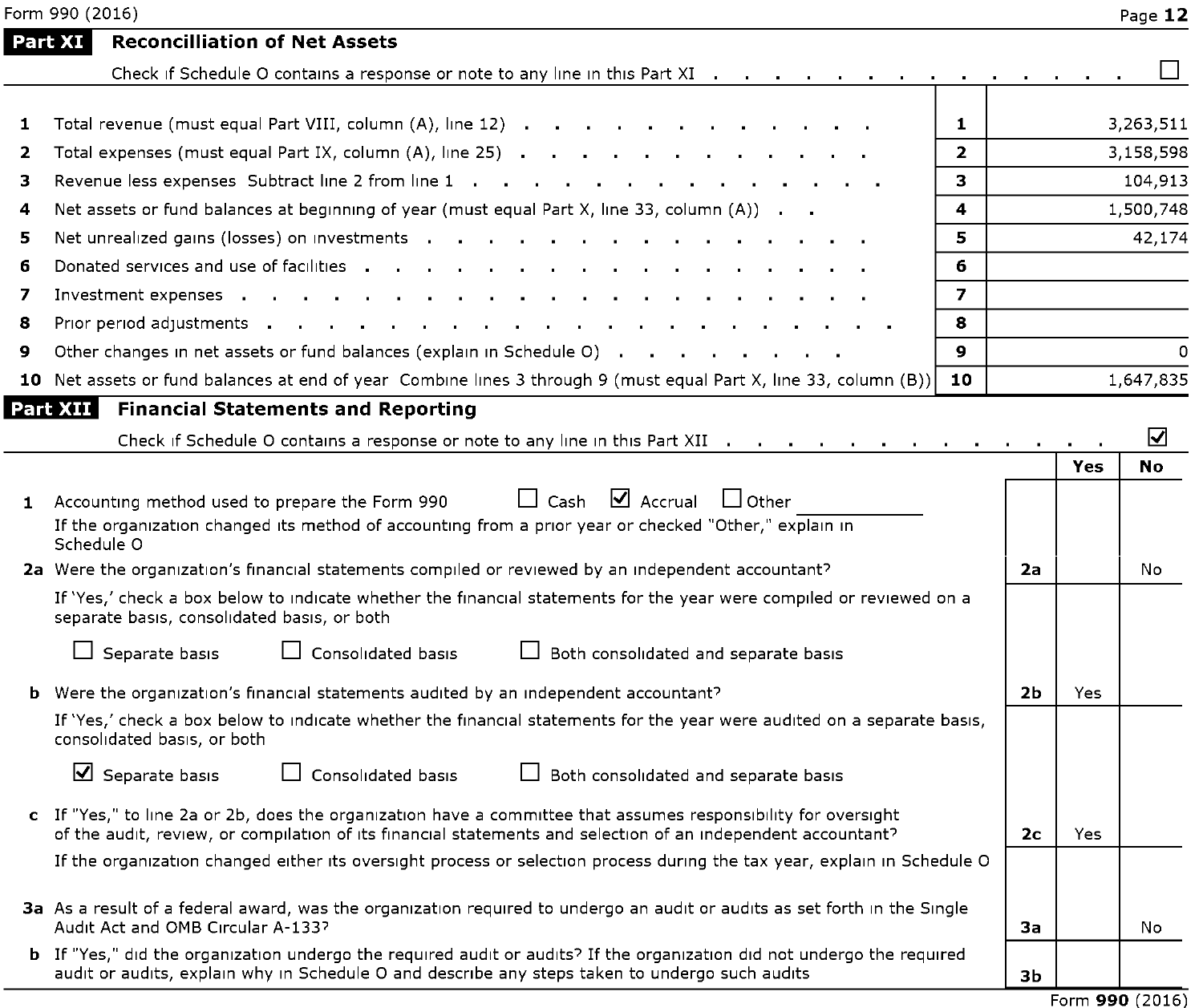# Additional Data

# Software ID: Software Version: EIN: 95-1185804 Name: San Diego Education Association

Form 990 (2016)

### Form 990, Part III, Line 4a:

The Associations represents approximately 7,590 full & part time members in the San Diego Unified School District Services provided consisted of collective bargaining, contract enforcement and maintenance, and organizing members around site issues These services were for the purpose of improving the unit members' salaries, benefits and working conditions The Association kept its members informed of and involved in its activities through regular meetings and communications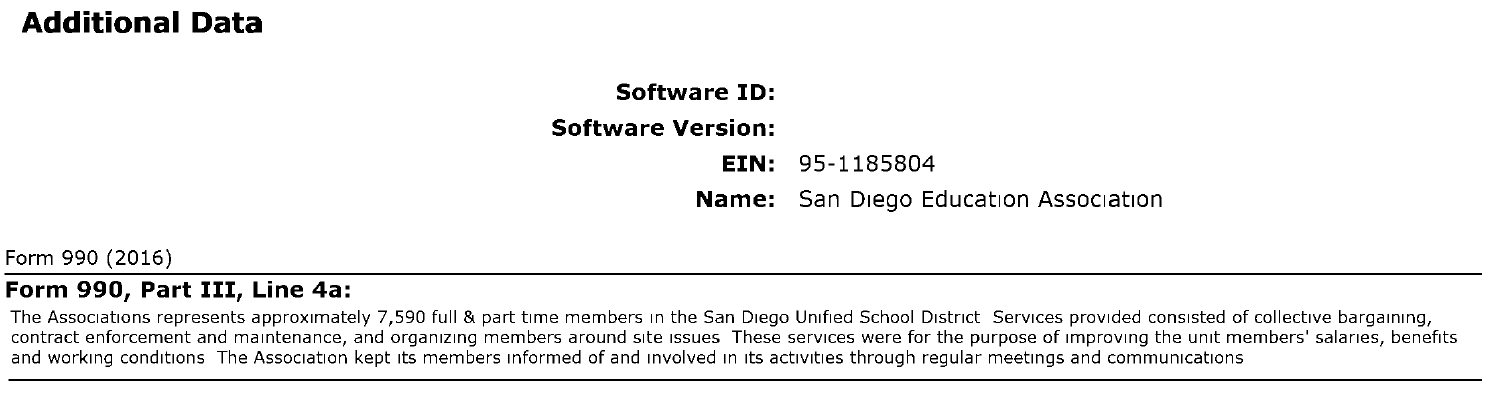|                         |                                                                                                     | efile GRAPHIC print - DO NOT PROCESS   As Filed Data -                                                                                                                                                                                                                                                                                                                                                                                                                                                                                                                                                                                                                                                                                                                                                                                                                                                                                                                                            |                      |                                                                              | DLN: 93493078005158                   |                                                                                                                       |
|-------------------------|-----------------------------------------------------------------------------------------------------|---------------------------------------------------------------------------------------------------------------------------------------------------------------------------------------------------------------------------------------------------------------------------------------------------------------------------------------------------------------------------------------------------------------------------------------------------------------------------------------------------------------------------------------------------------------------------------------------------------------------------------------------------------------------------------------------------------------------------------------------------------------------------------------------------------------------------------------------------------------------------------------------------------------------------------------------------------------------------------------------------|----------------------|------------------------------------------------------------------------------|---------------------------------------|-----------------------------------------------------------------------------------------------------------------------|
|                         | <b>SCHEDULE C</b>                                                                                   | <b>Political Campaign and Lobbying Activities</b>                                                                                                                                                                                                                                                                                                                                                                                                                                                                                                                                                                                                                                                                                                                                                                                                                                                                                                                                                 |                      |                                                                              |                                       | OMB No 1545-0047                                                                                                      |
| EZ)                     | (Form 990 or 990-<br>Department of the Treasury<br>Internal Revenue Service                         | For Organizations Exempt From Income Tax Under section 501(c) and section 527<br>▶ Complete if the organization is described below. ▶ Attach to Form 990 or Form 990-EZ.<br>▶Information about Schedule C (Form 990 or 990-EZ) and its instructions is at                                                                                                                                                                                                                                                                                                                                                                                                                                                                                                                                                                                                                                                                                                                                         | www.irs.gov/form990. |                                                                              |                                       | 2016<br><b>Open to Public</b><br><b>Inspection</b>                                                                    |
|                         | · Section 527 organizations Complete Part I-A only<br>(Proxy Tax) (see separate instructions), then | If the organization answered "Yes" on Form 990, Part IV, Line 3, or Form 990-EZ, Part V, line 46 (Political Campaign Activities), then<br>• Section 501(c)(3) organizations Complete Parts I-A and B Do not complete Part I-C<br>● Section 501(c) (other than section 501(c)(3)) organizations Complete Parts I-A and C below Do not complete Part I-B<br>If the organization answered "Yes" on Form 990, Part IV, Line 4, or Form 990-EZ, Part VI, line 47 (Lobbying Activities), then<br>· Section 501(c)(3) organizations that have filed Form 5768 (election under section 501(h)) Complete Part II-A Do not complete Part II-B<br>· Section 501(c)(3) organizations that have NOT filed Form 5768 (election under section 501(h)) Complete Part II-B Do not complete Part II-A<br>If the organization answered "Yes" on Form 990, Part IV, Line 5 (Proxy Tax) (see separate instructions) or Form 990-EZ, Part V, line 35c<br>Section 501(c)(4), (5), or (6) organizations Complete Part III |                      |                                                                              |                                       |                                                                                                                       |
|                         | Name of the organization                                                                            |                                                                                                                                                                                                                                                                                                                                                                                                                                                                                                                                                                                                                                                                                                                                                                                                                                                                                                                                                                                                   |                      |                                                                              | <b>Employer identification number</b> |                                                                                                                       |
|                         | San Diego Education Association                                                                     |                                                                                                                                                                                                                                                                                                                                                                                                                                                                                                                                                                                                                                                                                                                                                                                                                                                                                                                                                                                                   |                      | 95-1185804                                                                   |                                       |                                                                                                                       |
|                         | Part I-A                                                                                            | Complete if the organization is exempt under section 501(c) or is a section 527 organization.                                                                                                                                                                                                                                                                                                                                                                                                                                                                                                                                                                                                                                                                                                                                                                                                                                                                                                     |                      |                                                                              |                                       |                                                                                                                       |
| $\frac{1}{2}$<br>3      | Political expenditures<br>Volunteer hours                                                           | Provide a description of the organization's direct and indirect political campaign activities in Part IV                                                                                                                                                                                                                                                                                                                                                                                                                                                                                                                                                                                                                                                                                                                                                                                                                                                                                          |                      |                                                                              | $\frac{1}{2}$                         | 5,999                                                                                                                 |
|                         | Part I-B                                                                                            | Complete if the organization is exempt under section $501(c)(3)$ .                                                                                                                                                                                                                                                                                                                                                                                                                                                                                                                                                                                                                                                                                                                                                                                                                                                                                                                                |                      |                                                                              |                                       |                                                                                                                       |
| $\mathbf{1}$            |                                                                                                     | Enter the amount of any excise tax incurred by the organization under section 4955                                                                                                                                                                                                                                                                                                                                                                                                                                                                                                                                                                                                                                                                                                                                                                                                                                                                                                                |                      |                                                                              |                                       |                                                                                                                       |
| $\mathbf 2$             |                                                                                                     | Enter the amount of any excise tax incurred by organization managers under section 4955                                                                                                                                                                                                                                                                                                                                                                                                                                                                                                                                                                                                                                                                                                                                                                                                                                                                                                           |                      |                                                                              | \$                                    |                                                                                                                       |
| 3                       |                                                                                                     | If the organization incurred a section 4955 tax, did it file Form 4720 for this year?                                                                                                                                                                                                                                                                                                                                                                                                                                                                                                                                                                                                                                                                                                                                                                                                                                                                                                             |                      |                                                                              | $\Box$ Yes                            | l I No                                                                                                                |
| 4a                      | Was a correction made?                                                                              |                                                                                                                                                                                                                                                                                                                                                                                                                                                                                                                                                                                                                                                                                                                                                                                                                                                                                                                                                                                                   |                      |                                                                              | $\Box$ Yes                            | $\Box$ No                                                                                                             |
| b.                      | If "Yes," describe in Part IV                                                                       |                                                                                                                                                                                                                                                                                                                                                                                                                                                                                                                                                                                                                                                                                                                                                                                                                                                                                                                                                                                                   |                      |                                                                              |                                       |                                                                                                                       |
|                         | Part I-C                                                                                            | Complete if the organization is exempt under section $501(c)$ , except section $501(c)(3)$ .                                                                                                                                                                                                                                                                                                                                                                                                                                                                                                                                                                                                                                                                                                                                                                                                                                                                                                      |                      |                                                                              |                                       |                                                                                                                       |
| 1                       |                                                                                                     | Enter the amount directly expended by the filing organization for section 527 exempt function activities                                                                                                                                                                                                                                                                                                                                                                                                                                                                                                                                                                                                                                                                                                                                                                                                                                                                                          |                      |                                                                              | $\frac{1}{\sqrt{2}}$                  |                                                                                                                       |
| $\overline{\mathbf{z}}$ | function activities                                                                                 | Enter the amount of the filing organization's funds contributed to other organizations for section 527 exempt                                                                                                                                                                                                                                                                                                                                                                                                                                                                                                                                                                                                                                                                                                                                                                                                                                                                                     |                      |                                                                              |                                       |                                                                                                                       |
| з                       |                                                                                                     | Total exempt function expenditures Add lines 1 and 2 Enter here and on Form 1120-POL, line 17b                                                                                                                                                                                                                                                                                                                                                                                                                                                                                                                                                                                                                                                                                                                                                                                                                                                                                                    |                      |                                                                              |                                       |                                                                                                                       |
| 4                       |                                                                                                     | Did the filing organization fileForm 1120-POL for this year?                                                                                                                                                                                                                                                                                                                                                                                                                                                                                                                                                                                                                                                                                                                                                                                                                                                                                                                                      |                      |                                                                              | $\Box$ Yes                            | $\Box$ No                                                                                                             |
| 5                       |                                                                                                     | Enter the names, addresses and employer identification number (EIN) of all section 527 political organizations to which the filing<br>organization made payments For each organization listed, enter the amount paid from the filing organization's funds Also enter the amount<br>of political contributions received that were promptly and directly delivered to a separate political organization, such as a separate segregated<br>fund or a political action committee (PAC) If additional space is needed, provide information in Part IV                                                                                                                                                                                                                                                                                                                                                                                                                                                  |                      |                                                                              |                                       |                                                                                                                       |
|                         | (a) Name                                                                                            | (b) Address                                                                                                                                                                                                                                                                                                                                                                                                                                                                                                                                                                                                                                                                                                                                                                                                                                                                                                                                                                                       | $(c)$ EIN            | (d) Amount paid from<br>filing organization's<br>funds If none, enter<br>-0- |                                       | (e) Amount of political<br>contributions received<br>and promptly and<br>directly delivered to a<br>الممسالمم مقمعممم |

|                                     |                                                   |            | $-0-$ | directly delivered to a<br>separate political<br>organization If none,<br>enter-0- |
|-------------------------------------|---------------------------------------------------|------------|-------|------------------------------------------------------------------------------------|
| (1) SDEA Political Action Committee | 10393 San Diego Mission Rd<br>San Diego, CA 92108 | 33-0588822 |       | 5,999                                                                              |
| 2                                   |                                                   |            |       |                                                                                    |
| 3                                   |                                                   |            |       |                                                                                    |
| 4                                   |                                                   |            |       |                                                                                    |
| 5.                                  |                                                   |            |       |                                                                                    |
| 6                                   |                                                   |            |       |                                                                                    |

For Paperwork Reduction Act Notice, see the instructions for Form 990 or 990 -EZ. Cat No 50084S Schedule C ( Form 990 or 990-EZ) 2016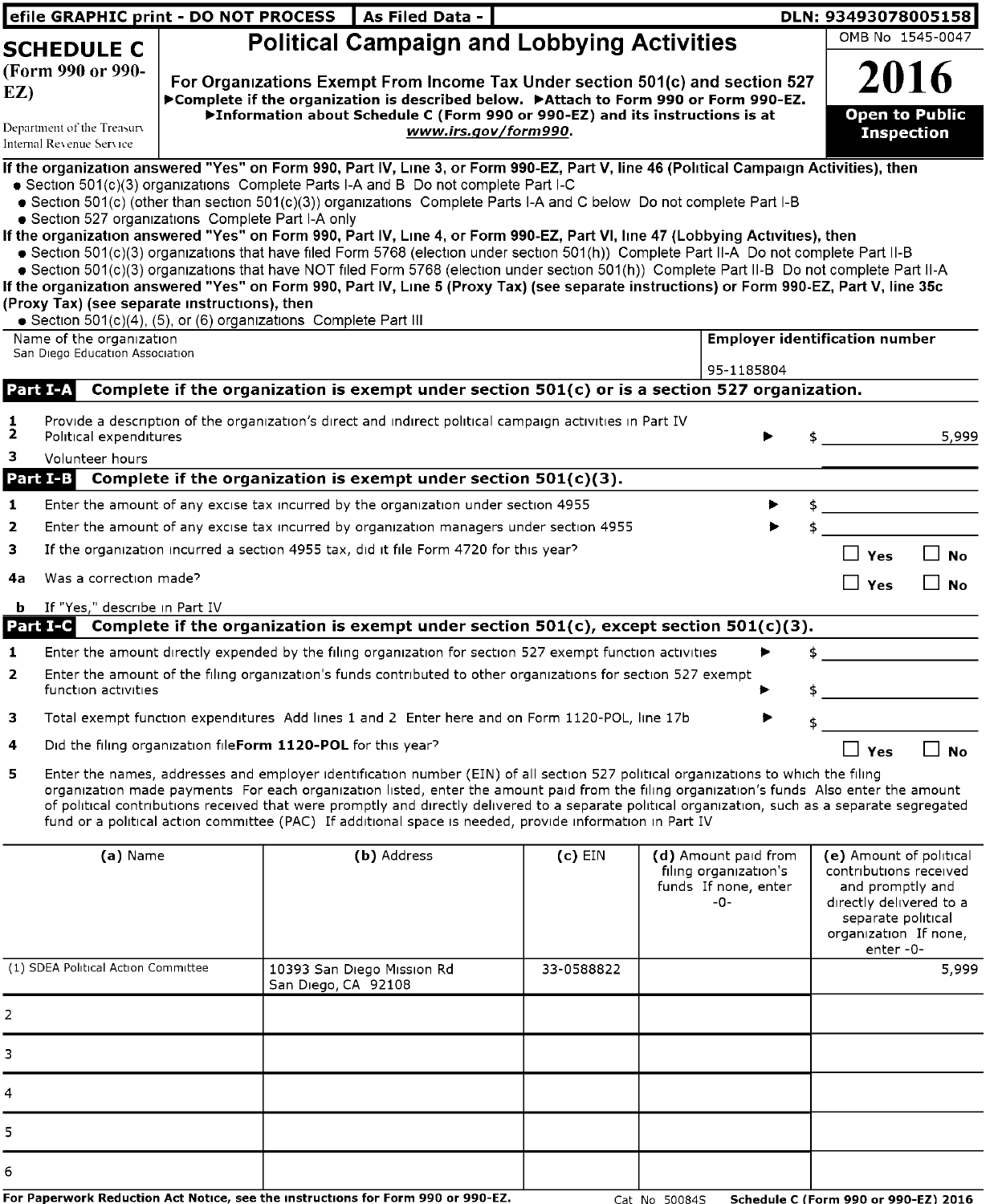|    | Schedule C (Form 990 or 990-EZ) 2016                                                                                                                          |                                                                                                                                   |                                        | Page 2                         |
|----|---------------------------------------------------------------------------------------------------------------------------------------------------------------|-----------------------------------------------------------------------------------------------------------------------------------|----------------------------------------|--------------------------------|
|    | Part II-A<br>section 501(h)).                                                                                                                                 | Complete if the organization is exempt under section $501(c)(3)$ and filed Form 5768 (election under                              |                                        |                                |
|    | A Check $\blacktriangleright$<br>expenses, and share of excess lobbying expenditures)                                                                         | if the filing organization belongs to an affiliated group (and list in Part IV each affiliated group member's name, address, EIN, |                                        |                                |
| в  | Check                                                                                                                                                         | if the filing organization checked box A and "limited control" provisions apply                                                   |                                        |                                |
|    | <b>Limits on Lobbying Expenditures</b><br>(The term "expenditures" means amounts paid or incurred.)                                                           |                                                                                                                                   | (a) Filing<br>organization's<br>totals | (b) Affiliated<br>group totals |
|    | 1a Total lobbying expenditures to influence public opinion (grass roots lobbying)                                                                             |                                                                                                                                   |                                        |                                |
| b. | Total lobbying expenditures to influence a legislative body (direct lobbying)                                                                                 |                                                                                                                                   |                                        |                                |
| c  | Total lobbying expenditures (add lines 1a and 1b)                                                                                                             |                                                                                                                                   |                                        |                                |
| d  | Other exempt purpose expenditures                                                                                                                             |                                                                                                                                   |                                        |                                |
| е  | Total exempt purpose expenditures (add lines 1c and 1d)                                                                                                       |                                                                                                                                   |                                        |                                |
|    | Lobbying nontaxable amount Enter the amount from the following table in both<br>columns                                                                       |                                                                                                                                   |                                        |                                |
|    | If the amount on line 1e, column (a) or (b) is: The lobbying nontaxable amount is:                                                                            |                                                                                                                                   |                                        |                                |
|    | Not over \$500,000                                                                                                                                            | 20% of the amount on line 1e                                                                                                      |                                        |                                |
|    | Over \$500,000 but not over \$1,000,000                                                                                                                       | \$100,000 plus 15% of the excess over \$500,000                                                                                   |                                        |                                |
|    | Over \$1,000,000 but not over \$1,500,000                                                                                                                     | \$175,000 plus 10% of the excess over \$1,000,000                                                                                 |                                        |                                |
|    | Over \$1,500,000 but not over \$17,000,000                                                                                                                    | \$225,000 plus 5% of the excess over \$1,500,000                                                                                  |                                        |                                |
|    | Over \$17,000,000                                                                                                                                             | \$1,000,000                                                                                                                       |                                        |                                |
|    |                                                                                                                                                               |                                                                                                                                   |                                        |                                |
|    | Grassroots nontaxable amount (enter 25% of line 1f)                                                                                                           |                                                                                                                                   |                                        |                                |
| h. | Subtract line 1q from line 1a If zero or less, enter -0-                                                                                                      |                                                                                                                                   |                                        |                                |
|    | Subtract line 1f from line 1c If zero or less, enter -0-                                                                                                      |                                                                                                                                   |                                        |                                |
|    | <b>j</b> If there is an amount other than zero on either line 1h or line 1i, did the organization file Form 4720 reporting<br>section 4911 tax for this year? |                                                                                                                                   |                                        | Yes  <br>∣No                   |

# 4-Year Averaging Period Under section 501(h)

# (Some organizations that made a section 501(h) election do not have to complete all of the five columns below. See the separate instructions for lines 2a through 2f.)

|    | Lobbying Expenditures During 4-Year Averaging Period                        |          |            |            |            |             |
|----|-----------------------------------------------------------------------------|----------|------------|------------|------------|-------------|
|    | Calendar year (or fiscal year<br>beginning in)                              | (a) 2013 | $(b)$ 2014 | $(c)$ 2015 | $(d)$ 2016 | $(e)$ Total |
| 2a | Lobbying nontaxable amount                                                  |          |            |            |            |             |
| b. | Lobbying ceiling amount<br>$(150\% \text{ of line } 2a, \text{ column}(e))$ |          |            |            |            |             |
|    | Total lobbying expenditures                                                 |          |            |            |            |             |
|    | Grassroots nontaxable amount                                                |          |            |            |            |             |
| e  | Grassroots ceiling amount<br>(150% of line 2d, column (e))                  |          |            |            |            |             |
|    | Grassroots lobbying expenditures                                            |          |            |            |            |             |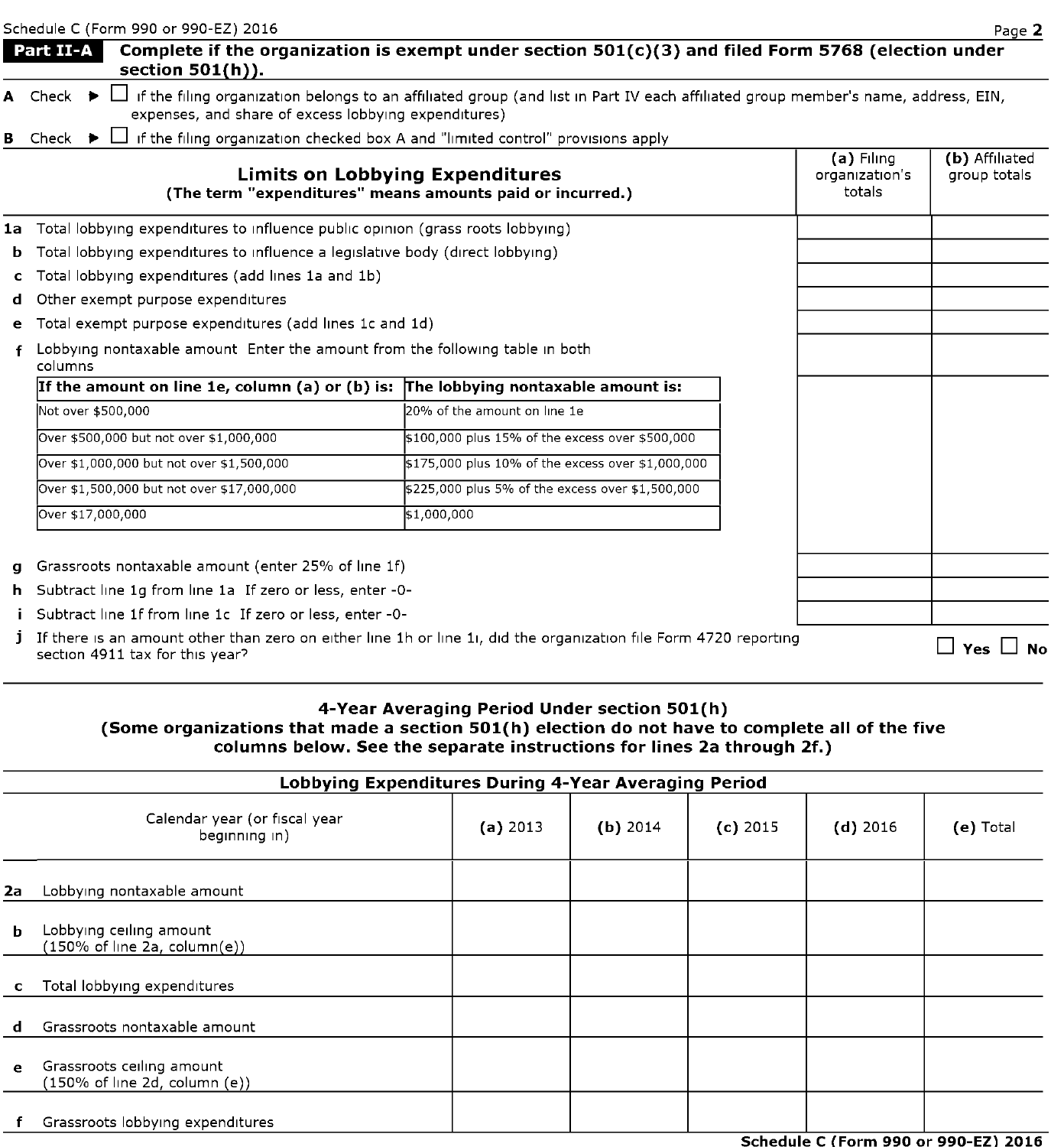#### Part II-B Complete if the organization is exempt under section  $501(c)(3)$  and has NOT filed Form 5768 (election under section 501(h)).

|                | For each "Yes" response on lines 1a through 1i below, provide in Part IV a detailed description of the lobbying                                                                                                                    | (a)        |    | (b)                   |           |
|----------------|------------------------------------------------------------------------------------------------------------------------------------------------------------------------------------------------------------------------------------|------------|----|-----------------------|-----------|
| activity       |                                                                                                                                                                                                                                    | <b>Yes</b> | No | Amount                |           |
| $\mathbf{1}$   | During the year, did the filing organization attempt to influence foreign, national, state or local legislation,<br>including any attempt to influence public opinion on a legislative matter or referendum, through the use of    |            |    |                       |           |
| a              | Volunteers?                                                                                                                                                                                                                        |            |    |                       |           |
| b              | Paid staff or management (include compensation in expenses reported on lines 1c through 11)?                                                                                                                                       |            |    |                       |           |
| c              | Media advertisements?                                                                                                                                                                                                              |            |    |                       |           |
| d              | Mailings to members, legislators, or the public?                                                                                                                                                                                   |            |    |                       |           |
| е              | Publications, or published or broadcast statements?                                                                                                                                                                                |            |    |                       |           |
| f              | Grants to other organizations for lobbying purposes?                                                                                                                                                                               |            |    |                       |           |
| a              | Direct contact with legislators, their staffs, government officials, or a legislative body?                                                                                                                                        |            |    |                       |           |
| h              | Rallies, demonstrations, seminars, conventions, speeches, lectures, or any similar means?                                                                                                                                          |            |    |                       |           |
|                | Other activities?                                                                                                                                                                                                                  |            |    |                       |           |
| L              | Total Add lines 1c through 11                                                                                                                                                                                                      |            |    |                       |           |
| 2a             | Did the activities in line 1 cause the organization to be not described in section $501(c)(3)^{2}$                                                                                                                                 |            |    |                       |           |
| b              | If "Yes," enter the amount of any tax incurred under section 4912                                                                                                                                                                  |            |    |                       |           |
| c              | If "Yes," enter the amount of any tax incurred by organization managers under section 4912                                                                                                                                         |            |    |                       |           |
| d              | If the filing organization incurred a section 4912 tax, did it file Form 4720 for this year?                                                                                                                                       |            |    |                       |           |
|                | Part III-A<br>Complete if the organization is exempt under section $501(c)(4)$ , section $501(c)(5)$ , or section $501(c)$<br>(6).                                                                                                 |            |    |                       |           |
|                |                                                                                                                                                                                                                                    |            |    | Yes                   | <b>No</b> |
| 1              | Were substantially all (90% or more) dues received nondeductible by members?                                                                                                                                                       |            |    | 1<br>Yes              |           |
| $\overline{2}$ | Did the organization make only in-house lobbying expenditures of \$2,000 or less?                                                                                                                                                  |            |    | $\overline{2}$<br>Yes |           |
| з.             | Did the organization agree to carry over lobbying and political expenditures from the prior year?                                                                                                                                  |            |    | 3                     | No.       |
|                | Part III-B<br>Complete if the organization is exempt under section $501(c)(4)$ , section $501(c)(5)$ , or section $501(c)(6)$<br>and if either (a) BOTH Part III-A, lines 1 and 2, are answered "No" OR (b) Part III-A, line 3, is |            |    |                       |           |

|  | answered "Yes."                                                                                                                                                                                                                      |
|--|--------------------------------------------------------------------------------------------------------------------------------------------------------------------------------------------------------------------------------------|
|  | <b>All Properties and the contract of the contract of the contract of the contract of the contract of the contract of the contract of the contract of the contract of the contract of the contract of the contract of the contra</b> |

| 5.             | Taxable amount of lobbying and political expenditures (see instructions)                                                                                                                                                                         | е              |  |
|----------------|--------------------------------------------------------------------------------------------------------------------------------------------------------------------------------------------------------------------------------------------------|----------------|--|
| 4              | If notices were sent and the amount on line 2c exceeds the amount on line 3, what portion of the excess does<br>the organization agree to carryover to the reasonable estimate of nondeductible lobbying and political<br>expenditure next year? | 4              |  |
|                |                                                                                                                                                                                                                                                  |                |  |
| з              | Aggregate amount reported in section $6033(e)(1)(A)$ notices of nondeductible section 162(e) dues                                                                                                                                                |                |  |
|                | Total                                                                                                                                                                                                                                            | 2 <sub>c</sub> |  |
|                | <b>b</b> Carryover from last year                                                                                                                                                                                                                | 2 <sub>b</sub> |  |
|                | a Current year                                                                                                                                                                                                                                   | 2a             |  |
| $\overline{2}$ | Section 162(e) nondeductible lobbying and political expenditures (do not include amounts of political<br>expenses for which the section 527(f) tax was paid).                                                                                    |                |  |
|                | Dues, assessments and similar amounts from members                                                                                                                                                                                               |                |  |

#### Supplemental Information Part IV

Provide the descriptions required for Part I-A, line 1, Part I-B, line 4, Part I-C, line 5, Part II-A (affiliated group list), Part II-A, lines <sup>1</sup> and 2 (see instructions), and Part II-B, line 1 Also, complete this part for any additional information

| Return Reference | Explanation                                                                                                                                                              |
|------------------|--------------------------------------------------------------------------------------------------------------------------------------------------------------------------|
| Part I-A, Line 1 | Member dues and donations earmarked for the SDEA and the NEA Political Action Committees (Section 527<br>organizations') are promptly transferred to those organizations |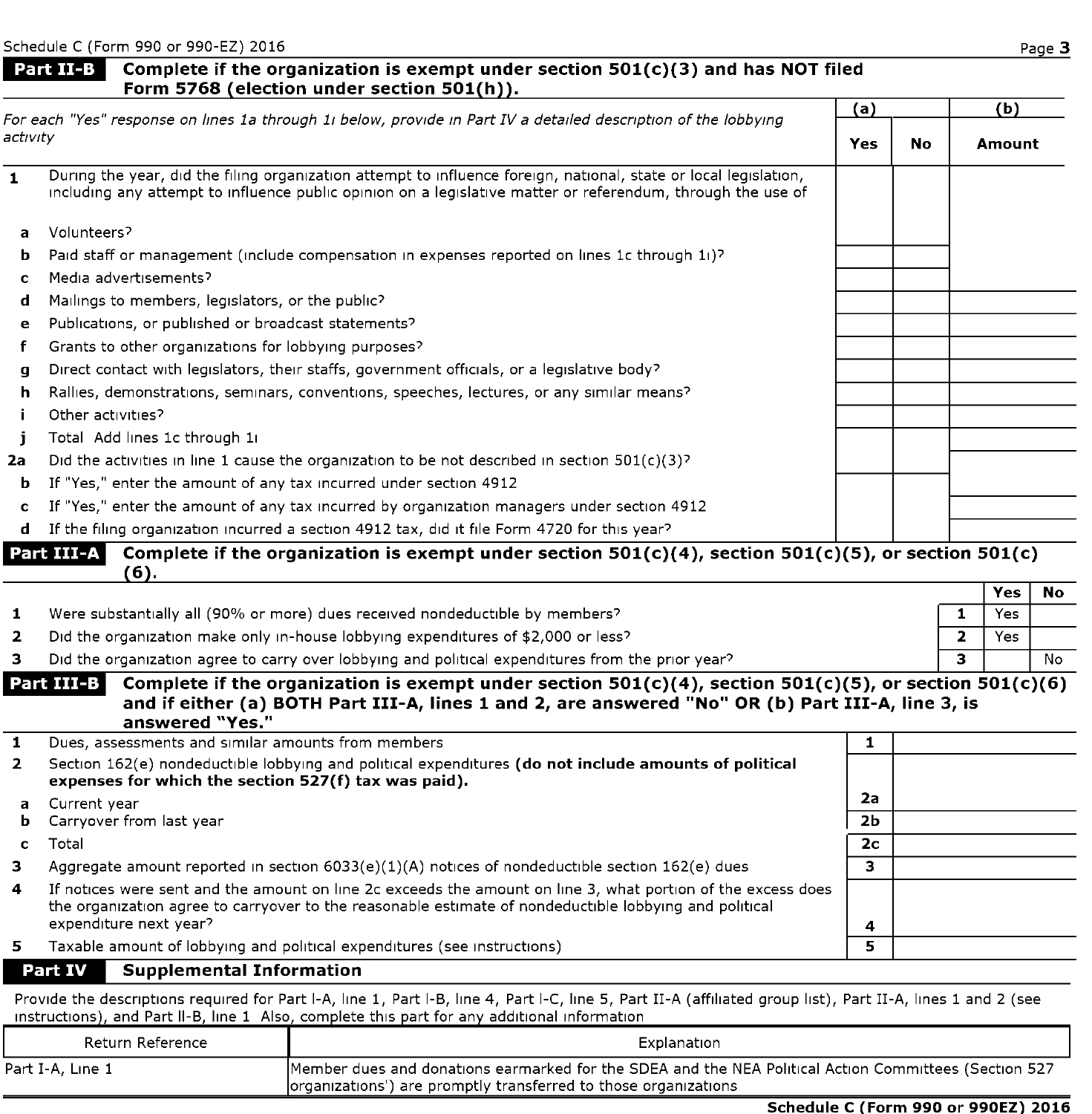|                          |                                                        | efile GRAPHIC print - DO NOT PROCESS                                                                                                                                                                                                                                                                                                                                                       | As Filed Data -         |  |  |                                                     | DLN: 93493078005158                               |                                            |           |
|--------------------------|--------------------------------------------------------|--------------------------------------------------------------------------------------------------------------------------------------------------------------------------------------------------------------------------------------------------------------------------------------------------------------------------------------------------------------------------------------------|-------------------------|--|--|-----------------------------------------------------|---------------------------------------------------|--------------------------------------------|-----------|
| <b>SCHEDULE D</b>        |                                                        | <b>Supplemental Financial Statements</b>                                                                                                                                                                                                                                                                                                                                                   |                         |  |  | OMB No 1545-0047                                    |                                                   |                                            |           |
|                          | (Form 990)                                             | ▶ Complete if the organization answered "Yes," on Form 990,<br>Part IV, line 6, 7, 8, 9, 10, 11a, 11b, 11c, 11d, 11e, 11f, 12a, or 12b.                                                                                                                                                                                                                                                    |                         |  |  |                                                     |                                                   | 2016                                       |           |
|                          | Department of the Treasury<br>Internal Revenue Service | Information about Schedule D (Form 990) and its instructions is at www.irs.gov/form990.                                                                                                                                                                                                                                                                                                    | Attach to Form 990.     |  |  |                                                     |                                                   | <b>Open to Public</b><br><b>Inspection</b> |           |
|                          | Name of the organization                               |                                                                                                                                                                                                                                                                                                                                                                                            |                         |  |  | <b>Employer identification number</b>               |                                                   |                                            |           |
|                          | San Diego Education Association                        |                                                                                                                                                                                                                                                                                                                                                                                            |                         |  |  | 95-1185804                                          |                                                   |                                            |           |
|                          | Part I                                                 | Organizations Maintaining Donor Advised Funds or Other Similar Funds or Accounts.                                                                                                                                                                                                                                                                                                          |                         |  |  |                                                     |                                                   |                                            |           |
|                          |                                                        | Complete if the organization answered "Yes" on Form 990, Part IV, line 6.                                                                                                                                                                                                                                                                                                                  | (a) Donor advised funds |  |  | (b)Funds and other accounts                         |                                                   |                                            |           |
| 1                        | Total number at end of year                            |                                                                                                                                                                                                                                                                                                                                                                                            |                         |  |  |                                                     |                                                   |                                            |           |
| 2                        | year)                                                  | Aggregate value of contributions to (during                                                                                                                                                                                                                                                                                                                                                |                         |  |  |                                                     |                                                   |                                            |           |
| з                        |                                                        | Aggregate value of grants from (during year)                                                                                                                                                                                                                                                                                                                                               |                         |  |  |                                                     |                                                   |                                            |           |
| 4                        |                                                        | Aggregate value at end of year                                                                                                                                                                                                                                                                                                                                                             |                         |  |  |                                                     |                                                   |                                            |           |
| 5                        |                                                        | Did the organization inform all donors and donor advisors in writing that the assets held in donor advised<br>funds are the organization's property, subject to the organization's exclusive legal control?                                                                                                                                                                                |                         |  |  |                                                     | $\mathsf{L}$                                      | Yes                                        | <b>No</b> |
| 6                        |                                                        | Did the organization inform all grantees, donors, and donor advisors in writing that grant funds can be<br>used only for charitable purposes and not for the benefit of the donor or donor advisor, or for any other purpose<br>conferring impermissible private benefit?                                                                                                                  |                         |  |  |                                                     |                                                   |                                            |           |
|                          | Part II                                                | Conservation Easements. Complete if the organization answered "Yes" on Form 990, Part IV, line 7.                                                                                                                                                                                                                                                                                          |                         |  |  |                                                     | $\Box$ Yes                                        |                                            | <b>No</b> |
| $\mathbf{1}$             |                                                        | Purpose(s) of conservation easements held by the organization (check all that apply)                                                                                                                                                                                                                                                                                                       |                         |  |  |                                                     |                                                   |                                            |           |
|                          |                                                        | Preservation of land for public use (e q , recreation or education)                                                                                                                                                                                                                                                                                                                        |                         |  |  | Preservation of an historically important land area |                                                   |                                            |           |
|                          |                                                        | Protection of natural habitat                                                                                                                                                                                                                                                                                                                                                              |                         |  |  | Preservation of a certified historic structure      |                                                   |                                            |           |
|                          |                                                        | Preservation of open space                                                                                                                                                                                                                                                                                                                                                                 |                         |  |  |                                                     |                                                   |                                            |           |
| $\mathbf{z}$             |                                                        | Complete lines 2a through 2d if the organization held a qualified conservation contribution in the form of a conservation<br>easement on the last day of the tax year                                                                                                                                                                                                                      |                         |  |  |                                                     | Held at the End of the Year                       |                                            |           |
| a                        |                                                        | Total number of conservation easements                                                                                                                                                                                                                                                                                                                                                     |                         |  |  | 2а                                                  |                                                   |                                            |           |
| b                        |                                                        | Total acreage restricted by conservation easements                                                                                                                                                                                                                                                                                                                                         |                         |  |  | 2 <sub>b</sub>                                      |                                                   |                                            |           |
| c                        |                                                        | Number of conservation easements on a certified historic structure included in (a)                                                                                                                                                                                                                                                                                                         |                         |  |  | 2 <sub>c</sub>                                      |                                                   |                                            |           |
| d                        |                                                        | Number of conservation easements included in (c) acquired after 8/17/06, and not on a historic<br>structure listed in the National Register                                                                                                                                                                                                                                                |                         |  |  | 2d                                                  |                                                   |                                            |           |
| з                        | tax year ▶                                             | Number of conservation easements modified, transferred, released, extinguished, or terminated by the organization during the                                                                                                                                                                                                                                                               |                         |  |  |                                                     |                                                   |                                            |           |
| 4                        |                                                        | Number of states where property subject to conservation easement is located $\blacktriangleright$                                                                                                                                                                                                                                                                                          |                         |  |  |                                                     |                                                   |                                            |           |
| ь                        |                                                        | Does the organization have a written policy regarding the periodic monitoring, inspection, handling of violations,<br>and enforcement of the conservation easements it holds?                                                                                                                                                                                                              |                         |  |  |                                                     |                                                   |                                            |           |
| 6                        |                                                        | Staff and volunteer hours devoted to monitoring, inspecting, handling of violations, and enforcing conservation easements during the year                                                                                                                                                                                                                                                  |                         |  |  |                                                     | $\Box$ Yes                                        | <b>No</b>                                  |           |
| $\overline{\phantom{a}}$ | ▶ \$                                                   | Amount of expenses incurred in monitoring, inspecting, handling of violations, and enforcing conservation easements during the year                                                                                                                                                                                                                                                        |                         |  |  |                                                     |                                                   |                                            |           |
| 8                        |                                                        | Does each conservation easement reported on line $2(d)$ above satisfy the requirements of section $170(h)(4)(B)(i)$                                                                                                                                                                                                                                                                        |                         |  |  |                                                     |                                                   |                                            |           |
|                          | and section $170(h)(4)(B)(H)$ ?                        |                                                                                                                                                                                                                                                                                                                                                                                            |                         |  |  |                                                     | $\Box$ Yes                                        | $\Box$ No                                  |           |
| 9                        |                                                        | In Part XIII, describe how the organization reports conservation easements in its revenue and expense statement, and<br>balance sheet, and include, if applicable, the text of the footnote to the organization's financial statements that describes<br>the organization's accounting for conservation easements                                                                          |                         |  |  |                                                     |                                                   |                                            |           |
|                          | Part III                                               | Organizations Maintaining Collections of Art, Historical Treasures, or Other Similar Assets.<br>Complete if the organization answered "Yes" on Form 990, Part IV, line 8.                                                                                                                                                                                                                  |                         |  |  |                                                     |                                                   |                                            |           |
| 1a                       |                                                        | If the organization elected, as permitted under SFAS 116 (ASC 958), not to report in its revenue statement and balance sheet works of<br>art, historical treasures, or other similar assets held for public exhibition, education, or research in furtherance of public service,<br>provide, in Part XIII, the text of the footnote to its financial statements that describes these items |                         |  |  |                                                     |                                                   |                                            |           |
| b                        |                                                        | If the organization elected, as permitted under SFAS 116 (ASC 958), to report in its revenue statement and balance sheet works of art,<br>historical treasures, or other similar assets held for public exhibition, education, or research in furtherance of public service, provide the<br>following amounts relating to these items                                                      |                         |  |  |                                                     |                                                   |                                            |           |
|                          |                                                        | (i) Revenue included on Form 990, Part VIII, line 1                                                                                                                                                                                                                                                                                                                                        |                         |  |  |                                                     | <u> 1980 - Johann Barnett, fransk politiker (</u> |                                            |           |
|                          |                                                        | (ii) Assets included in Form 990, Part X                                                                                                                                                                                                                                                                                                                                                   |                         |  |  | ▶ \$                                                |                                                   |                                            |           |
| $\overline{\mathbf{2}}$  |                                                        | If the organization received or held works of art, historical treasures, or other similar assets for financial gain, provide the<br>following amounts required to be reported under SFAS 116 (ASC 958) relating to these items                                                                                                                                                             |                         |  |  |                                                     |                                                   |                                            |           |
| a                        |                                                        | Revenue included on Form 990, Part VIII, line 1                                                                                                                                                                                                                                                                                                                                            |                         |  |  | ▶ \$                                                |                                                   |                                            |           |
| b                        |                                                        | Assets included in Form 990, Part X                                                                                                                                                                                                                                                                                                                                                        |                         |  |  | ▶ \$                                                |                                                   |                                            |           |

|  |  | For Paperwork Reduction Act Notice, see the Instructions for Form 99( |  |
|--|--|-----------------------------------------------------------------------|--|
|  |  |                                                                       |  |

 $\overline{\text{Cat No 52283D}}$  Schedule D (Form 990) 2016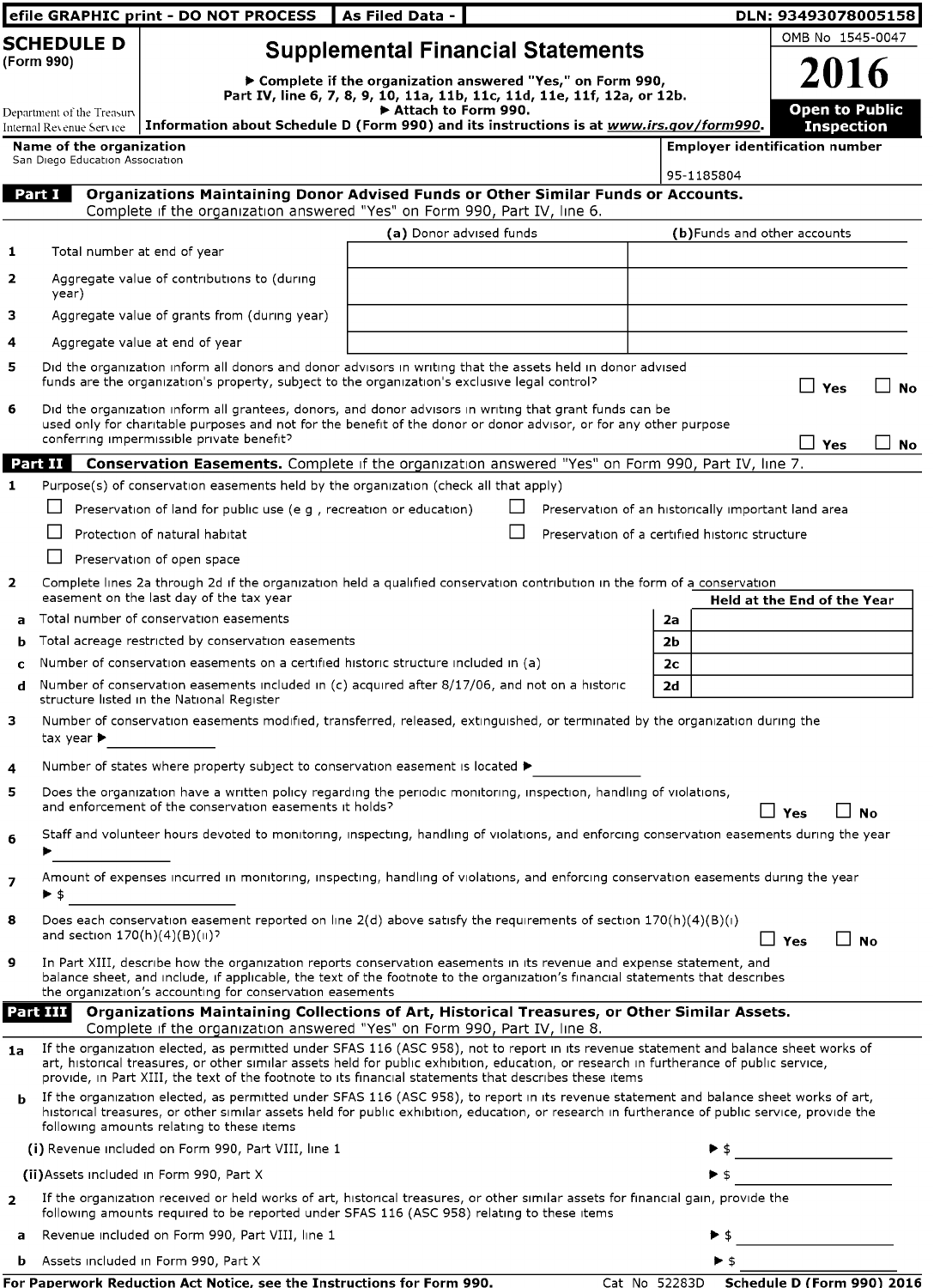Schedule D (Form 990) 2016 Page 2

e Other

|    | Part III           | Organizations Maintaining Collections of Art, Historical Treasures, or Other Similar Assets (continued)                                                                                                                     |                                         |                  |                                |   |               |         |                           |                |                             |               |                     |           |
|----|--------------------|-----------------------------------------------------------------------------------------------------------------------------------------------------------------------------------------------------------------------------|-----------------------------------------|------------------|--------------------------------|---|---------------|---------|---------------------------|----------------|-----------------------------|---------------|---------------------|-----------|
| з  |                    | Using the organization's acquisition, accession, and other records, check any of the following that are a significant use of its collection<br>items (check all that apply)                                                 |                                         |                  |                                |   |               |         |                           |                |                             |               |                     |           |
| а  |                    | Public exhibition                                                                                                                                                                                                           |                                         |                  |                                | d |               |         | Loan or exchange programs |                |                             |               |                     |           |
| b  |                    | Scholarly research                                                                                                                                                                                                          |                                         |                  |                                | e |               | Other   |                           |                |                             |               |                     |           |
| c  |                    | Preservation for future generations                                                                                                                                                                                         |                                         |                  |                                |   |               |         |                           |                |                             |               |                     |           |
| 4  | Part XIII          | Provide a description of the organization's collections and explain how they further the organization's exempt purpose in                                                                                                   |                                         |                  |                                |   |               |         |                           |                |                             |               |                     |           |
| 5  |                    | During the year, did the organization solicit or receive donations of art, historical treasures or other similar<br>assets to be sold to raise funds rather than to be maintained as part of the organization's collection? |                                         |                  |                                |   |               |         |                           |                |                             | $\Box$<br>Yes | $\mathsf{L}$<br>No  |           |
|    | Part IV            | <b>Escrow and Custodial Arrangements.</b><br>Complete if the organization answered "Yes" on Form 990, Part IV, line 9, or reported an amount on Form 990, Part<br>X, line 21.                                               |                                         |                  |                                |   |               |         |                           |                |                             |               |                     |           |
| 1a |                    | Is the organization an agent, trustee, custodian or other intermediary for contributions or other assets not<br>included on Form 990, Part X?                                                                               |                                         |                  |                                |   |               |         |                           |                |                             | $\Box$ Yes    | $\Box$ No           |           |
| b  |                    | If "Yes," explain the arrangement in Part XIII and complete the following table                                                                                                                                             |                                         |                  |                                |   |               |         |                           |                |                             | Amount        |                     |           |
| c  |                    | Beginning balance                                                                                                                                                                                                           |                                         |                  |                                |   |               |         |                           | 1 <sub>c</sub> |                             |               |                     |           |
| d  |                    | Additions during the year                                                                                                                                                                                                   |                                         |                  |                                |   |               |         |                           | 1 <sub>d</sub> |                             |               |                     |           |
| е  |                    | Distributions during the year                                                                                                                                                                                               |                                         |                  |                                |   |               |         |                           | 1e             |                             |               |                     |           |
| f  |                    | Ending balance                                                                                                                                                                                                              |                                         |                  |                                |   |               |         |                           | 1 <sup>f</sup> |                             |               |                     |           |
| 2a |                    | Did the organization include an amount on Form 990, Part X, line 21, for escrow or custodial account liability?                                                                                                             |                                         |                  |                                |   |               |         |                           |                |                             | $\Box$ Yes    | ⊥ No                |           |
| b  |                    | If "Yes," explain the arrangement in Part XIII Check here if the explanation has been provided in Part XIII $\dots$ , , , , , .                                                                                             |                                         |                  |                                |   |               |         |                           |                |                             |               |                     |           |
|    | Part V             | Endowment Funds. Complete if the organization answered "Yes" on Form 990, Part IV, line 10.                                                                                                                                 |                                         |                  |                                |   |               |         |                           |                |                             |               |                     |           |
|    |                    |                                                                                                                                                                                                                             |                                         | (a) Current year |                                |   | (b)Prior year |         | (c) Two years back        |                | (d) Three years back        |               | (e) Four years back |           |
|    |                    | 1a Beginning of year balance.                                                                                                                                                                                               |                                         |                  |                                |   |               |         |                           |                |                             |               |                     |           |
|    |                    | <b>b</b> Contributions                                                                                                                                                                                                      |                                         |                  |                                |   |               |         |                           |                |                             |               |                     |           |
|    |                    | c Net investment earnings, gains, and losses                                                                                                                                                                                |                                         |                  |                                |   |               |         |                           |                |                             |               |                     |           |
|    |                    | <b>d</b> Grants or scholarships<br>e Other expenditures for facilities<br>and programs                                                                                                                                      |                                         |                  |                                |   |               |         |                           |                |                             |               |                     |           |
|    |                    | f Administrative expenses.                                                                                                                                                                                                  |                                         |                  |                                |   |               |         |                           |                |                             |               |                     |           |
|    |                    | <b>g</b> End of year balance.                                                                                                                                                                                               |                                         |                  |                                |   |               |         |                           |                |                             |               |                     |           |
| 2  |                    | Provide the estimated percentage of the current year end balance (line 1g, column (a)) held as                                                                                                                              |                                         |                  |                                |   |               |         |                           |                |                             |               |                     |           |
| a  |                    | Board designated or quasi-endowment ▶                                                                                                                                                                                       |                                         |                  |                                |   |               |         |                           |                |                             |               |                     |           |
| b  |                    | Permanent endowment ▶                                                                                                                                                                                                       |                                         |                  |                                |   |               |         |                           |                |                             |               |                     |           |
| c  |                    | Temporarily restricted endowment ▶                                                                                                                                                                                          |                                         |                  |                                |   |               |         |                           |                |                             |               |                     |           |
|    |                    | The percentages on lines 2a, 2b, and 2c should equal 100%                                                                                                                                                                   |                                         |                  |                                |   |               |         |                           |                |                             |               |                     |           |
|    |                    | 3a Are there endowment funds not in the possession of the organization that are held and administered for the<br>organization by                                                                                            |                                         |                  |                                |   |               |         |                           |                |                             |               | Yes                 | <b>No</b> |
|    |                    | (i) unrelated organizations                                                                                                                                                                                                 |                                         |                  |                                |   |               |         |                           |                |                             | 3a(i)         |                     |           |
|    |                    |                                                                                                                                                                                                                             |                                         |                  |                                |   |               |         |                           |                |                             | 3a(ii)        |                     |           |
|    |                    | <b>b</b> If "Yes" on $3a(u)$ , are the related organizations listed as required on Schedule R <sup>2</sup>                                                                                                                  |                                         |                  |                                |   |               |         |                           |                |                             | Зb            |                     |           |
| 4  |                    | Describe in Part XIII the intended uses of the organization's endowment funds                                                                                                                                               |                                         |                  |                                |   |               |         |                           |                |                             |               |                     |           |
|    | Part VI            | Land, Buildings, and Equipment.                                                                                                                                                                                             |                                         |                  |                                |   |               |         |                           |                |                             |               |                     |           |
|    |                    | Complete if the organization answered 'Yes' on Form 990, Part IV, line 11a. See Form 990, Part X, line 10.<br>Description of property                                                                                       | (a) Cost or other basis<br>(investment) |                  | (b)Cost or other basis (other) |   |               |         |                           |                | (c)Accumulated depreciation |               | (d)Book value       |           |
|    |                    |                                                                                                                                                                                                                             |                                         | 68,280           |                                |   |               |         |                           |                |                             |               |                     | 68,280    |
|    |                    | <b>1a</b> Land                                                                                                                                                                                                              |                                         | 1,099,524        |                                |   |               |         |                           |                | 779,060                     |               |                     | 320,464   |
|    | <b>b</b> Buildings |                                                                                                                                                                                                                             |                                         | 274,432          |                                |   |               |         |                           |                | 194,447                     |               |                     | 79,985    |
|    |                    | c Leasehold improvements<br>d Equipment                                                                                                                                                                                     |                                         |                  |                                |   |               | 209,742 |                           |                | 148,611                     |               |                     | 61,131    |
|    |                    |                                                                                                                                                                                                                             |                                         |                  |                                |   |               |         |                           |                |                             |               |                     |           |

Total. Add lines 1a through 1e (Column (d) must equal Form 990, Part X, column (B), line  $10(c)$ ) .  $\rightarrow$  529,860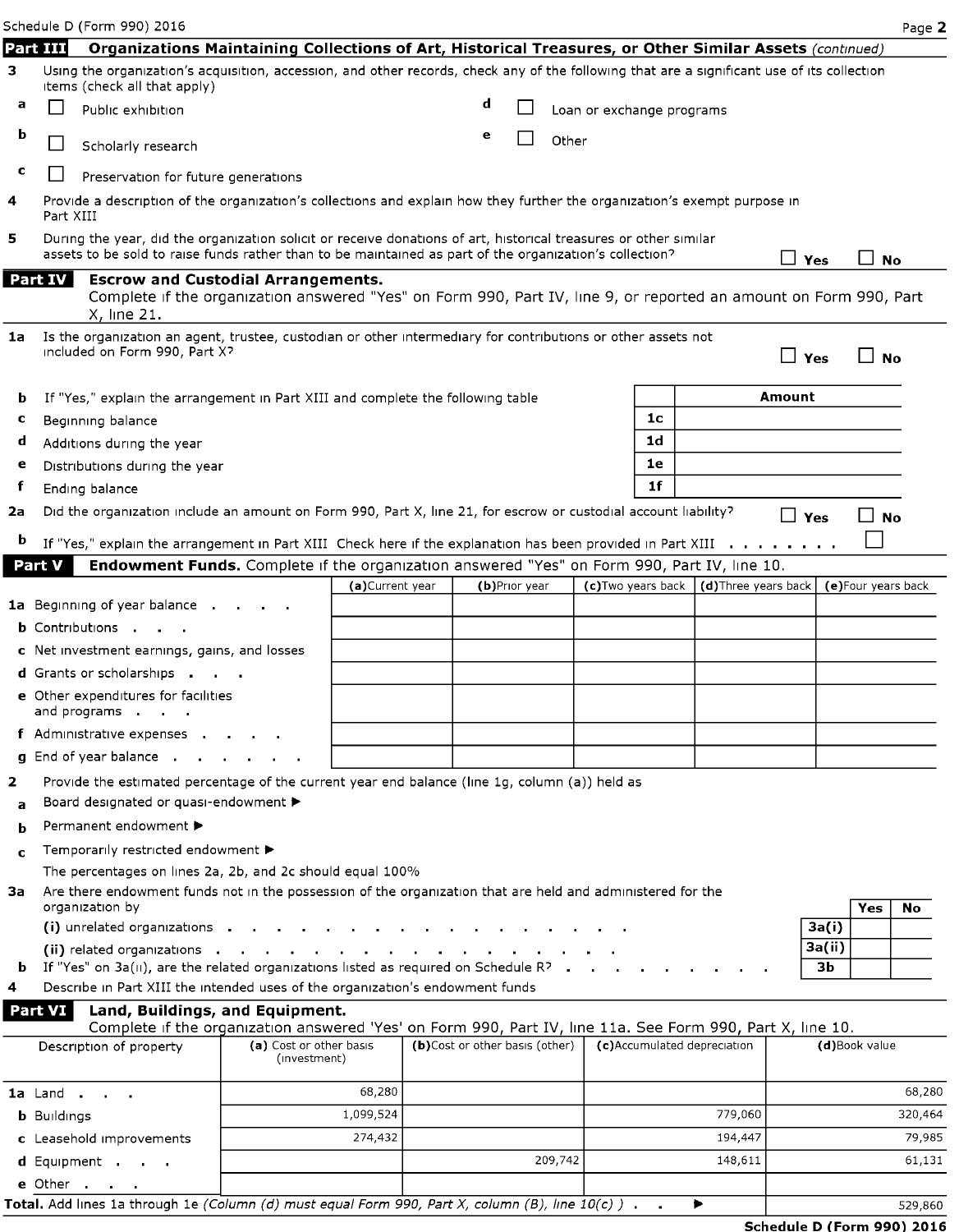| Schedule D (Form 990) 2016                          |                                                                                                                                                                           |                                                          |                                             |        | Page 3                                                      |
|-----------------------------------------------------|---------------------------------------------------------------------------------------------------------------------------------------------------------------------------|----------------------------------------------------------|---------------------------------------------|--------|-------------------------------------------------------------|
| Part VII                                            | Investments-Other Securities. Complete if the organization answered 'Yes' on Form 990, Part IV, line 11b.<br>See Form 990, Part X, line 12.                               |                                                          |                                             |        |                                                             |
|                                                     | (a) Description of security or category<br>(including name of security)                                                                                                   |                                                          | $(b)$ Book<br>value                         |        | (c)Method of valuation<br>Cost or end-of-year market value  |
| (1) Financial derivatives                           |                                                                                                                                                                           |                                                          |                                             |        |                                                             |
| (2) Closely-held equity interests<br>$(3)$ Other __ |                                                                                                                                                                           |                                                          |                                             |        |                                                             |
| (A)                                                 |                                                                                                                                                                           |                                                          |                                             |        |                                                             |
| (B)                                                 |                                                                                                                                                                           |                                                          |                                             |        |                                                             |
| (C)                                                 |                                                                                                                                                                           |                                                          |                                             |        |                                                             |
| (D)                                                 |                                                                                                                                                                           |                                                          |                                             |        |                                                             |
| (E)                                                 |                                                                                                                                                                           |                                                          |                                             |        |                                                             |
| (F)                                                 |                                                                                                                                                                           |                                                          |                                             |        |                                                             |
| (G)                                                 |                                                                                                                                                                           |                                                          |                                             |        |                                                             |
| (H)                                                 |                                                                                                                                                                           |                                                          |                                             |        |                                                             |
|                                                     | Total. (Column (b) must equal Form 990, Part X, col (B) line 12)                                                                                                          | ▶                                                        |                                             |        |                                                             |
| <b>Part VIII</b>                                    | Investments-Program Related. Complete if the organization answered 'Yes' on Form 990, Part IV, line 11c.<br>See Form 990, Part X, line 13.                                |                                                          |                                             |        |                                                             |
|                                                     | (a) Description of investment                                                                                                                                             | (b) Book value                                           |                                             |        | (c) Method of valuation<br>Cost or end-of-year market value |
| (1)                                                 |                                                                                                                                                                           |                                                          |                                             |        |                                                             |
| $\overline{(2)}$                                    |                                                                                                                                                                           |                                                          |                                             |        |                                                             |
| (3)                                                 |                                                                                                                                                                           |                                                          |                                             |        |                                                             |
| (4)                                                 |                                                                                                                                                                           |                                                          |                                             |        |                                                             |
| (5)                                                 |                                                                                                                                                                           |                                                          |                                             |        |                                                             |
| (6)                                                 |                                                                                                                                                                           |                                                          |                                             |        |                                                             |
| (7)                                                 |                                                                                                                                                                           |                                                          |                                             |        |                                                             |
| (8)                                                 |                                                                                                                                                                           |                                                          |                                             |        |                                                             |
| (9)                                                 |                                                                                                                                                                           |                                                          |                                             |        |                                                             |
|                                                     | Total. (Column (b) must equal Form 990, Part X, col (B) line 13)                                                                                                          |                                                          |                                             |        |                                                             |
| Part IX                                             | Other Assets. Complete if the organization answered 'Yes' on Form 990, Part IV, line 11d See Form 990, Part X, line 15<br>(a) Description                                 |                                                          |                                             |        | (b) Book value                                              |
| (1)                                                 |                                                                                                                                                                           |                                                          |                                             |        |                                                             |
| (2)                                                 |                                                                                                                                                                           |                                                          |                                             |        |                                                             |
| (3)                                                 |                                                                                                                                                                           |                                                          |                                             |        |                                                             |
| (4)                                                 |                                                                                                                                                                           |                                                          |                                             |        |                                                             |
| (5)                                                 |                                                                                                                                                                           |                                                          |                                             |        |                                                             |
| (6)                                                 |                                                                                                                                                                           |                                                          |                                             |        |                                                             |
| (7)                                                 |                                                                                                                                                                           |                                                          |                                             |        |                                                             |
| (8)                                                 |                                                                                                                                                                           |                                                          |                                             |        |                                                             |
| (9)                                                 |                                                                                                                                                                           |                                                          |                                             |        |                                                             |
| Part X                                              | Total. (Column (b) must equal Form 990, Part X, col (B) line 15)<br>Other Liabilities. Complete if the organization answered 'Yes' on Form 990, Part IV, line 11e or 11f. | $\mathbf{r} = \mathbf{r} \cdot \mathbf{r}$<br>$\sim 100$ | $\sim 100$<br>$\sim$ 10 $\pm$<br><b>COL</b> |        | ▶                                                           |
|                                                     | See Form 990, Part X, line 25.<br>(a) Description of liability                                                                                                            |                                                          | (b) Book value                              |        |                                                             |
| 1.<br>(1) Federal income taxes                      |                                                                                                                                                                           |                                                          |                                             |        |                                                             |
| Deposits                                            |                                                                                                                                                                           |                                                          |                                             | 12,799 |                                                             |
| (2)                                                 |                                                                                                                                                                           |                                                          |                                             |        |                                                             |
| (3)                                                 |                                                                                                                                                                           |                                                          |                                             |        |                                                             |
| (4)                                                 |                                                                                                                                                                           |                                                          |                                             |        |                                                             |
| (5)                                                 |                                                                                                                                                                           |                                                          |                                             |        |                                                             |
| (6)                                                 |                                                                                                                                                                           |                                                          |                                             |        |                                                             |
| (7)                                                 |                                                                                                                                                                           |                                                          |                                             |        |                                                             |
| (8)                                                 |                                                                                                                                                                           |                                                          |                                             |        |                                                             |
| (9)                                                 |                                                                                                                                                                           |                                                          |                                             |        |                                                             |
|                                                     | Total. (Column (b) must equal Form 990, Part X, col (B) line 25)                                                                                                          | $\blacktriangleright$                                    |                                             | 12,799 |                                                             |

2. Liability for uncertain tax positions In Part XIII, provide the text of the footnote to the organization's financial statements that reports the organization's liability for uncertain tax positions under FIN 48 (ASC 740) Check here if the text of the footnote has been provided in Part XIII  $\blacksquare$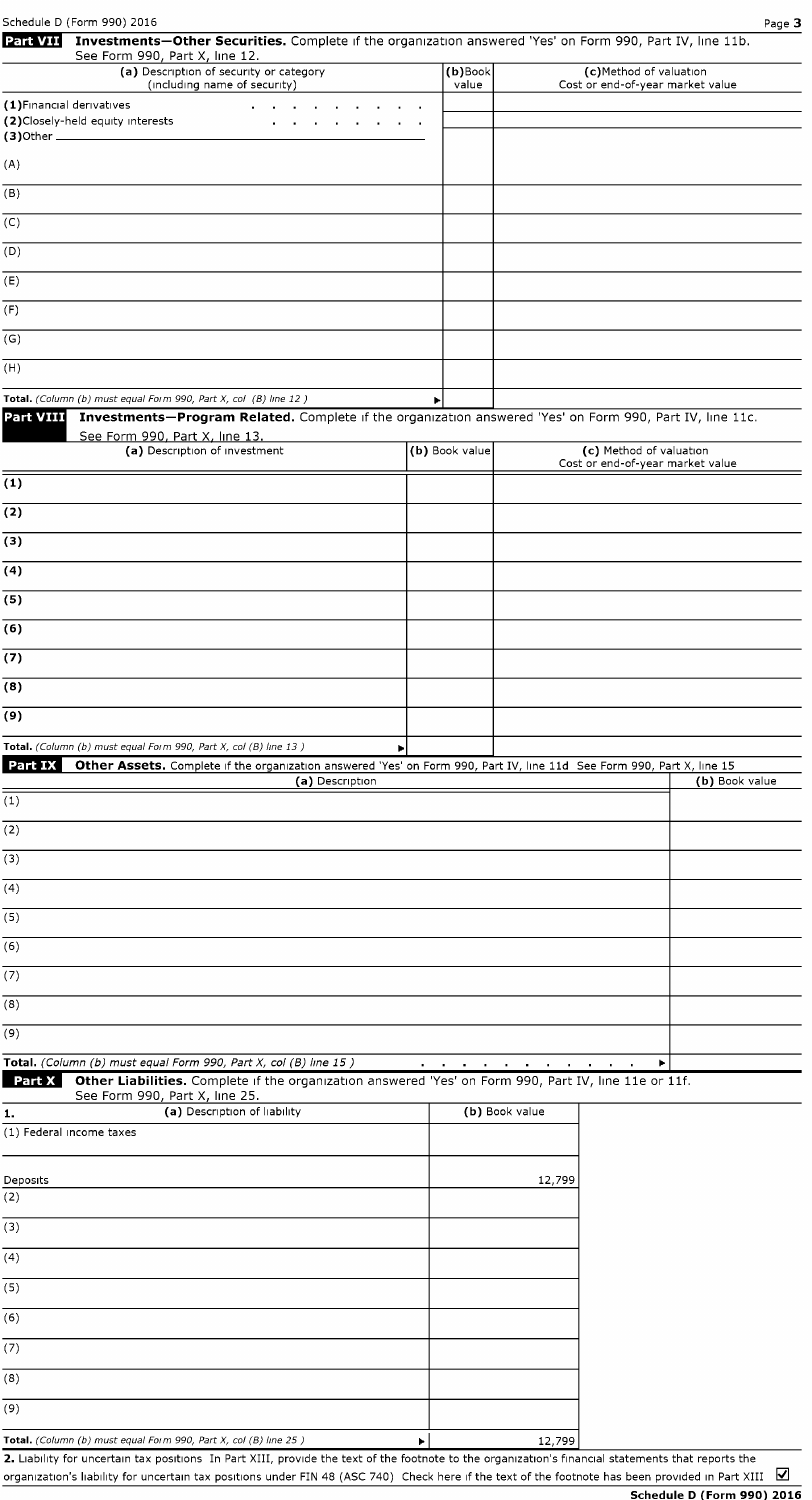|                | Schedule D (Form 990) 2016                                                                                                                                                                                                    |              | Page 4    |
|----------------|-------------------------------------------------------------------------------------------------------------------------------------------------------------------------------------------------------------------------------|--------------|-----------|
|                | Part XI<br>Reconciliation of Revenue per Audited Financial Statements With Revenue per Return<br>Complete if the organization answered 'Yes' on Form 990, Part IV, line 12a.                                                  |              |           |
| $\mathbf{1}$   | Total revenue, gains, and other support per audited financial statements                                                                                                                                                      | $\mathbf{1}$ | 3,581,972 |
| $\overline{2}$ | Amounts included on line 1 but not on Form 990, Part VIII, line 12                                                                                                                                                            |              |           |
| a              | Net unrealized gains (losses) on investments<br>2a<br>42,174                                                                                                                                                                  |              |           |
| b              | Donated services and use of facilities<br>2b                                                                                                                                                                                  |              |           |
| c              | 2 <sub>c</sub><br>Recoveries of prior year grants                                                                                                                                                                             |              |           |
| d              | 276,287<br>2d<br>Other (Describe in Part XIII )                                                                                                                                                                               |              |           |
| e              | Add lines 2a through 2d<br><b>Contract Contract</b>                                                                                                                                                                           | 2e           | 318,461   |
| 3              |                                                                                                                                                                                                                               | 3.           | 3,263,511 |
| 4              | Amounts included on Form 990, Part VIII, line 12, but not on line 1                                                                                                                                                           |              |           |
| a              | Investment expenses not included on Form 990, Part VIII, line 7b<br>4a                                                                                                                                                        |              |           |
| b              | 4 <sub>b</sub><br>Other (Describe in Part XIII)                                                                                                                                                                               |              |           |
| C              | Add lines 4a and 4b, $\cdot \cdot \cdot$ , $\cdot \cdot \cdot$ , $\cdot \cdot \cdot$ , $\cdot \cdot \cdot$<br>the contract of the contract of the contract of the contract of the contract of the contract of the contract of | 4с           | O         |
| 5.             | Total revenue Add lines 3 and 4c. (This must equal Form 990, Part I, line 12)                                                                                                                                                 | 5.           | 3,263,511 |
|                | Part XII<br>Reconciliation of Expenses per Audited Financial Statements With Expenses per Return.<br>Complete if the organization answered 'Yes' on Form 990, Part IV, line 12a.                                              |              |           |
| 1              | Total expenses and losses per audited financial statements                                                                                                                                                                    | $\mathbf{1}$ | 3,532,758 |
| $\overline{2}$ | Amounts included on line 1 but not on Form 990, Part IX, line 25                                                                                                                                                              |              |           |
| a              | Donated services and use of facilities entity and the entries of the control of the control of the control of<br>2a                                                                                                           |              |           |
| b              | 2h<br>Prior year adjustments and a series are a series and a series are a series and a series are a series and a ser                                                                                                          |              |           |
| c              | Other losses<br>2 <sub>c</sub>                                                                                                                                                                                                |              |           |
| d              | 374,160<br>Other (Describe in Part XIII) (Case of Contract of Contract of Contract of Contract of Contract of Contract of<br>2d                                                                                               |              |           |
| e              | Add lines 2a through 2d                                                                                                                                                                                                       | 2e           | 374,160   |
| 3              | Subtract line 2e from line 1                                                                                                                                                                                                  | 3.           | 3,158,598 |
| 4              | Amounts included on Form 990, Part IX, line 25, but not on line 1:                                                                                                                                                            |              |           |
| a              | Investment expenses not included on Form 990, Part VIII, line 7b<br>4a                                                                                                                                                        |              |           |
| b              | 4b                                                                                                                                                                                                                            |              |           |
| c              | Add lines 4a and 4b.                                                                                                                                                                                                          | 4с           | $\Omega$  |
| 5.             | Total expenses Add lines 3 and 4c. (This must equal Form 990, Part I, line 18)                                                                                                                                                | 5.           | 3,158,598 |

#### **Part XIII** Supplemental Information

Provide the descriptions required for Part II, lines 3, 5, and 9, Part III, lines la and 4, Part IV, lines lb and 2b,

Part V, line 4, Part X, line 2, Part XI, lines 2d and 4b, and Part XII, lines 2d and 4b Also complete this part to provide any additional information

| Return Reference          | Explanation |
|---------------------------|-------------|
| See Additional Data Table |             |
|                           |             |
|                           |             |
|                           |             |
|                           |             |
|                           |             |
|                           |             |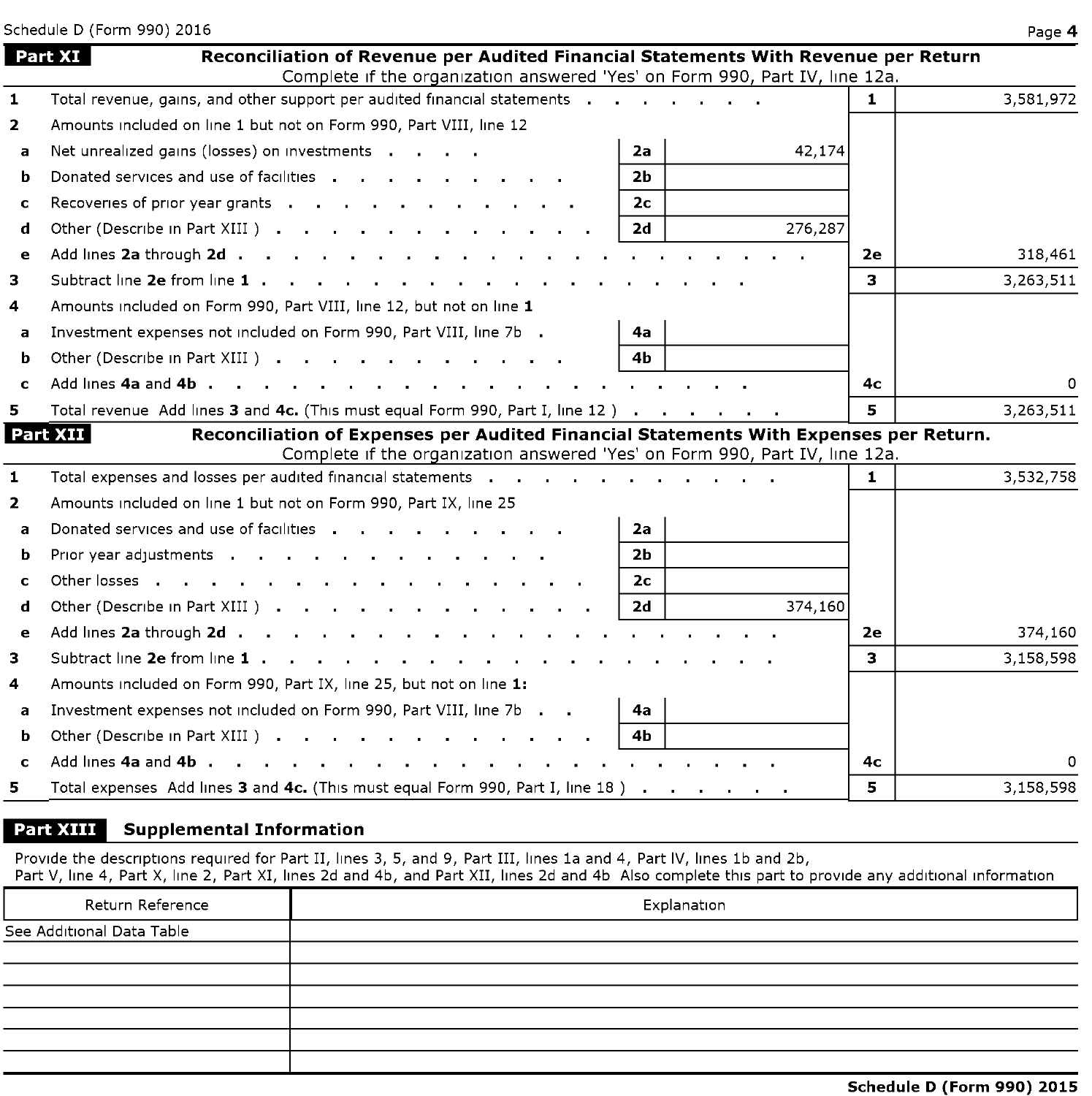Schedule D (Form 990) 2015 Page 5

| Part XIII Supplemental Information (continued) |             |
|------------------------------------------------|-------------|
| Return Reference                               | Explanation |
|                                                |             |
|                                                |             |
|                                                |             |
|                                                |             |
|                                                |             |
|                                                |             |
|                                                |             |
|                                                |             |

#### Schedule D (Form 990) 2016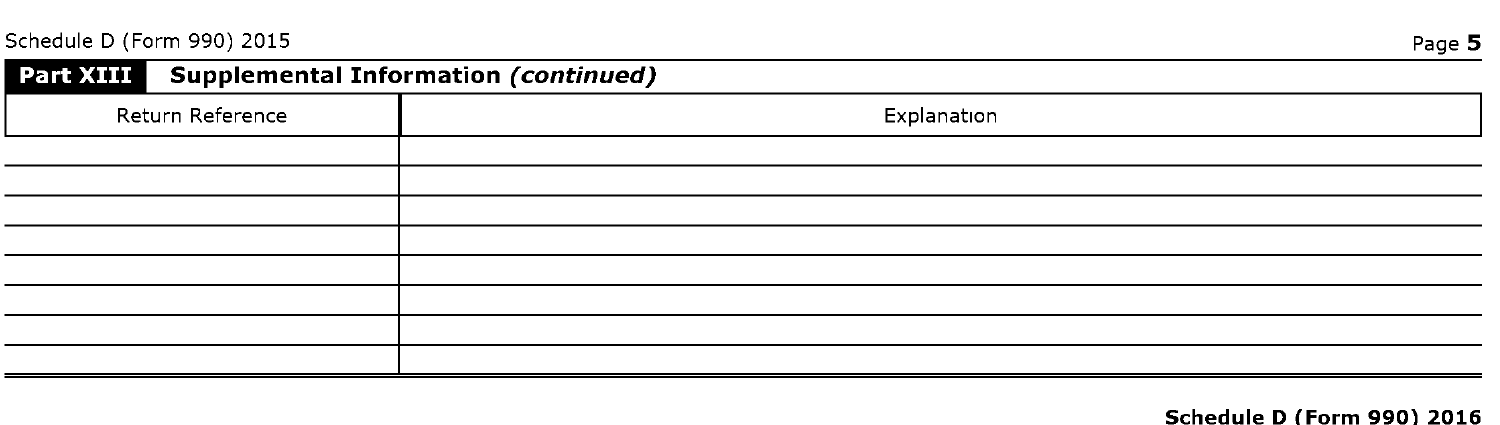# Additional Data

# Software ID: Software Version: EIN: 95-1185804 Name: San Diego Education Association

#### Sunnlemental Information

| Return Reference | Explanation                                                                                                                                                                                                                                                                                                                                                                                                                                                                                                                                                                                                                                                                                                                      |  |  |  |  |
|------------------|----------------------------------------------------------------------------------------------------------------------------------------------------------------------------------------------------------------------------------------------------------------------------------------------------------------------------------------------------------------------------------------------------------------------------------------------------------------------------------------------------------------------------------------------------------------------------------------------------------------------------------------------------------------------------------------------------------------------------------|--|--|--|--|
| Part X, Line 2   | In accordance with accounting standards, which provide accounting and disclosure guidance<br>about uncertain tax positions taken by an Organization, Management believes that all of th<br>e positions taken by the Organization in its federal and state income tax returns are more<br>likely than not to be sustained upon examination The Organization files returns in the U<br>S Federal jurisdiction and the State of California The Organization's federal income ta<br>x returns for the prior three tax years remain subject to examination by the Internal Reve<br>nue Service The Organization's California income tax returns for the prior four years rem<br>ain subject to examination by the Franchise Tax Board |  |  |  |  |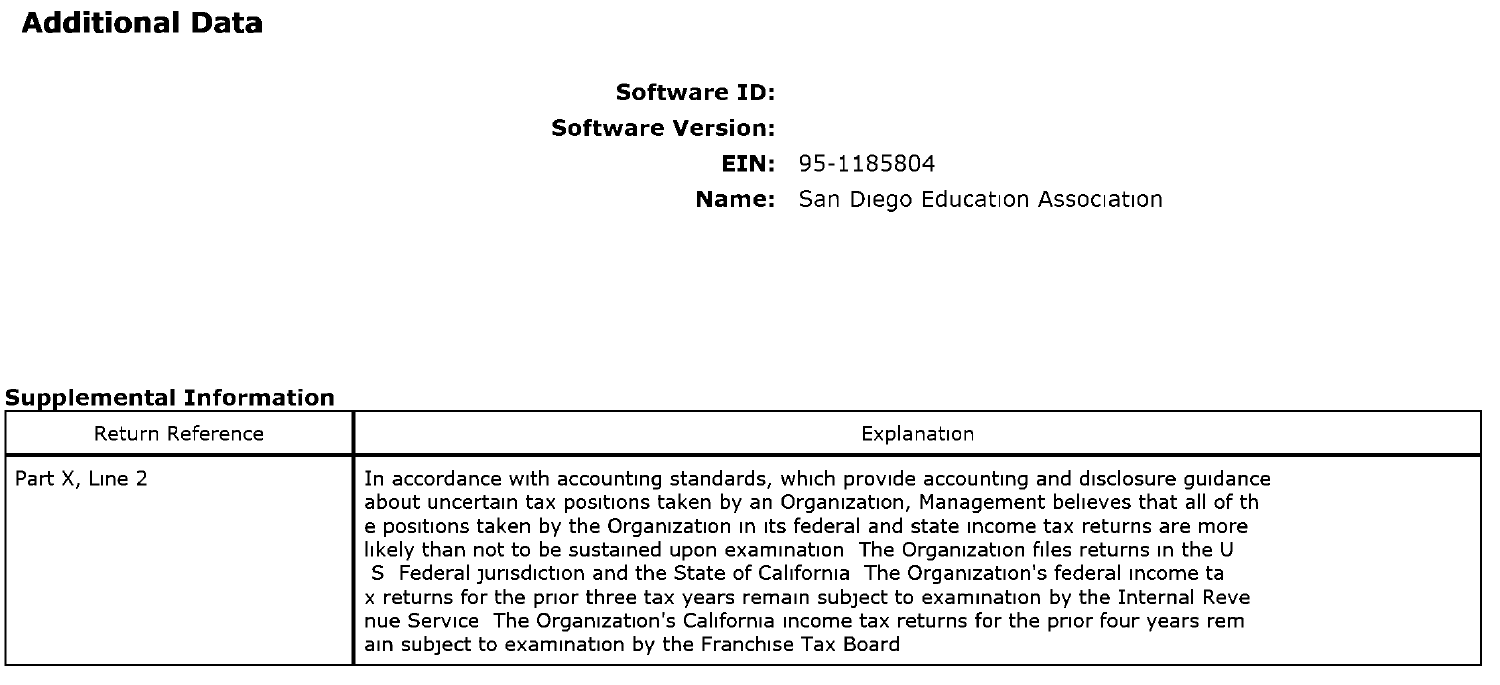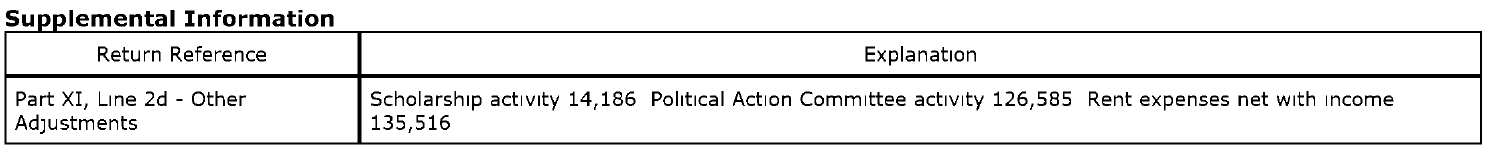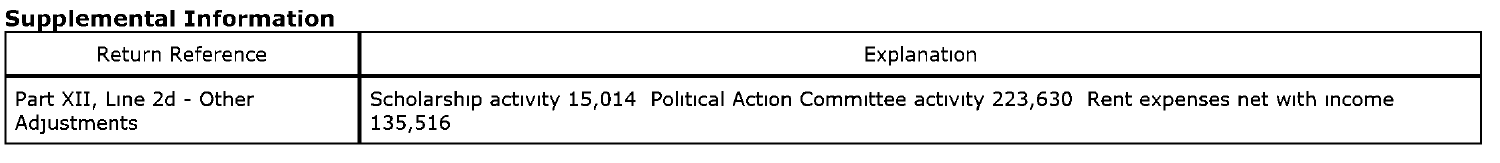|                |                                 | efile GRAPHIC print - DO NOT PROCESS   As Filed Data -                                                                                                                                                                                                                                                                         |                                 |                                                                              | DLN: 93493078005158                   |                       |                   |                |
|----------------|---------------------------------|--------------------------------------------------------------------------------------------------------------------------------------------------------------------------------------------------------------------------------------------------------------------------------------------------------------------------------|---------------------------------|------------------------------------------------------------------------------|---------------------------------------|-----------------------|-------------------|----------------|
|                | <b>Schedule J</b>               |                                                                                                                                                                                                                                                                                                                                | <b>Compensation Information</b> |                                                                              |                                       | OMB No 1545-0047      |                   |                |
|                | (Form 990)                      |                                                                                                                                                                                                                                                                                                                                |                                 | For certain Officers, Directors, Trustees, Key Employees, and Highest        |                                       |                       |                   |                |
|                |                                 |                                                                                                                                                                                                                                                                                                                                | <b>Compensated Employees</b>    | ▶ Complete if the organization answered "Yes" on Form 990, Part IV, line 23. |                                       | 2015                  |                   |                |
|                |                                 |                                                                                                                                                                                                                                                                                                                                | Attach to Form 990.             |                                                                              |                                       |                       |                   |                |
| Treasury       | Department of the               | ▶ Information about Schedule J (Form 990) and its instructions is at www.irs.gov/form990.                                                                                                                                                                                                                                      |                                 |                                                                              |                                       | <b>Open to Public</b> | <b>Inspection</b> |                |
|                | <b>Internal Revenue</b>         |                                                                                                                                                                                                                                                                                                                                |                                 |                                                                              |                                       |                       |                   |                |
| Service        | Name of the organization        |                                                                                                                                                                                                                                                                                                                                |                                 |                                                                              | <b>Employer identification number</b> |                       |                   |                |
|                | San Diego Education Association |                                                                                                                                                                                                                                                                                                                                |                                 |                                                                              |                                       |                       |                   |                |
|                | Part I                          |                                                                                                                                                                                                                                                                                                                                |                                 |                                                                              | 95-1185804                            |                       |                   |                |
|                |                                 | Questions Regarding Compensation                                                                                                                                                                                                                                                                                               |                                 |                                                                              |                                       |                       | Yes               | No             |
| 1a             |                                 | Check the appropiate box(es) if the organization provided any of the following to or for a person listed on Form<br>990, Part VII, Section A, line 1a Complete Part III to provide any relevant information regarding these items                                                                                              |                                 |                                                                              |                                       |                       |                   |                |
|                |                                 | First-class or charter travel                                                                                                                                                                                                                                                                                                  |                                 | $\Gamma$ Housing allowance or residence for personal use                     |                                       |                       |                   |                |
|                |                                 | Travel for companions                                                                                                                                                                                                                                                                                                          |                                 | Payments for business use of personal residence                              |                                       |                       |                   |                |
|                | Е                               | Tax idemnification and gross-up payments                                                                                                                                                                                                                                                                                       |                                 | Health or social club dues or initiation fees                                |                                       |                       |                   |                |
|                | г                               | Discretionary spending account                                                                                                                                                                                                                                                                                                 | $\Gamma$                        | Personal services (e g, maid, chauffeur, chef)                               |                                       |                       |                   |                |
|                |                                 |                                                                                                                                                                                                                                                                                                                                |                                 |                                                                              |                                       |                       |                   |                |
| b              |                                 | If any of the boxes in line 1a are checked, did the organization follow a written policy regarding payment or<br>reimbursement or provision of all of the expenses described above? If "No," complete Part III to explain                                                                                                      |                                 |                                                                              |                                       | 1b                    | Yes               |                |
| $\overline{2}$ |                                 | Did the organization require substantiation prior to reimbursing or allowing expenses incurred by all                                                                                                                                                                                                                          |                                 |                                                                              |                                       |                       |                   |                |
|                |                                 | directors, trustees, officers, including the CEO/Executive Director, regarding the items checked in line 1a?                                                                                                                                                                                                                   |                                 |                                                                              |                                       | $\mathbf{2}$          | Yes               |                |
|                |                                 |                                                                                                                                                                                                                                                                                                                                |                                 |                                                                              |                                       |                       |                   |                |
| 3              |                                 | Indicate which, if any, of the following the filing organization used to establish the compensation of the<br>organization's CEO/Executive Director Check all that apply Do not check any boxes for methods<br>used by a related organization to establish compensation of the CEO/Executive Director, but explain in Part III |                                 |                                                                              |                                       |                       |                   |                |
|                |                                 | Compensation committee                                                                                                                                                                                                                                                                                                         |                                 | $\Gamma$ Written employment contract                                         |                                       |                       |                   |                |
|                |                                 | Independent compensation consultant                                                                                                                                                                                                                                                                                            |                                 | Compensation survey or study                                                 |                                       |                       |                   |                |
|                | г                               | Form 990 of other organizations                                                                                                                                                                                                                                                                                                | Г.                              | Approval by the board or compensation committee                              |                                       |                       |                   |                |
| 4              | or a related organization       | During the year, did any person listed on Form 990, Part VII, Section A, line 1a with respect to the filing organization                                                                                                                                                                                                       |                                 |                                                                              |                                       |                       |                   |                |
| а              |                                 | Receive a severance payment or change-of-control payment?                                                                                                                                                                                                                                                                      |                                 |                                                                              |                                       | 4a                    |                   | N o            |
| b              |                                 | Participate in, or receive payment from, a supplemental nonqualified retirement plan?                                                                                                                                                                                                                                          |                                 |                                                                              |                                       | 4b                    |                   | Νo             |
| c              |                                 | Participate in, or receive payment from, an equity-based compensation arrangement?                                                                                                                                                                                                                                             |                                 |                                                                              |                                       | 4с                    |                   | N <sub>o</sub> |
|                |                                 | If "Yes" to any of lines 4a-c, list the persons and provide the applicable amounts for each item in Part III                                                                                                                                                                                                                   |                                 |                                                                              |                                       |                       |                   |                |
|                |                                 | Only $501(c)(3)$ , $501(c)(4)$ , and $501(c)(29)$ organizations must complete lines 5-9.                                                                                                                                                                                                                                       |                                 |                                                                              |                                       |                       |                   |                |
| 5              |                                 | For persons listed on Form 990, Part VII, Section A, line 1a, did the organization pay or accrue any                                                                                                                                                                                                                           |                                 |                                                                              |                                       |                       |                   |                |
|                |                                 | compensation contingent on the revenues of                                                                                                                                                                                                                                                                                     |                                 |                                                                              |                                       |                       |                   |                |
| a              | The organization?               |                                                                                                                                                                                                                                                                                                                                |                                 |                                                                              |                                       | 5а                    |                   |                |
| b.             | Any related organization?       |                                                                                                                                                                                                                                                                                                                                |                                 |                                                                              |                                       | 5b                    |                   |                |
|                |                                 | If "Yes," on line 5a or 5b, describe in Part III                                                                                                                                                                                                                                                                               |                                 |                                                                              |                                       |                       |                   |                |
| 6              |                                 | For persons listed on Form 990, Part VII, Section A, line 1a, did the organization pay or accrue any<br>compensation contingent on the net earnings of                                                                                                                                                                         |                                 |                                                                              |                                       |                       |                   |                |
| a              | The organization?               |                                                                                                                                                                                                                                                                                                                                |                                 |                                                                              |                                       | 6a                    |                   |                |
| b              | Any related organization?       |                                                                                                                                                                                                                                                                                                                                |                                 |                                                                              |                                       | 6b                    |                   |                |
|                |                                 | If "Yes," on line 6a or 6b, describe in Part III                                                                                                                                                                                                                                                                               |                                 |                                                                              |                                       |                       |                   |                |
| 7              |                                 | For persons listed on Form 990, Part VII, Section A, line 1a, did the organization provide any non-fixed<br>payments not described in lines 5 and 6? If "Yes," describe in Part III                                                                                                                                            |                                 |                                                                              |                                       | 7                     |                   |                |
| 8              | in Part III                     | Were any amounts reported on Form 990, Part VII, paid or accured pursuant to a contract that was<br>subject to the initial contract exception described in Regulations section 53 4958-4(a)(3)? If "Yes," describe                                                                                                             |                                 |                                                                              |                                       | 8                     |                   |                |
| 9              | section 53 4958-6(c)?           | If "Yes" on line 8, did the organization also follow the rebuttable presumption procedure described in Regulations                                                                                                                                                                                                             |                                 |                                                                              |                                       | 9                     |                   |                |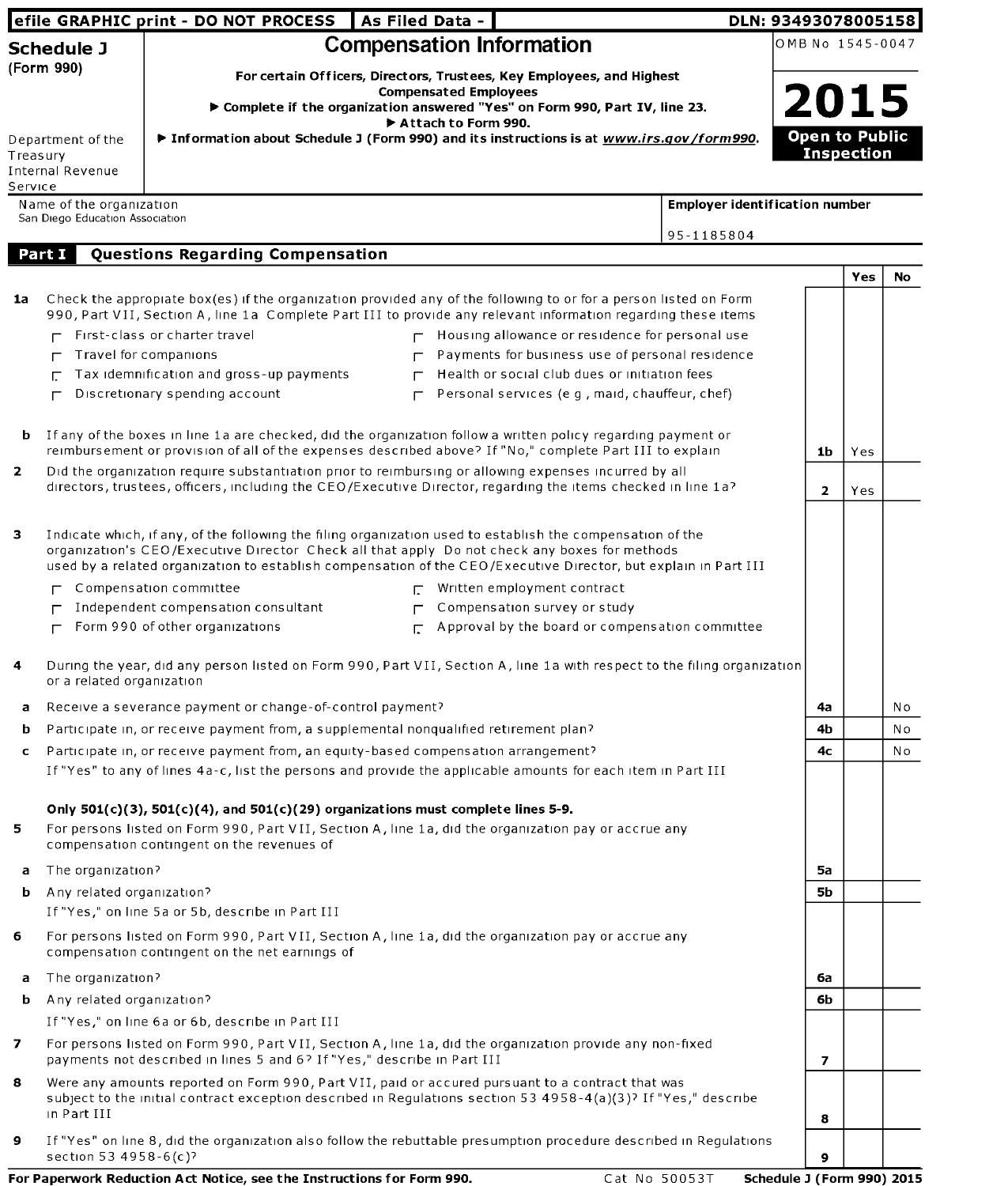#### Officers, Directors, Trustees, Key Employees, and Highest Compensated Employees. Use duplicate copies if additional space is needed. Part II

For each individual whose compensation must be reported on Schedule J, report compensation from the organization on row (i) and from related organizations, described in the instructions, on row (ii) Do not list any individuals that are not listed on Form 990, Part VII

Note. The sum of columns (B)(i)-(iii) for each listed individual must equal the total amount of Form 990, Part VII, Section A, line 1a, applicable column (D) and (E) amounts for that individual

| (A) Name and Title     |                      |                          | (B) Breakdown of W-2 and/or 1099-MISC compensation |                                         | (C) Retirement and             | (D) Nontaxable | $\left\vert \left( \mathsf{E}\right) \right.$ Total of columns $\left\vert \right.$ | (F) Compensation in                                    |  |
|------------------------|----------------------|--------------------------|----------------------------------------------------|-----------------------------------------|--------------------------------|----------------|-------------------------------------------------------------------------------------|--------------------------------------------------------|--|
|                        |                      | Base<br>(i) compensation | Bonus & incentive<br>compensation                  | (m)<br>Other reportable<br>compensation | other deferred<br>compensation | benefits       | $(B)(1)-(D)$                                                                        | column(B) reported<br>as deferred on prior<br>Form 990 |  |
| . Abdırahman SavıdUFO  |                      | 152,548                  |                                                    |                                         |                                |                | 152,548                                                                             |                                                        |  |
|                        | (iii)                |                          |                                                    |                                         |                                |                |                                                                                     |                                                        |  |
| 2 Jonathon MelloUFO    |                      | 150,919                  |                                                    |                                         |                                |                | 150,919                                                                             |                                                        |  |
|                        | $\vert$ (ii) $\vert$ |                          |                                                    |                                         |                                |                |                                                                                     |                                                        |  |
| 3 Morgan ThornberryUFO | (i)                  | 151,156                  |                                                    |                                         |                                |                | 151,156                                                                             |                                                        |  |
|                        | (iii)                |                          |                                                    |                                         |                                |                |                                                                                     |                                                        |  |

Schedule <sup>3</sup> (Form 990) 2015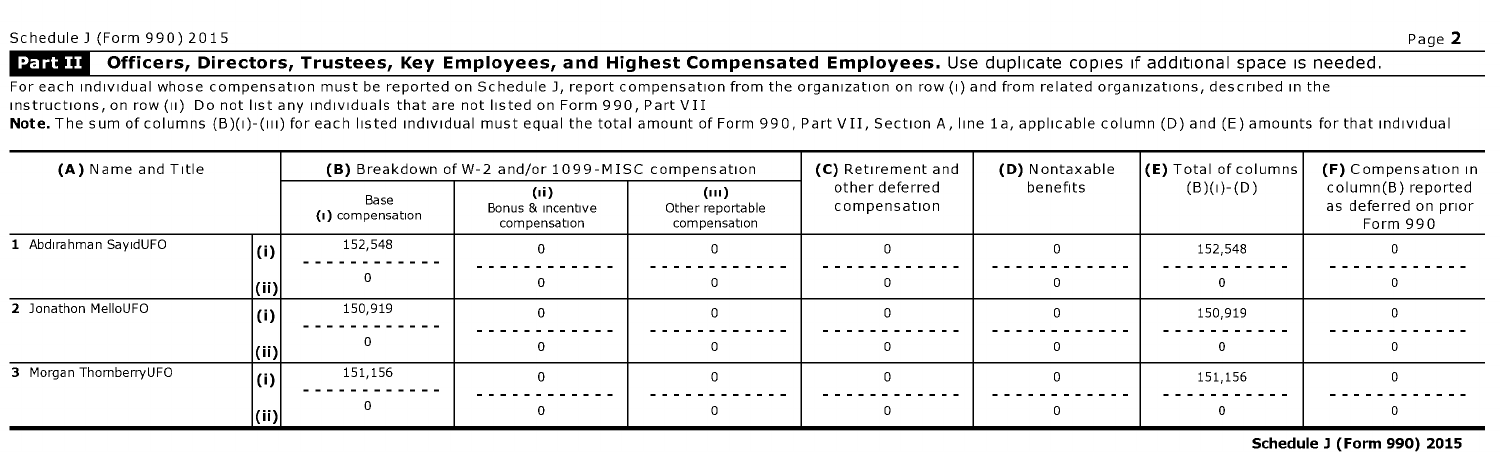| Schedule J (Form 990) 2015 | Page. |
|----------------------------|-------|
|                            |       |



# Part III Supplemental Information

| Provide the information, explanation, or descriptions required for Part I, lines 1a, 1b, 3, 4a, 4b, 4c, 5a, 5b, 6a, 6b, 7, and 8, and for Part II Also complete this part for any additional information |                                                                                                                                                                                                                                                                                                                                                       |  |  |  |  |  |
|----------------------------------------------------------------------------------------------------------------------------------------------------------------------------------------------------------|-------------------------------------------------------------------------------------------------------------------------------------------------------------------------------------------------------------------------------------------------------------------------------------------------------------------------------------------------------|--|--|--|--|--|
| <b>Return Reference</b>                                                                                                                                                                                  | <b>Explanation</b>                                                                                                                                                                                                                                                                                                                                    |  |  |  |  |  |
| Part I, Line 1a                                                                                                                                                                                          | All employees (employed directly by SDEA) receive salaries "grossed-up" by FICA and SDI by contract The additional amounts are treated as taxable<br> compensation                                                                                                                                                                                    |  |  |  |  |  |
| Part I, Line 3                                                                                                                                                                                           | Reimbursements were paid to the San Diego Unified School District for the leave time of the President Reimbursements were also paid to the California<br>Teachers Association for the services of the Executive Director In both cases, charges included salaries, retirement, health & welfare benefits, payroll<br>taxes and workers comp insurance |  |  |  |  |  |

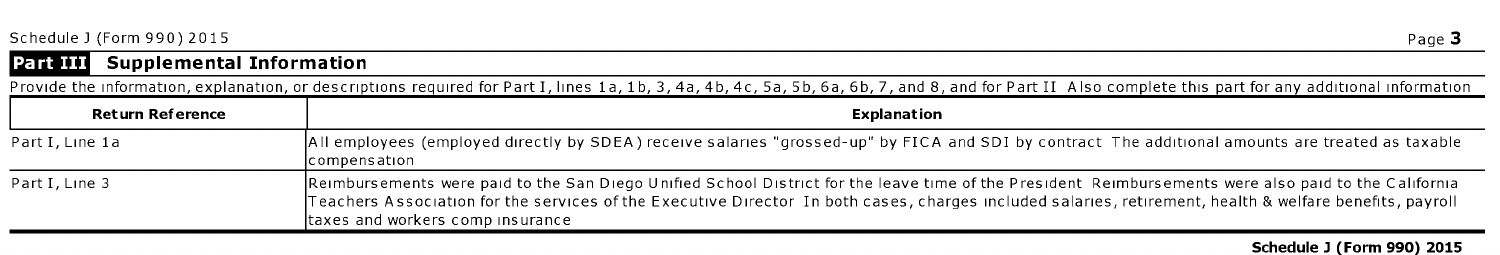| efile GRAPHIC print - DO NOT PROCESS                                                        |                                                                 | As Filed Data -                       |  | DLN: 93493078005158 |
|---------------------------------------------------------------------------------------------|-----------------------------------------------------------------|---------------------------------------|--|---------------------|
| <b>SCHEDULE O</b><br>(Form 990 or 990-<br>EZ)<br>Department of the Treasury                 | OMB No 1545-0047<br>2016<br><b>Open to Public</b><br>Inspection |                                       |  |                     |
| Internal Revenue Gervice — L<br>Name of the organization<br>San Diego Education Association | 95 1185804                                                      | <b>Employer identification number</b> |  |                     |
| Return<br>Reference                                                                         | 990 Schedule O, Supplemental Information                        | <b>Explanation</b>                    |  |                     |

| Form 990.<br>Part VI.<br>Section A.<br>line 6 | The Association's membership consists of teachers and other educators employed by the San Diego Unified School District |
|-----------------------------------------------|-------------------------------------------------------------------------------------------------------------------------|
|                                               |                                                                                                                         |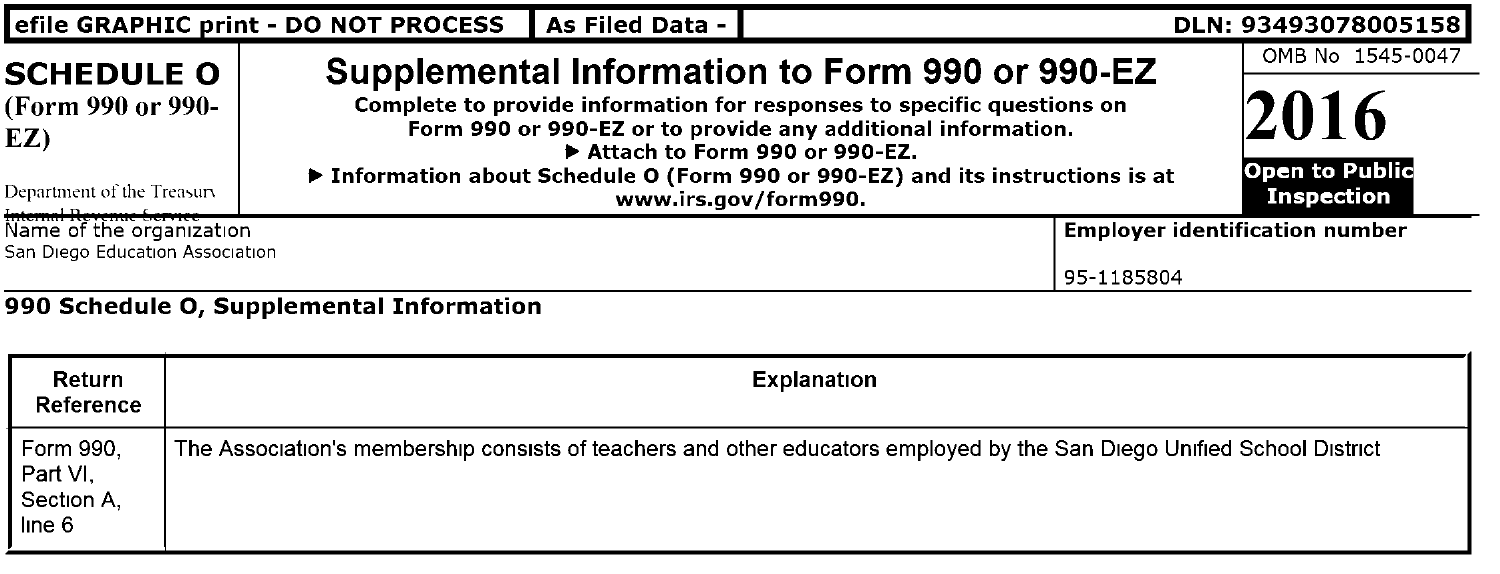| Return<br>Reference                            | Explanation                                                                                                                                                  |
|------------------------------------------------|--------------------------------------------------------------------------------------------------------------------------------------------------------------|
| Form 990.<br>Part VI.<br>Section A.<br>lıne 7a | The membership elects the Directors and Officers to two year terms. The membership at each<br>location also elects the members of the Representative Council |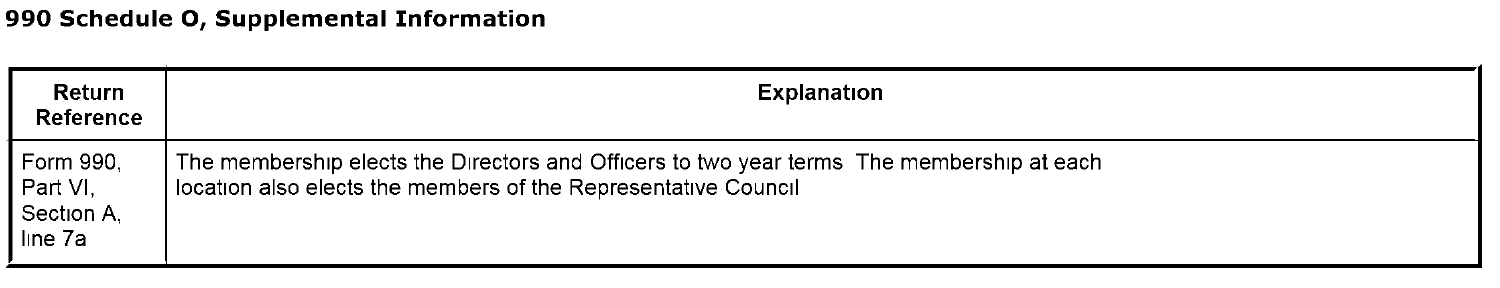| Return<br>Reference                            | Explanation                                                                                                                  |
|------------------------------------------------|------------------------------------------------------------------------------------------------------------------------------|
| Form 990,<br>Part VI,<br>Section A,<br>line 7b | Certain recommendations of the Board of Directors are given to the membership and/or the Representative Council for approval |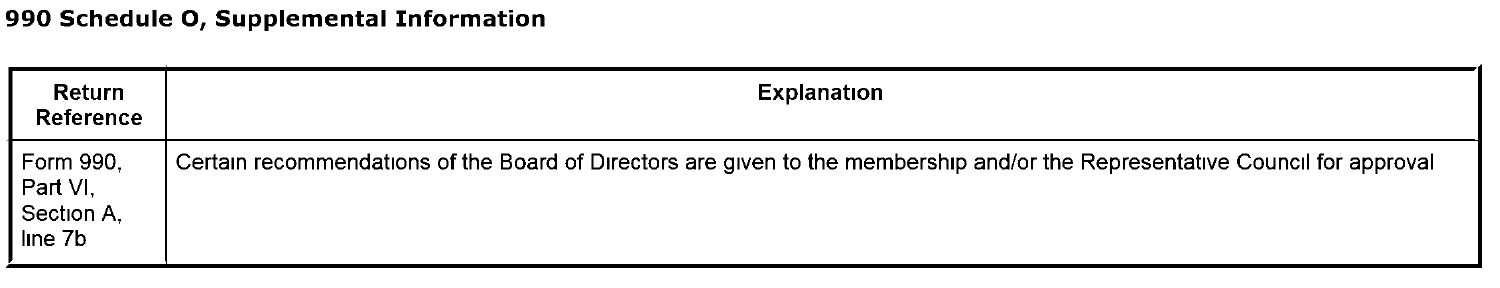| Return<br>Reference                             | Explanation                                                                 |
|-------------------------------------------------|-----------------------------------------------------------------------------|
| Form 990,<br>Part VI,<br>Section B.<br>line 11b | The President meets with the tax preparer to review the preliminary returns |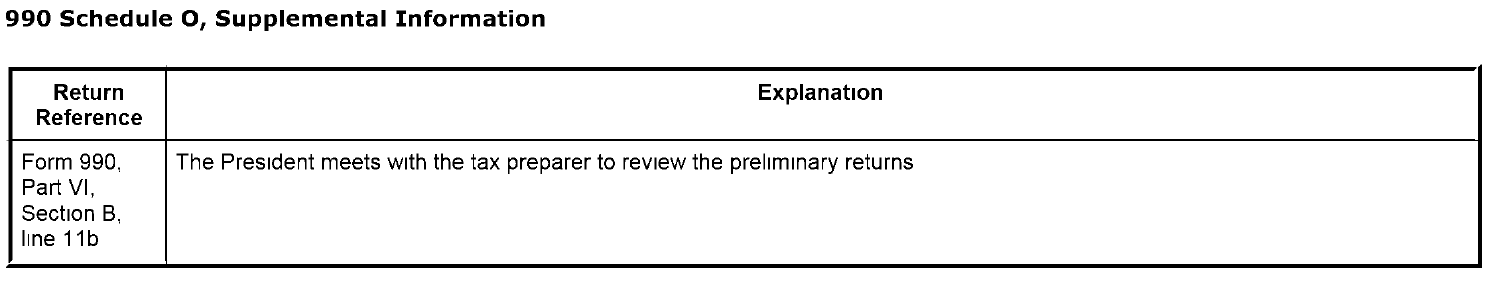| Return<br>Reference                             | Explanation                                                                                  |
|-------------------------------------------------|----------------------------------------------------------------------------------------------|
| Form 990,<br>Part VI,<br>Section B.<br>line 12c | Annually the Board of Directors discusses any possible conflicts of interests that may arise |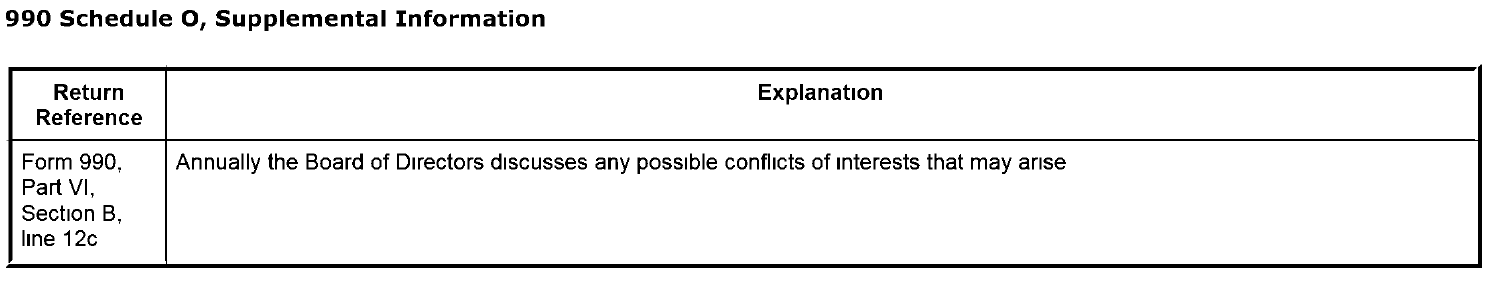| Return<br>Reference                            | Explanation                                                                            |
|------------------------------------------------|----------------------------------------------------------------------------------------|
| Form 990,<br>Part VI,<br>Section C.<br>line 18 | The Associations tax returns are displayed for public inspection through GuideStar com |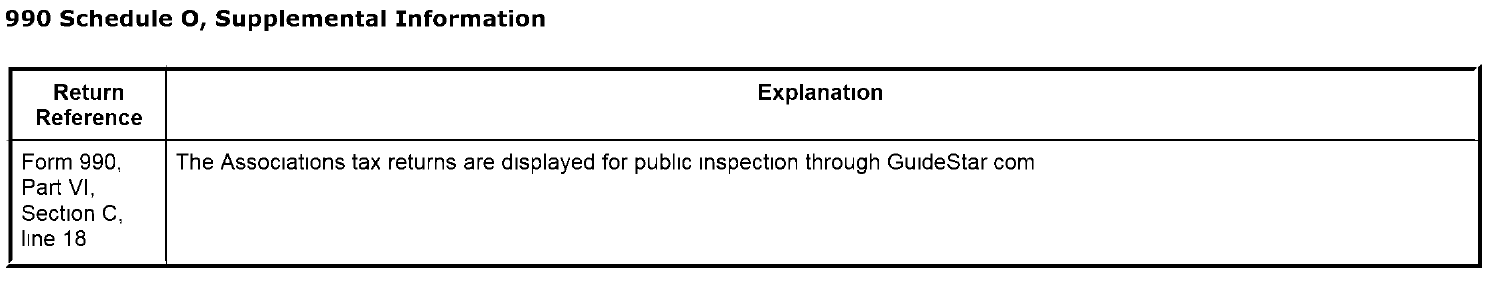| Return<br>Reference                            | <b>Explanation</b>                                                                                                |
|------------------------------------------------|-------------------------------------------------------------------------------------------------------------------|
| Form 990,<br>Part VI,<br>Section C,<br>line 19 | The governing documents, conflict of interest policy or financial statements are not made available to the public |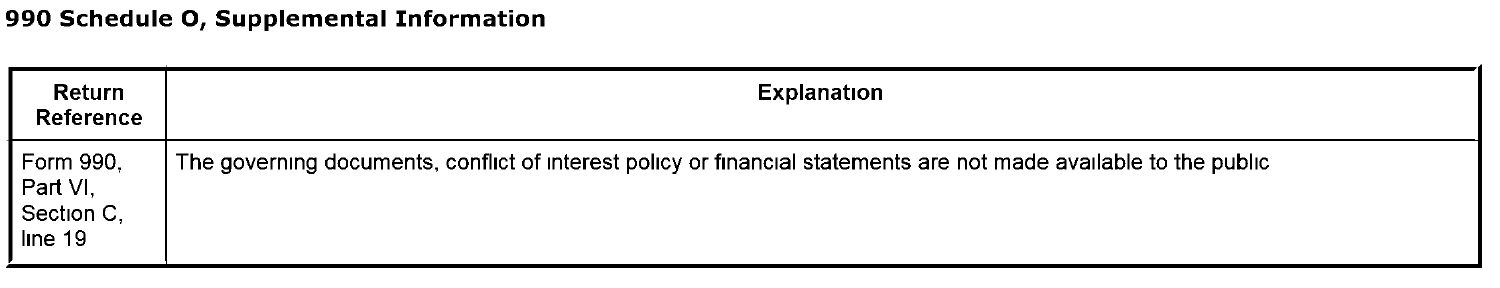| Return<br>Reference               | Explanation                                                                          |
|-----------------------------------|--------------------------------------------------------------------------------------|
| Form 990,<br>Part XII, Line<br>2c | There have been no changes in the oversight or selection process in the current year |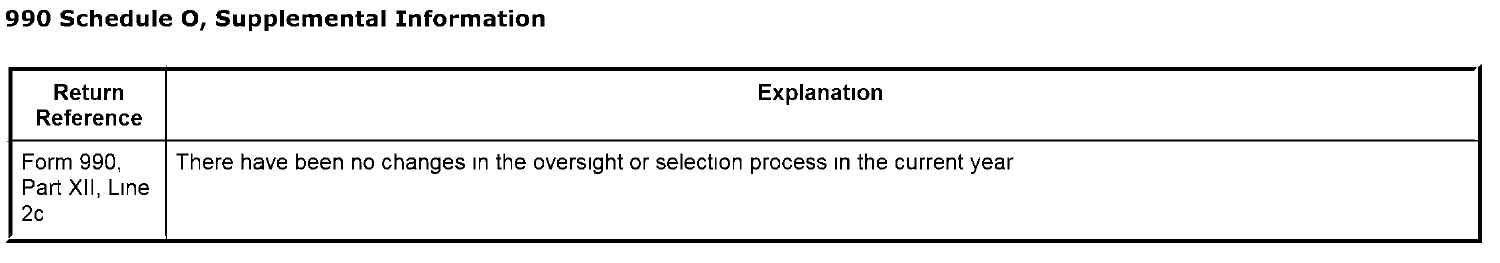| efile GRAPHIC print - DO NOT PROCESS                                  | As Filed Data -                                                                                                                                                                                                          |                                                                                                  |                                                                                           |  |                                                     |                            |                     |  |                                                           |  | DLN: 93493078005158                        |                |                                   |  |  |
|-----------------------------------------------------------------------|--------------------------------------------------------------------------------------------------------------------------------------------------------------------------------------------------------------------------|--------------------------------------------------------------------------------------------------|-------------------------------------------------------------------------------------------|--|-----------------------------------------------------|----------------------------|---------------------|--|-----------------------------------------------------------|--|--------------------------------------------|----------------|-----------------------------------|--|--|
| <b>SCHEDULE R</b>                                                     | <b>Related Organizations and Unrelated Partnerships</b>                                                                                                                                                                  |                                                                                                  |                                                                                           |  |                                                     |                            |                     |  |                                                           |  | OMB No 1545-0047                           |                |                                   |  |  |
| (Form 990)                                                            |                                                                                                                                                                                                                          |                                                                                                  |                                                                                           |  |                                                     |                            |                     |  |                                                           |  |                                            | 2016           |                                   |  |  |
|                                                                       |                                                                                                                                                                                                                          | ▶ Complete if the organization answered "Yes" on Form 990, Part IV, line 33, 34, 35b, 36, or 37. |                                                                                           |  |                                                     |                            |                     |  |                                                           |  |                                            |                |                                   |  |  |
| Department of the Treasury<br>Internal Revenue Service                | Attach to Form 990.                                                                                                                                                                                                      |                                                                                                  | ▶ Information about Schedule R (Form 990) and its instructions is at www.irs.gov/form990. |  |                                                     |                            |                     |  |                                                           |  | <b>Open to Public</b><br><b>Inspection</b> |                |                                   |  |  |
| Name of the organization<br>San Diego Education Association           |                                                                                                                                                                                                                          |                                                                                                  |                                                                                           |  |                                                     |                            |                     |  | <b>Employer identification number</b>                     |  |                                            |                |                                   |  |  |
|                                                                       |                                                                                                                                                                                                                          |                                                                                                  |                                                                                           |  |                                                     |                            |                     |  | 95-1185804                                                |  |                                            |                |                                   |  |  |
| Part I                                                                | Identification of Disregarded Entities Complete if the organization answered "Yes" on Form 990, Part IV, line 33.                                                                                                        |                                                                                                  |                                                                                           |  |                                                     |                            |                     |  |                                                           |  |                                            |                |                                   |  |  |
|                                                                       | (a)<br>Name, address, and EIN (if applicable) of disregarded entity                                                                                                                                                      |                                                                                                  | (b)<br>Primary activity                                                                   |  | (c)<br>Legal domicile (state<br>or foreign country) |                            | (d)<br>Total income |  | (e)<br>End-of-year assets                                 |  | (f)<br>Direct controlling<br>entity        |                |                                   |  |  |
|                                                                       |                                                                                                                                                                                                                          |                                                                                                  |                                                                                           |  |                                                     |                            |                     |  |                                                           |  |                                            |                |                                   |  |  |
|                                                                       |                                                                                                                                                                                                                          |                                                                                                  |                                                                                           |  |                                                     |                            |                     |  |                                                           |  |                                            |                |                                   |  |  |
|                                                                       |                                                                                                                                                                                                                          |                                                                                                  |                                                                                           |  |                                                     |                            |                     |  |                                                           |  |                                            |                |                                   |  |  |
|                                                                       |                                                                                                                                                                                                                          |                                                                                                  |                                                                                           |  |                                                     |                            |                     |  |                                                           |  |                                            |                |                                   |  |  |
|                                                                       |                                                                                                                                                                                                                          |                                                                                                  |                                                                                           |  |                                                     |                            |                     |  |                                                           |  |                                            |                |                                   |  |  |
|                                                                       |                                                                                                                                                                                                                          |                                                                                                  |                                                                                           |  |                                                     |                            |                     |  |                                                           |  |                                            |                |                                   |  |  |
|                                                                       |                                                                                                                                                                                                                          |                                                                                                  |                                                                                           |  |                                                     |                            |                     |  |                                                           |  |                                            |                |                                   |  |  |
|                                                                       | Part II Identification of Related Tax-Exempt Organizations Complete if the organization answered "Yes" on Form 990, Part IV, line 34 because it had one or more<br>related tax-exempt organizations during the tax year. |                                                                                                  |                                                                                           |  |                                                     |                            |                     |  |                                                           |  |                                            |                |                                   |  |  |
|                                                                       | (a)<br>Name, address, and EIN of related organization                                                                                                                                                                    |                                                                                                  | (b)<br>Primary activity                                                                   |  | (c)<br>Legal domicile (state<br>or foreign country) | (d)<br>Exempt Code section |                     |  | (e)<br>Public charity status<br>(if section $501(c)(3)$ ) |  | (f)<br>Direct controlling<br>entity        | Section 512(b) | (g)<br>(13) controlled<br>entity? |  |  |
|                                                                       |                                                                                                                                                                                                                          |                                                                                                  |                                                                                           |  |                                                     |                            |                     |  |                                                           |  |                                            | Yes            | No                                |  |  |
| (1)SDEA Scholarship Fund Inc<br>10393 San Diego Mission Rd 100        |                                                                                                                                                                                                                          |                                                                                                  | Provide scholarships                                                                      |  | CA<br>501c3                                         |                            | Line 7              |  |                                                           |  |                                            |                | No                                |  |  |
| San Diego, CA 92108<br>37-0740251                                     |                                                                                                                                                                                                                          |                                                                                                  |                                                                                           |  |                                                     |                            |                     |  |                                                           |  |                                            |                |                                   |  |  |
| (2) SDEA Political Action Committee<br>10393 San Diego Mission Rd 100 |                                                                                                                                                                                                                          | candidates & issues                                                                              | Support & oppose local                                                                    |  | CA                                                  | 527                        |                     |  |                                                           |  |                                            |                | No                                |  |  |
| San Diego, CA 92108<br>33-0588822                                     |                                                                                                                                                                                                                          |                                                                                                  |                                                                                           |  |                                                     |                            |                     |  |                                                           |  |                                            |                |                                   |  |  |
|                                                                       |                                                                                                                                                                                                                          |                                                                                                  |                                                                                           |  |                                                     |                            |                     |  |                                                           |  |                                            |                |                                   |  |  |
|                                                                       |                                                                                                                                                                                                                          |                                                                                                  |                                                                                           |  |                                                     |                            |                     |  |                                                           |  |                                            |                |                                   |  |  |
|                                                                       |                                                                                                                                                                                                                          |                                                                                                  |                                                                                           |  |                                                     |                            |                     |  |                                                           |  |                                            |                |                                   |  |  |
|                                                                       |                                                                                                                                                                                                                          |                                                                                                  |                                                                                           |  |                                                     |                            |                     |  |                                                           |  |                                            |                |                                   |  |  |
|                                                                       |                                                                                                                                                                                                                          |                                                                                                  |                                                                                           |  |                                                     |                            |                     |  |                                                           |  |                                            |                |                                   |  |  |
|                                                                       |                                                                                                                                                                                                                          |                                                                                                  |                                                                                           |  |                                                     |                            |                     |  |                                                           |  |                                            |                |                                   |  |  |
|                                                                       | For Paperwork Reduction Act Notice, see the Instructions for Form 990.                                                                                                                                                   |                                                                                                  |                                                                                           |  | Cat No 50135Y                                       |                            |                     |  |                                                           |  | Schedule R (Form 990) 2016                 |                |                                   |  |  |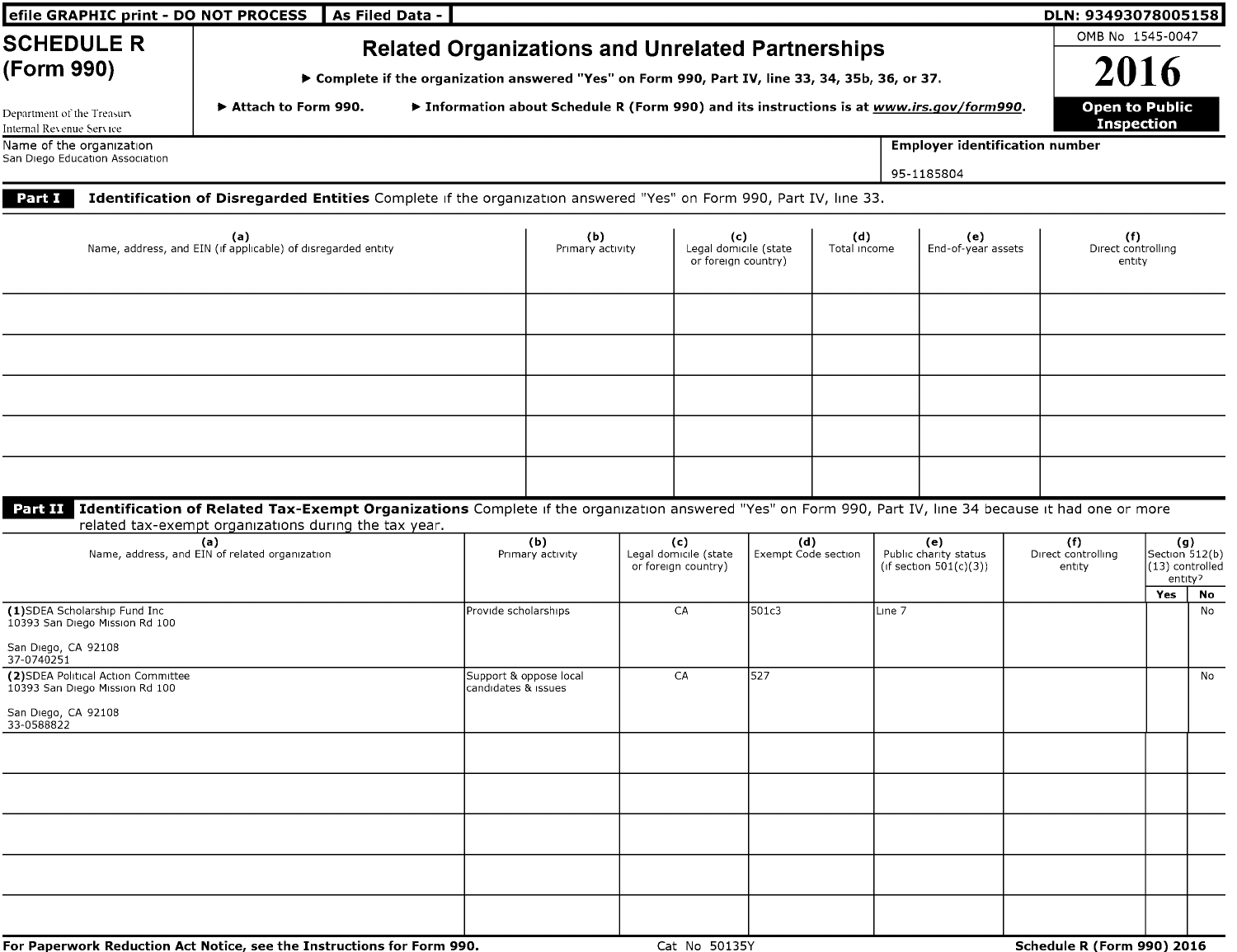**Part III Identification of Related Organizations Taxable as a Partnership** Complete if the organization answered "Yes" on Form 990, Part IV, line 34 because it had one or more related organizations treated as <sup>a</sup> partnership during the tax year.

| (a)<br>Name, address, and EIN of<br>related organization | (b)<br>Primary<br>activity | (c)<br>Legal<br>domicile<br>(state<br><b>or</b><br>foreign<br>country) | (d)<br>Direct<br>(e)<br>Predominant<br>income(related, total income end-of-year)<br>controlling<br>unrelated,<br>excluded from<br>entity<br>tax under<br>sections 512- | 514) |  |  |     |    |  | <b>(f)</b><br>Share of | (g)<br>Share of<br>assets | $\begin{vmatrix} (h) & (l) \end{vmatrix}$ Code V-UBI General or<br>allocations? |  | amount in box managing<br>20 of<br>Schedule K-1<br>(Form 1065) | partner <sup>2</sup> | (k)<br>Percentage<br>ownership |
|----------------------------------------------------------|----------------------------|------------------------------------------------------------------------|------------------------------------------------------------------------------------------------------------------------------------------------------------------------|------|--|--|-----|----|--|------------------------|---------------------------|---------------------------------------------------------------------------------|--|----------------------------------------------------------------|----------------------|--------------------------------|
|                                                          |                            |                                                                        |                                                                                                                                                                        |      |  |  | Yes | No |  | Yes   No               |                           |                                                                                 |  |                                                                |                      |                                |
|                                                          |                            |                                                                        |                                                                                                                                                                        |      |  |  |     |    |  |                        |                           |                                                                                 |  |                                                                |                      |                                |
|                                                          |                            |                                                                        |                                                                                                                                                                        |      |  |  |     |    |  |                        |                           |                                                                                 |  |                                                                |                      |                                |
|                                                          |                            |                                                                        |                                                                                                                                                                        |      |  |  |     |    |  |                        |                           |                                                                                 |  |                                                                |                      |                                |
|                                                          |                            |                                                                        |                                                                                                                                                                        |      |  |  |     |    |  |                        |                           |                                                                                 |  |                                                                |                      |                                |
|                                                          |                            |                                                                        |                                                                                                                                                                        |      |  |  |     |    |  |                        |                           |                                                                                 |  |                                                                |                      |                                |
|                                                          |                            |                                                                        |                                                                                                                                                                        |      |  |  |     |    |  |                        |                           |                                                                                 |  |                                                                |                      |                                |

Part IV Identification of Related Organizations Taxable as a Corporation or Trust Complete if the organization answered "Yes" on Form 990, Part IV, line 34 because it had one or more related organizations treated as <sup>a</sup> corporation or trust during the tax year.

| (a)<br>Name, address, and EIN of<br>related organization | (b)<br>Primary activity | (c)<br>Legal<br>domicile<br>(state or foreign<br>country) | (d)<br>Direct controlling<br>entity | (e)<br>Type of entity<br>(C corp, S corp,  <br>or trust) | (f)<br>Share of total<br>income | $\left  \begin{array}{c} \text{(g)} \\ \text{Share of end-of-} \end{array} \right $<br>year<br>assets | (h)<br>Percentage<br>ownership | $\left  \begin{array}{c} (1) \\ \text{Section 512(b)} \end{array} \right $<br>(13) controlled<br>Yes | entity?<br><b>No</b> |
|----------------------------------------------------------|-------------------------|-----------------------------------------------------------|-------------------------------------|----------------------------------------------------------|---------------------------------|-------------------------------------------------------------------------------------------------------|--------------------------------|------------------------------------------------------------------------------------------------------|----------------------|
|                                                          |                         |                                                           |                                     |                                                          |                                 |                                                                                                       |                                |                                                                                                      |                      |
|                                                          |                         |                                                           |                                     |                                                          |                                 |                                                                                                       |                                |                                                                                                      |                      |
|                                                          |                         |                                                           |                                     |                                                          |                                 |                                                                                                       |                                |                                                                                                      |                      |
|                                                          |                         |                                                           |                                     |                                                          |                                 |                                                                                                       |                                |                                                                                                      |                      |
|                                                          |                         |                                                           |                                     |                                                          |                                 |                                                                                                       |                                |                                                                                                      |                      |
|                                                          |                         |                                                           |                                     |                                                          |                                 |                                                                                                       |                                |                                                                                                      |                      |

Schedule R (Form 990) 2016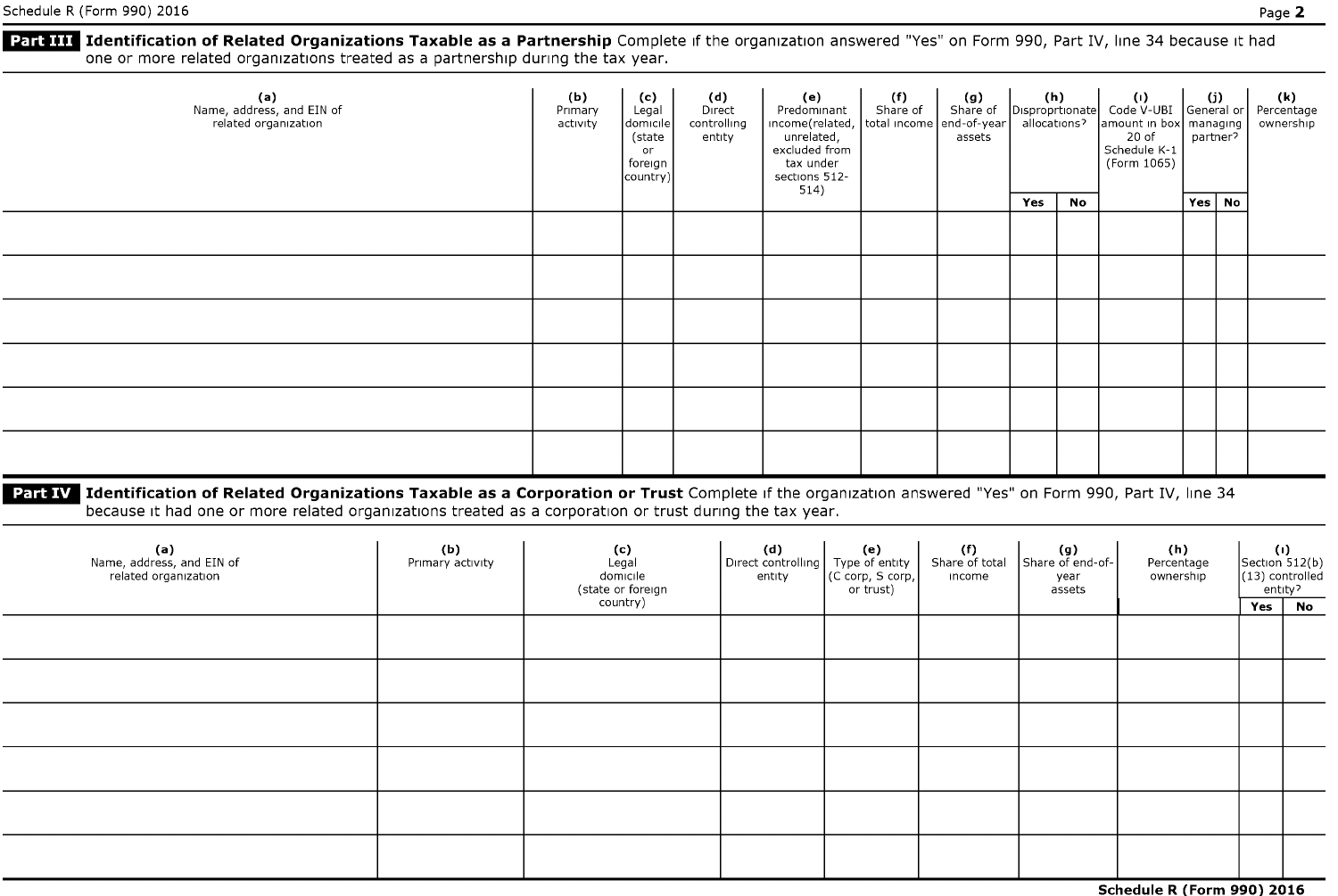|                                                                                                                                                                               |                                   |                        |                                              | 1f             |     | No        |
|-------------------------------------------------------------------------------------------------------------------------------------------------------------------------------|-----------------------------------|------------------------|----------------------------------------------|----------------|-----|-----------|
| q                                                                                                                                                                             |                                   |                        |                                              | 1g             |     | <b>No</b> |
| h.                                                                                                                                                                            |                                   |                        |                                              | l1h            |     | <b>No</b> |
|                                                                                                                                                                               |                                   |                        |                                              | l 1 i          |     | <b>No</b> |
|                                                                                                                                                                               |                                   |                        |                                              | l 1 i          |     | No        |
|                                                                                                                                                                               |                                   |                        |                                              |                |     |           |
|                                                                                                                                                                               |                                   |                        |                                              | l1k            |     | <b>No</b> |
|                                                                                                                                                                               |                                   |                        |                                              | 11             |     | No.       |
| m Performance of services or membership or fundraising solicitations by related organization(s)                                                                               |                                   |                        |                                              | l1ml           |     | <b>No</b> |
| n Sharing of facilities, equipment, mailing lists, or other assets with related organization(s)                                                                               |                                   |                        |                                              | 1 n            | Yes |           |
| $\mathbf{o}$                                                                                                                                                                  |                                   |                        |                                              | l1o            |     | <b>No</b> |
|                                                                                                                                                                               |                                   |                        |                                              | 1 <sub>p</sub> |     | <b>No</b> |
| q                                                                                                                                                                             |                                   |                        |                                              | 1q             |     | <b>No</b> |
|                                                                                                                                                                               |                                   |                        |                                              |                |     |           |
|                                                                                                                                                                               |                                   |                        |                                              | l1r            |     | <b>No</b> |
|                                                                                                                                                                               |                                   |                        |                                              | l1s            | Yes |           |
| 2 If the answer to any of the above is "Yes," see the instructions for information on who must complete this line, including covered relationships and transaction thresholds |                                   |                        |                                              |                |     |           |
| (a)<br>Name of related organization                                                                                                                                           | (b)<br>Transaction<br>$type(a-s)$ | (c)<br>Amount involved | (d)<br>Method of determining amount involved |                |     |           |
| (1)SDEA Scholarship Fund Inc<br>N                                                                                                                                             |                                   | 15,014                 | IFMV                                         |                |     |           |
| (2)SDEA Political Action Committee<br>S                                                                                                                                       |                                   | 223,630                | <b>FMV</b>                                   |                |     |           |
|                                                                                                                                                                               |                                   |                        |                                              |                |     |           |
|                                                                                                                                                                               |                                   |                        |                                              |                |     |           |
|                                                                                                                                                                               |                                   |                        |                                              |                |     |           |
|                                                                                                                                                                               |                                   |                        |                                              |                |     |           |
|                                                                                                                                                                               |                                   |                        | Schedule R (Form 990) 2016                   |                |     |           |
|                                                                                                                                                                               |                                   |                        |                                              |                |     |           |

Note. Complete line 1 if any entity is listed in Parts II, III, or IV of this schedule **Yes Note All any entity is listed in Parts II**, III, or IV of this schedule **Yes Note All any entity is listed in Parts II**, III, or I

a Receipt of (i) interest, (ii)annuities, (iii) royalties, or(iv) rent from a controlled entity . la No is need not a need on the No is need to the No is need to help and No is not a need to help No is not a need to help N <sup>b</sup> Gift, grant, or capital contribution to related organization( s) . ib No <sup>c</sup> Gift, grant, or capital contribution from related organization( s) . . . . . . . . . . . . . . . . . . lc No d Loans or loan guarantees to or for related organization(s) idea interest in the content of the North Content or the North Content of North Content or the North Content or the North Content or the North Content or the Nor <sup>e</sup> Loans or loan guarantees by related organization( s) . . . . . . . . . . . le No

| <b>Part V</b> Transactions With Related Organizations Complete if the organization answered "Yes" on Form 990, Part IV, line 34, 35b, or 36, |  |
|----------------------------------------------------------------------------------------------------------------------------------------------|--|
|----------------------------------------------------------------------------------------------------------------------------------------------|--|

1 During the tax year, did the orgranization engage in any of the following transactions with one or more related organizations listed in Parts II-IV?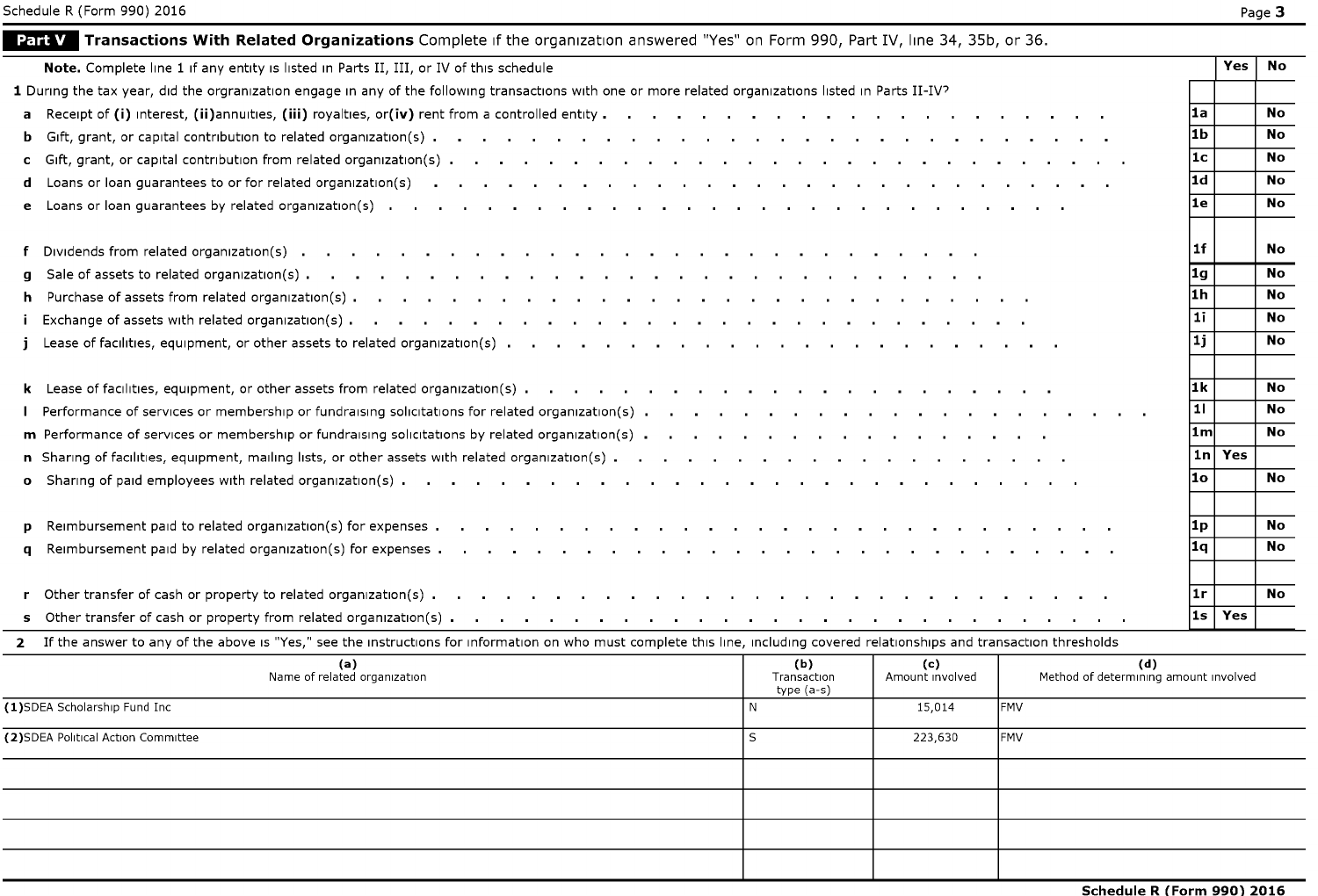### Part VI Unrelated Organizations Taxable as a Partnership Complete if the organization answered "Yes" on Form 990, Part IV, line 37.

Provide the following information for each entity taxed as a partnership through which the organization conducted more than five percent of its activities (measured by total assets or gross revenue) that was not <sup>a</sup> related organization See instructions regarding exclusion for certain investment partnerships

| (a)<br>Name, address, and EIN of entity | $\left  \begin{array}{c} \textbf{(b)} \\ \text{Primary activity} \end{array} \right $ | $\begin{array}{c c} \textbf{(c)}\\ \text{legal} & \text{Predo}\\ \text{(state or)} & \text{income} \\ \text{(state or)} & \text{unrelated,} \\ \text{foreny} & \text{unrelated,} \\ \text{country)} & \text{excluded from}\\ \text{tax under} & \text{setrons} \\ \text{514)} & \text{--} \end{array}$ | (e)<br>Are all partners<br>$\frac{\text{section}}{\text{501(c)(3)}}$ |                            | (f)<br>Share of<br>total<br>income | $(g)$<br>Share of<br>end-of-year<br>assets | (h)<br>Disproprtionate<br>allocations? |    | (۱)<br>Code V-UBI<br>amount in box<br>20<br>of Schedule<br>K-1<br>(Form 1065) | $(i)$<br>General or<br>managing<br>partner? |    | (k)<br>Percentage<br>ownership |
|-----------------------------------------|---------------------------------------------------------------------------------------|--------------------------------------------------------------------------------------------------------------------------------------------------------------------------------------------------------------------------------------------------------------------------------------------------------|----------------------------------------------------------------------|----------------------------|------------------------------------|--------------------------------------------|----------------------------------------|----|-------------------------------------------------------------------------------|---------------------------------------------|----|--------------------------------|
|                                         |                                                                                       |                                                                                                                                                                                                                                                                                                        |                                                                      | $\mathop{\sf No}\nolimits$ |                                    |                                            | Yes                                    | No |                                                                               | Yes                                         | No |                                |
|                                         |                                                                                       |                                                                                                                                                                                                                                                                                                        |                                                                      |                            |                                    |                                            |                                        |    |                                                                               |                                             |    |                                |
|                                         |                                                                                       |                                                                                                                                                                                                                                                                                                        |                                                                      |                            |                                    |                                            |                                        |    |                                                                               |                                             |    |                                |
|                                         |                                                                                       |                                                                                                                                                                                                                                                                                                        |                                                                      |                            |                                    |                                            |                                        |    |                                                                               |                                             |    |                                |
|                                         |                                                                                       |                                                                                                                                                                                                                                                                                                        |                                                                      |                            |                                    |                                            |                                        |    |                                                                               |                                             |    |                                |
|                                         |                                                                                       |                                                                                                                                                                                                                                                                                                        |                                                                      |                            |                                    |                                            |                                        |    |                                                                               |                                             |    |                                |
|                                         |                                                                                       |                                                                                                                                                                                                                                                                                                        |                                                                      |                            |                                    |                                            |                                        |    |                                                                               |                                             |    |                                |
|                                         |                                                                                       |                                                                                                                                                                                                                                                                                                        |                                                                      |                            |                                    |                                            |                                        |    |                                                                               |                                             |    |                                |
|                                         |                                                                                       |                                                                                                                                                                                                                                                                                                        |                                                                      |                            |                                    |                                            |                                        |    |                                                                               |                                             |    |                                |
|                                         |                                                                                       |                                                                                                                                                                                                                                                                                                        |                                                                      |                            |                                    |                                            |                                        |    |                                                                               |                                             |    |                                |
|                                         |                                                                                       |                                                                                                                                                                                                                                                                                                        |                                                                      |                            |                                    |                                            |                                        |    |                                                                               |                                             |    |                                |
|                                         |                                                                                       |                                                                                                                                                                                                                                                                                                        |                                                                      |                            |                                    |                                            |                                        |    |                                                                               |                                             |    |                                |
|                                         |                                                                                       |                                                                                                                                                                                                                                                                                                        |                                                                      |                            |                                    |                                            |                                        |    |                                                                               |                                             |    |                                |
|                                         |                                                                                       |                                                                                                                                                                                                                                                                                                        |                                                                      |                            |                                    |                                            |                                        |    |                                                                               |                                             |    |                                |
|                                         |                                                                                       |                                                                                                                                                                                                                                                                                                        |                                                                      |                            |                                    |                                            |                                        |    |                                                                               |                                             |    |                                |
|                                         |                                                                                       |                                                                                                                                                                                                                                                                                                        |                                                                      |                            |                                    |                                            |                                        |    |                                                                               |                                             |    |                                |

Schedule R (Form 990) 2016